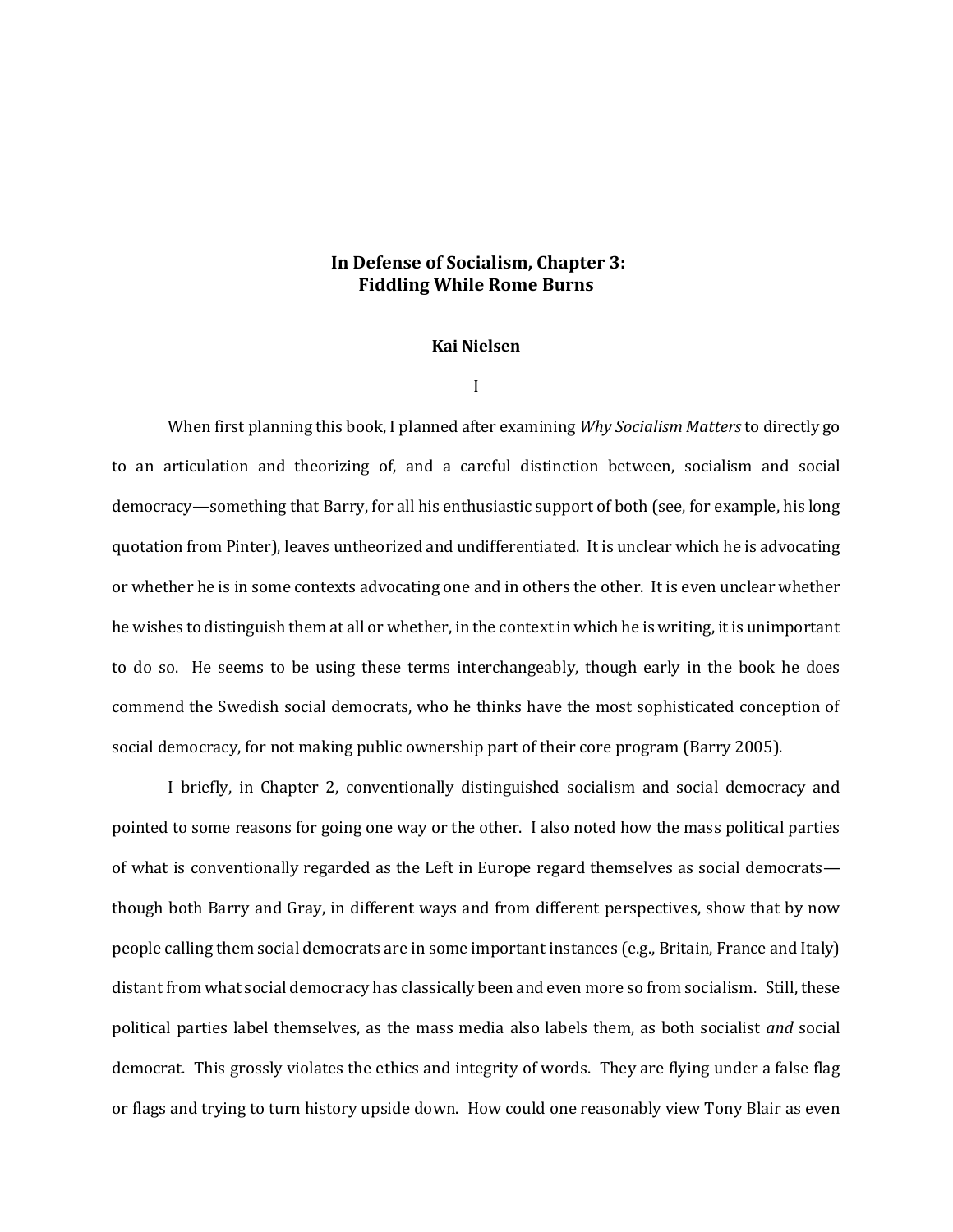a tepid social democrat? Socialism and social democracy, of course, can change. Indeed, they have changed though not that much or in that way. Socialists or social democrats would never become neo-liberals and develop such a Thatcherite view of the economy. The so-called 'Third Way' is plainly neither socialism nor social democracy in anything remotely like they have been classically conceived. Blair cannot bed down with Berlusconi and his fascist pals and have any claim to being a social democrat (Callinicos 2001).

So we need some clear articulation of what socialism and social democracy are and what, if anything, importantly distinguishes them. We also need a clear depiction of their crucial strengths and weaknesses. And we need a clear rationale for adopting one or the other, or for refusing to do so. We should not fudge them as Barry does. If one moves to socialism rather than social democracy, as I do, then, except perhaps for sometimes needing to blur the distinction for short term tactical reasons, one should insist on the distinction. All that notwithstanding, I think we should take Barry as having shown that on even an elementary understanding of our world (North and South and the two taken together globally) and a concrete understanding of what social justice comes to and why it matters that it leads us to either social democracy/socialism. But, particularly in the North, both are faring badly and are routinely regarded as utter non-starters—as something that belongs to a mistaken past. (This is certainly Gray's view.) However, the claims I take from Barry are claims which rely firmly on deeply embedded considered judgments and some plain facts which, as far as I can see, are in a wide reflective equilibrium that strongly favors some form of social democracy/socialism even without any theorization of either, though, of course, they require some minimal understanding of both. The specific social injustices or evils Barry displays (e.g., my 22 theses in Chapter 2) are plainly all evils (though *perhaps* not all are injustices) and it is difficult for me to see (as it is for Barry) how these wrongs could be righted without some robust social democratic or socialist social-political order being in place. I don't think a theorization of either social democracy or socialism is required to see this. But given the disarray the Left is in, it certainly might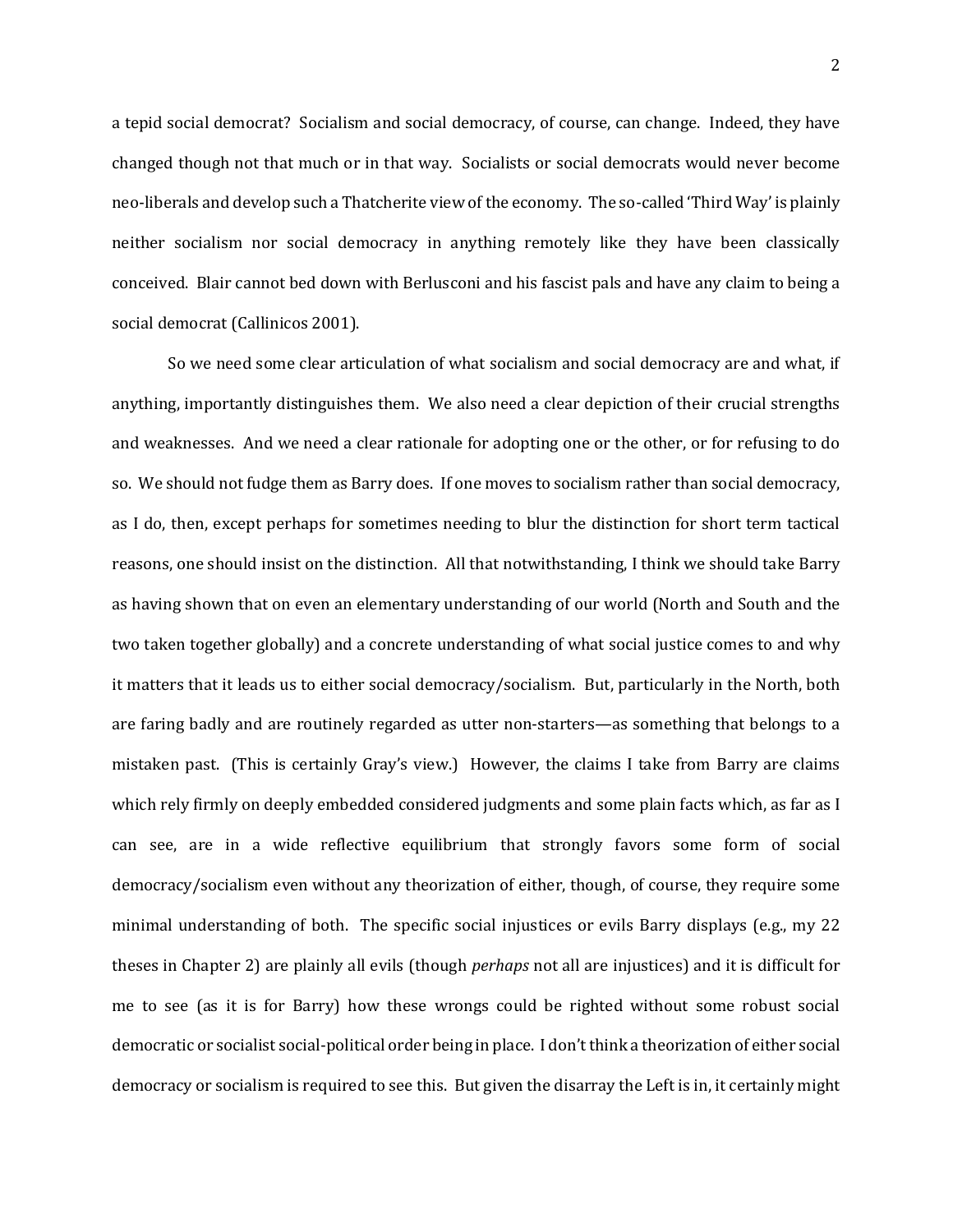be helpful and I shall in the next chapter attempt to provide one. Moreover, many without that political commitment, or at least not yet, will certainly think that is necessary.

Barry's arguments and reliance on widely held considered convictions in the West (and to some extent beyond it) and the consensus he claims concerning his specifications of plain and rationally justified claims of social injustice (or at least evils) seem to me firmly to show what is wrong with societies such as Britain and the United States and indeed beyond that in varying degrees to our modernizing societies in the North as well as the societies in the South. It seems to me that Barry has shown without reliance on any *philosophical* theory or indeed any 'deep' theorizing (including his own articulated in his other books and articles) what for his practical purposes social injustice is and why it matters to human beings. A range of broadly liberal (social democratic) theories—I do not speak of neo-liberalism, which is an economic doctrine and a conservative ideology—from John Rawls to G. A. Cohen, including Barry, are compatible with such considered judgments. Indeed, they rely on them at certain crucial points, including the specific judgments of justice for which Barry argues. What I think is needed, if Barry's account or my utilization of it is to be shown to be mistaken, is specific argument about these judgments and the claimed factual considerations used to back them up and about whether and how they hang together. Also, it is crucial to see if these considered judgments so rationalized back up the specific political judgments that Barry makes. As far as I can see, some of this requires the philosophical trainings that Barry ironically refers to.

My own arguments in Chapter Two went along broadly Barryian lines and were heavily indebted to him. I wondered naturally enough whether I was being too partisan for I knew, of course, that there are able philosophers and social scientists who would not agree with a lot that Barry says and I defend. I have in mind Robert Nozick, David Gauthier, F. H. Hayek and Milton Friedman among others and, along with them, John Gray. So I turned to the proceedings of a symposium on Barry's *Why Social Justice Matters* published in *Ethics* (Vol. 17, no. 3, April 2007). Of the three genuinely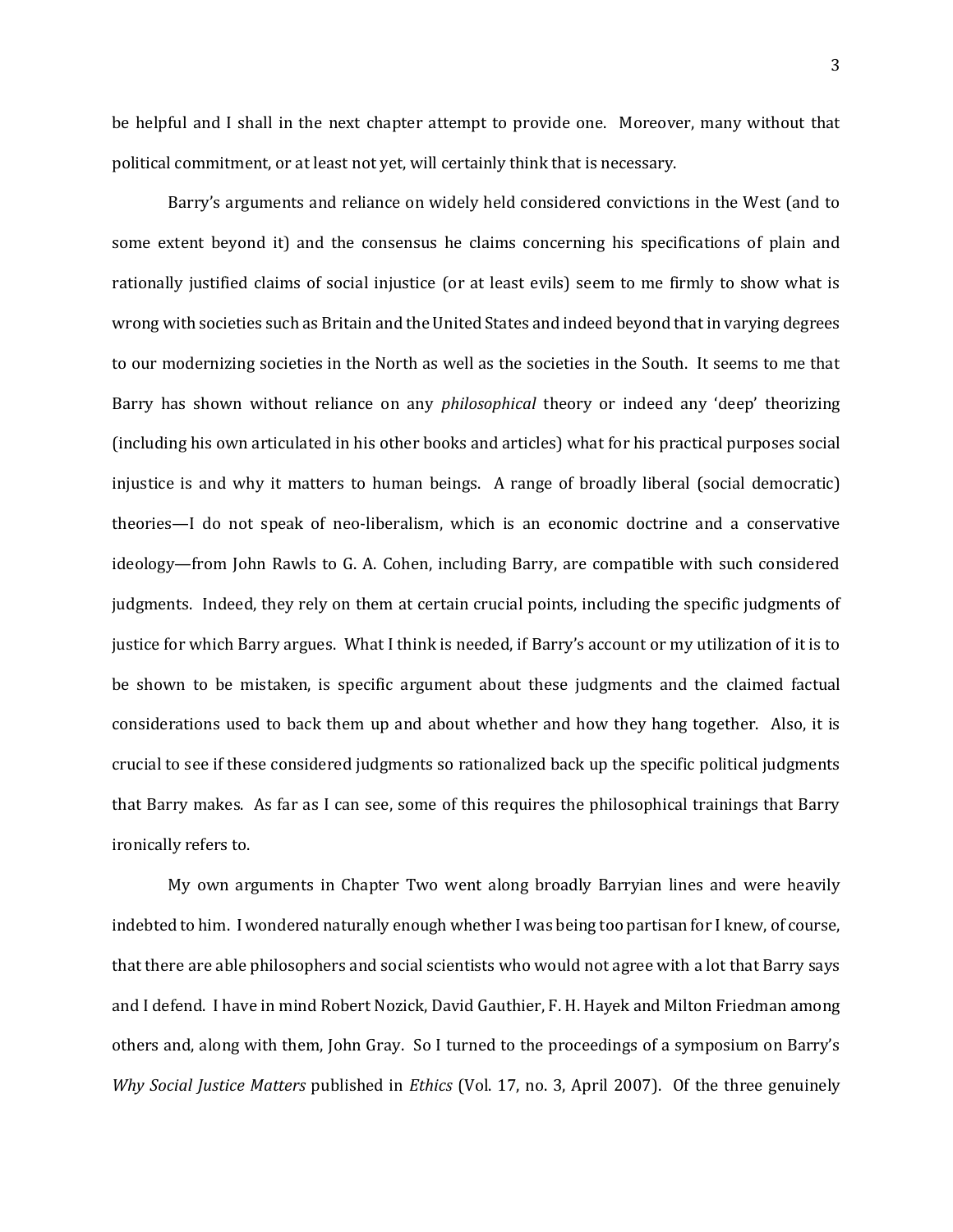distinguished analytical philosophers who participated, two clearly were in some distinctive ways (though not uncritically) sympathetic to Barry. The other was (to put it mildly) less so, though he still acknowledged the force of some of Barry's arguments and contentions. He might, though this is a conjecture of mine, be seen as giving a response (though an intelligent one) from the right.

I had hoped to find some consideration in these three essays of the *specific political arguments* about social justice that Barry plainly gives extensive attention to and that are at the core of the book, i.e., arguments and claims that I took and argued about as being essential to what he was trying to achieve in *Why Social Justice Matters*—matters I discussed in the previous chapter. When I read the three essays mentioned above, I was dismayed. They neither faced these core issues, criticized them, nor considered them in any way that I took (and I believe Barry took) to be essential to what he was trying to achieve in the book. They simply played, though intelligently, the old philosophical games which, given what Barry was trying to do in that book, came to (or so I am inclined to think) fiddling while Rome burns. No matter what we say about the arcane philosophical issues they raise, they would—or at least should—not (with the possible exception of *some* of Schmidtz's) impact on the political and directly specifically moral issues that Barry presents, argues about, and takes positions on. They didn't confront these issues and they wrote as if socialism and social democracy class divisions and class conflicts and great and ever widening inequalities within nation-states and between the nation-states of the North and the South did not exist at all (Schmidtz 2009a). They wrote as if these matters were not at issue in fundamental thinking about social justice and about what should be done here. So, expecting these issues were going to be argued, I was naturally disappointed in these papers.<sup>1</sup>

However, on second sober thought and on a second and third reading, I came to wonder if I was missing something and being too harsh and dismissive. They all argued in astute ways about issues ranging from moral methodology to highly abstract and generalized issues in normative political philosophy and to careful claims about what political philosophy could come to. Two of them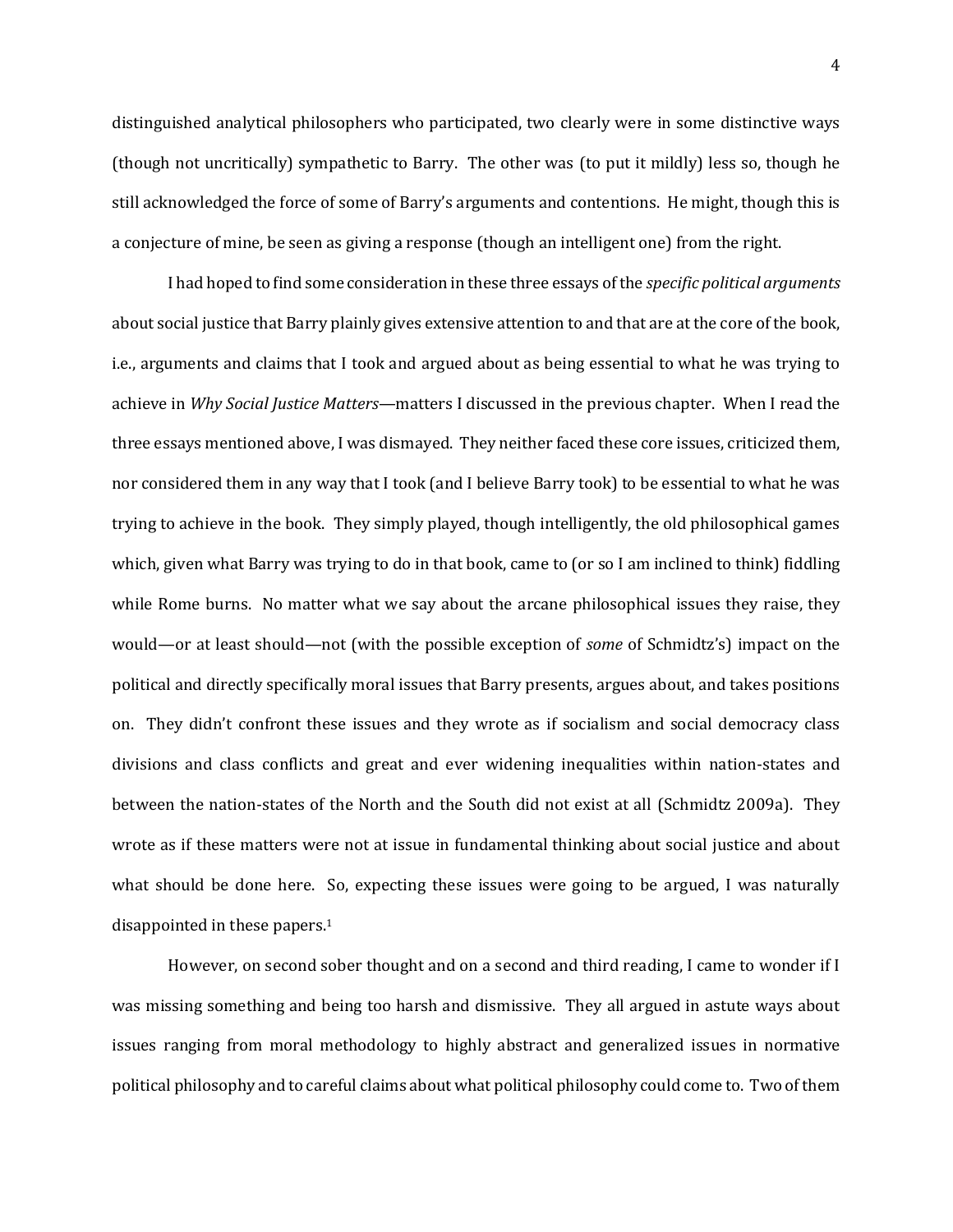(Arneson and Schmidtz) argue that Barry's account was question-begging as well as in other ways inadequate. To Barry's remark that his account wasn't for philosophers and wasn't dealing with their issues but was more generally for reflective people (including philosophers honestly wearing that hat) who think concretely about issues of social justice that impact our lives and had a sense that our world was taking a bad turn and getting worse. It is hard for me to believe that any reflective and reasonably concerned person would not feel that way. Arneson and Schmidtz seem to be saying that unless one deals with the philosophical issues such as the ones they raise one cannot be justified in taking the moralized political stances that Barry takes and they no doubt would say, if they knew about what I am saying in Chapter 2, that the same holds for me. I doubt very much that this is so. But some of the arguments they make are subtly, forcefully and cogently put. *Perhaps* Barry and I are making things too easy for ourselves. Maybe the political positions and our claims about social justice depend on certain abstract philosophical issues that are contestable and that we simply uncritically presuppose certain answers to them.

This cannot be ascertained apart from examining their specific arguments and contentions. It is to this which I shall now turn, postponing my theorizing of socialism and social democracy to the next chapter.

## II

The authors in question are Richard J. Arneson, Robert E. Goodin, and David Schmidtz each of whom published an article in a recent volume of *Ethics*. <sup>2</sup> I shall consider Goodin's interesting and insightful argument only briefly since he recognizes that Barry "sees his book as a political intervention rather than a philosophical one" (Goodin 2007, 413).3 Goodin clearly and briefly states Barry's very political intent and lauds it, but then, without in the slightest retracting that, goes on to say that "the readership of *Ethics* represents precisely the audience that Barry himself eschews for this particular book" (Goodin 2007, xxx). So seeing that, Goodin switches subjects. Recognizing that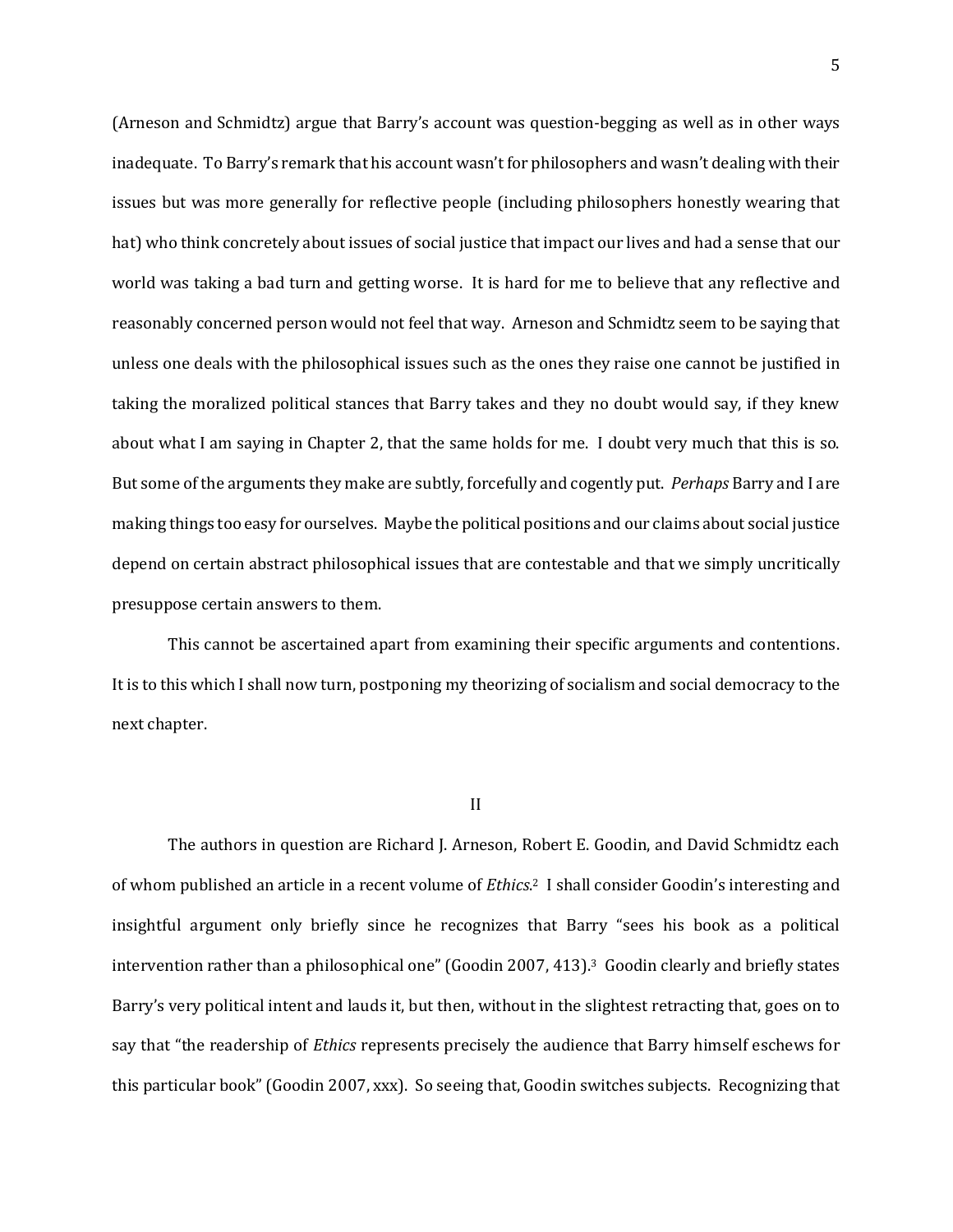*Why Social Justice Matters* is self-standing (as Arneson and Schmidtz don't), he also sees it as a part indeed, a concretely ordered, distinctively political part—of Barry's larger *oeuvre*. Barry sees that *Why Social Justice Matters* is continuous with that larger *oeuvre* and takes it as informally completing a central part of his unfinished and not to be finished *Treatise on Social Justice*. Goodin takes his own essay as an effort to generate reflection on the part of political philosophers on this larger *oeuvre* and the context in which it is situated (Goodin, 2007, 414). But he ignores *Why Social Justice Matters*.

This is not what I expected nor wanted from a symposium on *Why Social Justice Matters*, but, taken in itself, I think Goodin's articles is an important contribution to the question of what can and should be said concerning what *political philosophy* can and should be—that is, about what should be distinctive about the concern of political philosophy and what are its limits. Goodin argues against what he calls the Rawls-Barry notion that justice is the first virtue of basic social institutions or, more appropriately, the first virtue of *liberal* basic social institutions. He argues that "only someone under the spell of a philosophical system" could so conceive of things as Rawls and Barry do (Goodin 2007, 415-16). The basic social structure is not all that political philosophy is concerned with. A philosophy of justice, Goodin claims, does not exhaust the subject of political philosophy. When we have a reasonable politically normative issue it need not mean that a question of justice is at issue. The reasonable respectability test may well capture the distinction between what is morally right and wrong. But sometimes what is involved is not a matter of justice and injustice, particularly when distributionability and redistributionability are not involved. The reasonable rejectability standard points to moral matters outside of justice as well as the concerns of justice. As Goodin puts it, "'Justice' can be made into the 'first virtue of social institutions' in this way only at the cost of equating 'justice' with 'morality' or 'right and wrong' as a whole" (Goodin 2007, 424).

What, besides justice, is political philosophy concerned with? Not all moral considerations are political considerations. Not everything that meets the reasonable rejectability test is in any way political. Not every normative matter is a political matter. Barry himself asserts, following the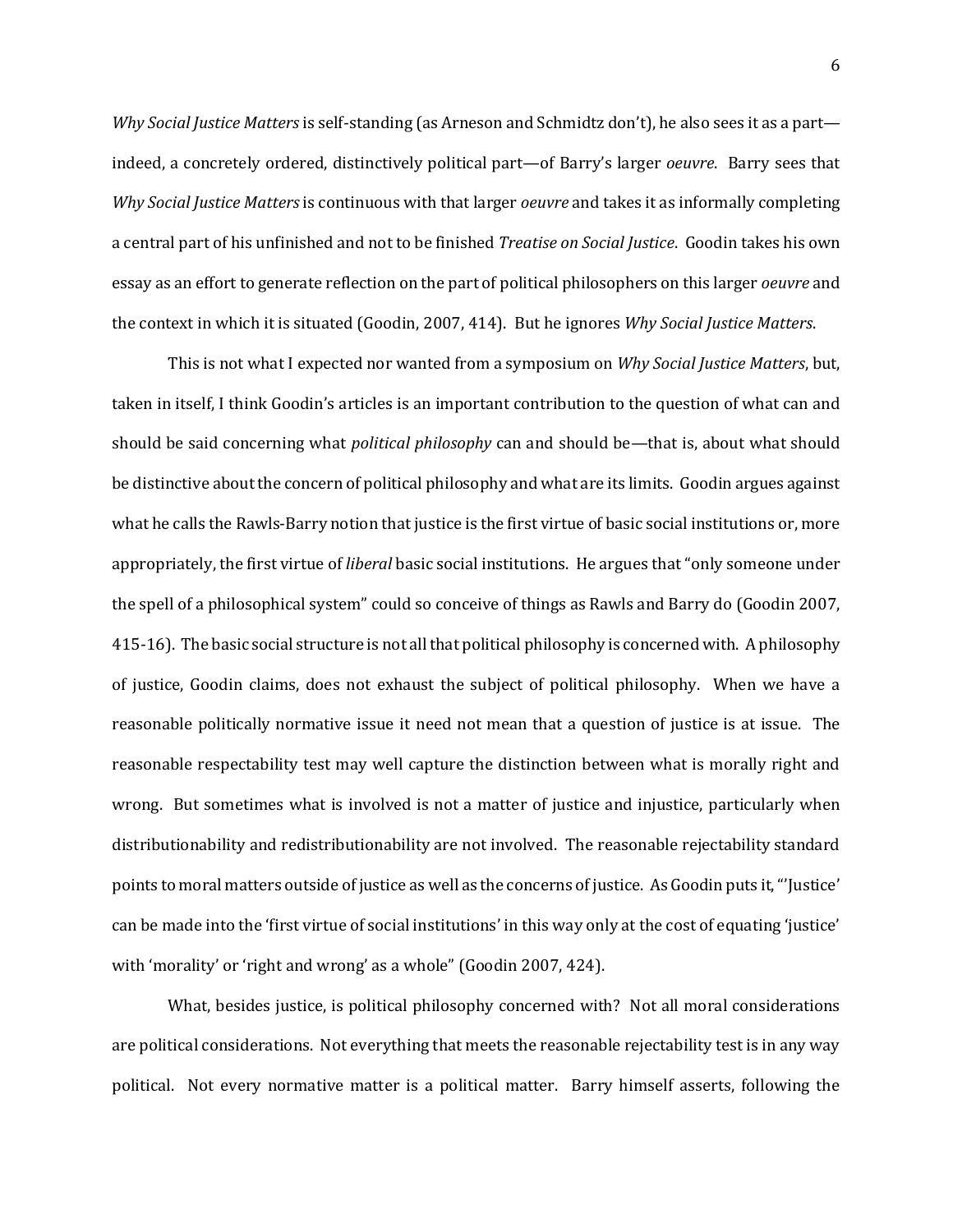English socialists (William Morris, R. M. Tawney, R. M. Titmus), that political philosophy is concerned with human relationships and not just or primarily with distribution. Right "distribution is necessary to and made possible by the right relationships but right distribution is a secondary importance [to it]" (Barry 1982, xxx). Barry (like Avishar Margolit) takes it that there are duties of humanity, such as to treat people decently, even if there is no right-based claim that you to do so. *Perhaps* I do not act unjustly if I do not help a blind person to cross the street or try to save a person I see drowning where I am not at all responsible for that person getting into that situation. But whether this is so or not, I still have not treated these persons decently and in doing so (particularly in the second case) I have done them a very grave wrong. These obligations can be every bit as stringent as duties of justice (Goodin 2007, 426). Moreover, Barry's obligations to humanity, such as the obligation to relieve suffering, are obligations "that would be wrong not to carry out and that could quite properly be enforced on people and on rich countries that refused to relieve unnecessary suffering when it could, if the world political system made this possible" (Barry 1982, 446).

Issues concerning climate change are also relevant here. While they plainly raise critical distributional issues, quite apart from that they force upon us, if we would be at all non-evasive, the question of whether the end of human life would be a bad thing in and of itself (Barry 2005, 251-73). If we think so, as very probably most all of us do, we then have another issue with clear political implications that has plain political relevance to political philosophy. Only on a very expansive use of 'justice', however, would it be a matter of justice. Goodin concludes, "In short: justice in terms Rawls and Barry frame it—justice in the distribution of rights and duties, benefits and burdens clearly matters. But it is only part of what matters in political philosophy. It is clearly not the 'only' virtue of social institutions. It may not even be the 'first' virtue, either in terms of logical structures or social priorities" (Goodin 2007, 431-32).

I said I will not discuss at length Goodin's analysis. The central reason has already been explained. However, I will allow myself three brief comments. (1) I think Goodin's account is right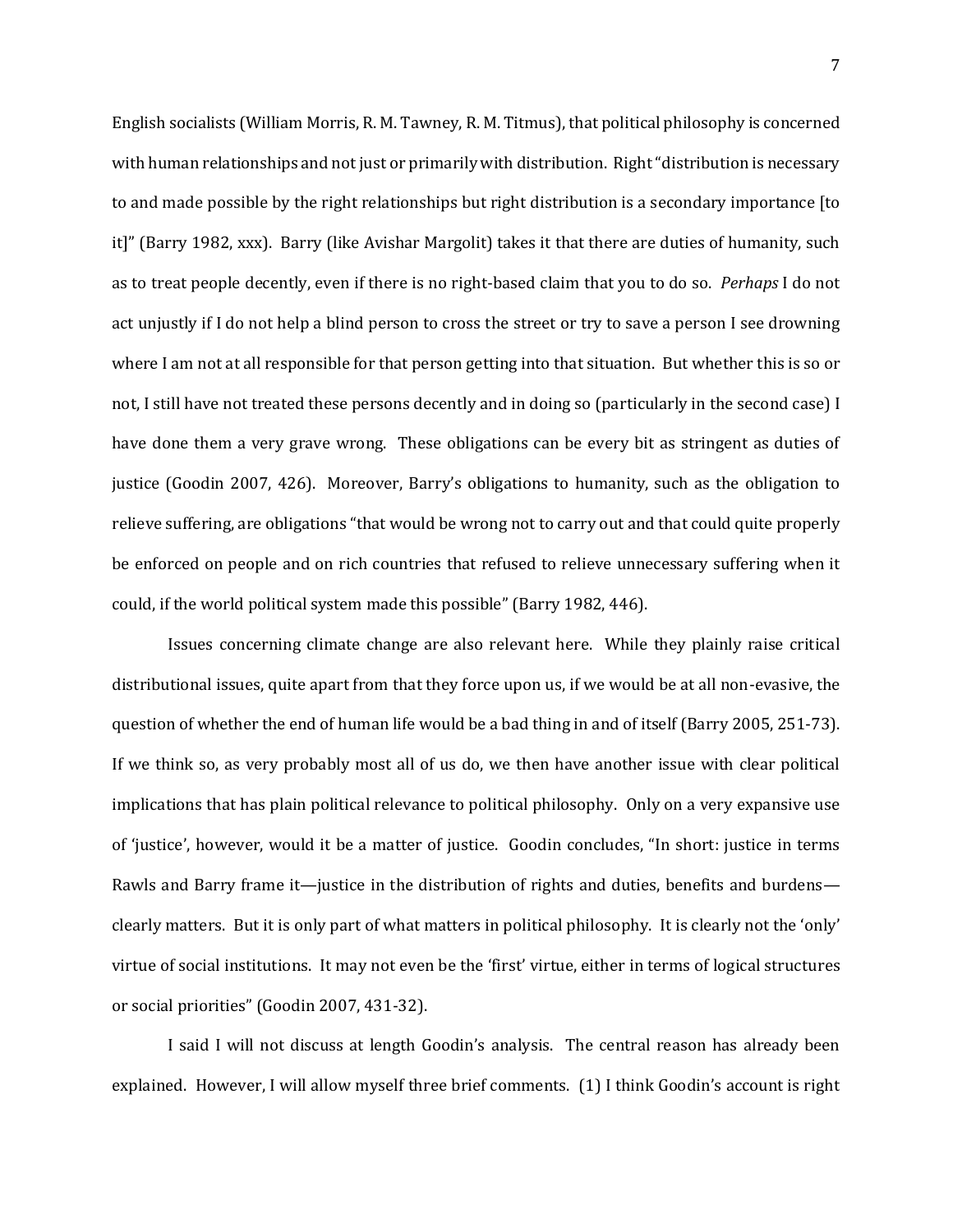on the mark concerning what political philosophy should be. There has been a wide tendency to follow Rawls here as I have ambivalently done and Barry has sometimes as well. Goodin has convinced me, as I sometimes had rather inchoate suspicions about, that Rawls's position here, at least as he is usually (and *perhaps* correctly) interpreted, is mistaken. Political philosophy, even for a liberal social order, is broader than Rawlsian thought. It makes, of course, room for justice but justice is not the only (or perhaps even the first) virtue of social institutions, even liberal (social democratic) social institutions. How much, if at all, it would affect Rawls's conception of liberal justice if Goodin's point was accepted remains moot. However, and far more relevantly for what was at issue in Chapter 2 and is here, I think there is nothing that would affect the substantive claims of *Why Social Justice Matters* if we were to accept Goodin's account *holus bolus* (as I am tempted to do). I am not sure that Goodin would object to that. I see no reason why he should.

(2) I also do not think that anything in Barry's account of *Why Social Justice Matters* presupposes Barry's more theoretical account as Goodin adumbrates it vis-à-vis Rawls. There are some things that Barry says in his preface and introductory chapter that are crucial to understanding the claim I have just made. Goodin takes note of some of them in his remark that Barry explicitly says *Why Social Justice Matters*is not for philosophers meaning, I take it, professional philosophers—what Richard Rorty meant by big Philosophers, i.e., people engaging in logical, conceptual, epistemological, or metaphysical inquiries (Rorty 1982, xiv-xv). What Goodin calls a political rather than a philosophical book eschews such matters. Barry's aim is to see things as they are and to be political "in the widest possible sense" (Barry 2005, 3). He seeks in being political to "push the world in a direction, to alter other people's idea of the society they should strive after" (Barry 2005, 3). This, and I think quite properly so, is an activist intellectual's attitude. As we have seen, it is a defense of an anti-capitalist socialist/social democratic global society. It is a thoroughly democratic and fallibilistically open worldview tolerant of and indeed encouraging to free inquiry and unrepressive of socialist, social democratic, non-socialist, and even anti-socialist alternatives but hopefully astute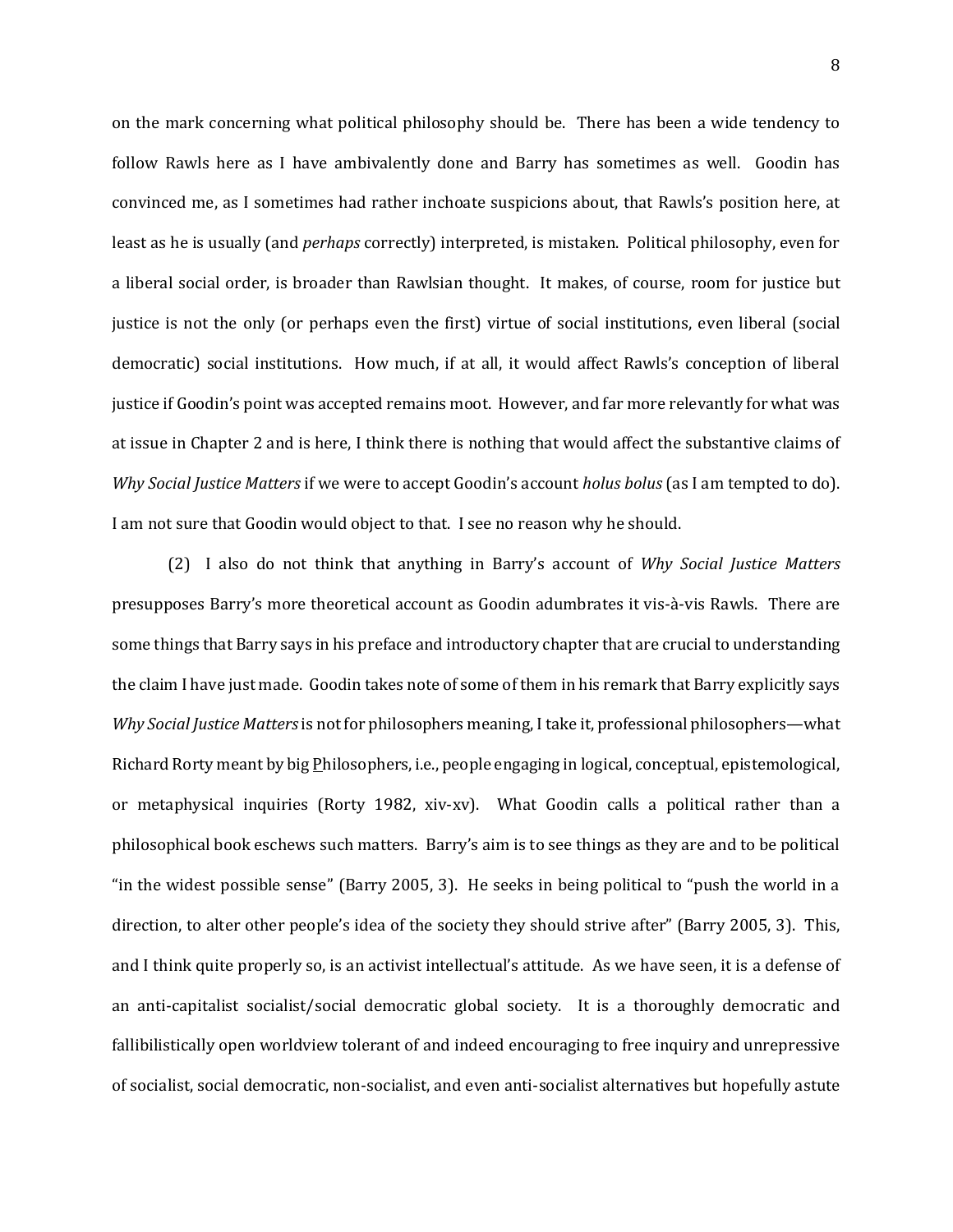at spotting ideological propaganda. It generally allows what it takes to be ideological propaganda rather than shutting it down as anti-liberals do. But it will subject it to relentless and robust though fair-minded criticism. At least this is the intent and what social liberalism commits one to, though sometimes in practice it will fail to meet it. In short, a classical social liberal orientation such as we find in J. S. Mill, R. H. Tawney, John Dewey, Isaiah Berlin, John Rawls, Ronald Dworkin or in such Marxist orientated authors as G. A. Cohen, Andrew Levine, or Samir Amin. There are social liberal orientations that stand at great distance from an anti-liberal or non-liberal authoritarian stance or any account not open to the free play of argument or sensitive to evidence.

Barry is part of this tradition but he wants something stronger than its more fallibilistic, contextualistic, and historicist members. For Barry this is not just a reasonable, plausibly grounded theory that he seeks but *the right theory*. This may be too rationalistic stuff for many people (including myself) who are generally in accord with Barry. It runs against our fallibilist and historicist spirit. Any reasonable person of integrity will want to try to get the best justified conclusions they can get in a given context at a given time for a given domain. But they will be cautious about claims to have *the* right way. Moreover, if they are philosophers with a decent philosophical education they will realize getting the right theory comes down in practice to getting the best justified theory that patient inquiry can deliver at a given time for a given domain. The rest is rhetoric. I think Barry, a clear-headed and thoroughly tough-minded thinker, is realistic enough to go along with that. To ask for more is to ask for the moon. But still Barry's talk about getting *the* right theory jars with that. I would hope that he would accept my less rationalistic demythologization of it.

(4) Barry claims for the theory of justice he proposes universal validity (Barry 2005, 4). I take it, given his overall fallibilism and liberalism, that he is not claiming self-evident, absolute timeless validity for it utterly free of time and context constraints. (Do I simply impute this to him? Would he reject it? If so, then here we are very far apart. I don't think anyone has gained or even can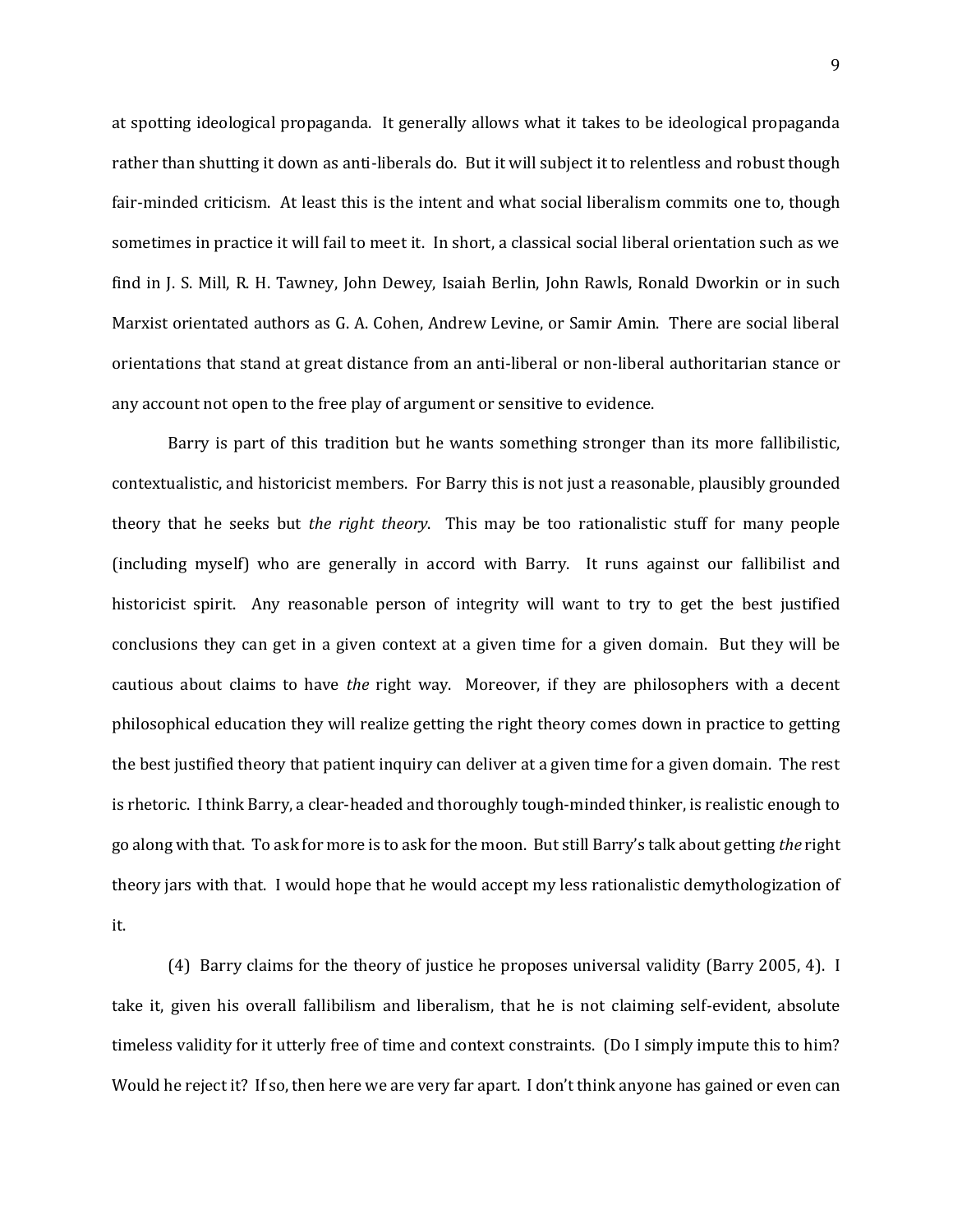gain such an Archimedean point.) The claim to such validity, if it makes sense at all, would be in conflict with his liberalism and fallibilism, key elements of the kind of socialist he is (Barry 2005, 3- 13).

However, while giving careful attention to the empirical facts on the ground, Barry also rightly emphasizes that "the conclusions to be drawn from 'the facts' depend on one's theory of social justice" (Barry 2005, 12). His intention is "to offer definite answers to the questions John Roemer asks and to provide a systematic rationale for them based on *a theory of social justice*" (Barry 2005, 13). Roemer believes that "the major problem for the left today is a lack of theory" (quoted by Barry 2005, 13). Roemer goes on to ask, "Where we go from here. What kind of society do we wish to fight for? If we socialist intellectuals can provide some direction that will be of inestimable value for the transformation of society" (Roemer 1998, 23 as quoted by Barry 2005, 13). We have seen in the previous chapter some of the answers Barry has provided. How they are based on a theory and what kind of theory is less clear. Barry affirms (and Goodin reiterates) that he is doing politics, not philosophy. But then how are we to understand Barry's claim that he is giving a theory on which his particular claims of social justice and socialism/social democracy are based?

It is clear that his theory is (1) not just a collection of facts and descriptions and (2) not one of the usual philosophical theories of justice: big Philosophy as Rorty characterizes it. Barry explicitly asserts that he is not calling "upon the apparatus for deriving principles of justice that I have developed in *Justice as Impartiality*" (Barry 2005, viii). Doing so would have frustrated the purposes of *Why Social Justice Matters* (Barry 2005, ix). He adds: "I doubt it [*Why Social Justice Matters*] will do anything for my standing among professional political philosophers, but it is not intended for them. To the best of my ability, I have aimed to reinforce the convictions of those who think things are bad and getting worse and to provide them with intellectual ammunition that will be of use in the fight for a better future (Barry 2005, ix).4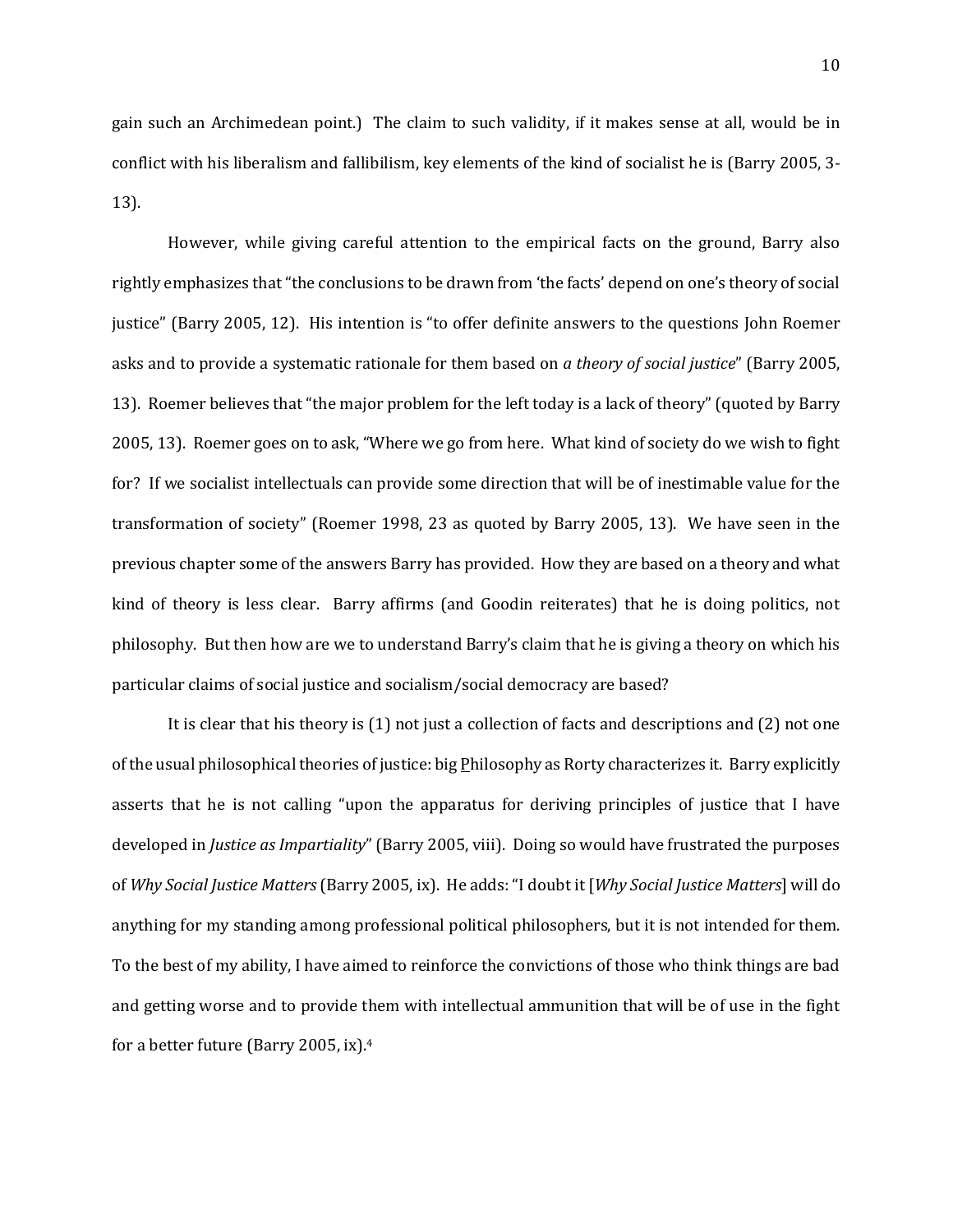I think, as does Goodin, that *Why Social Justice Matters* does meet that stated aim. But Barry does not argue for adopting that aim in *Why Social Justice Matters.* I hope that he thinks that anyone who is reasonably informed (including politically informed), morally sensitive, reflective, and cares about humanity will have those aims or come to adopt them if he can get his views in reflective equilibrium, whatever **Philosophical aims he may have**,<sup>5</sup> unless, whatever **Philosophical aims he may** have, he allows those Philosophical aims to mesmerize him. He just states it and does not explain what kind of theory he wants to get right in pursuit of this aim. He rigorously eschews philosophical theory—big P Philosophy—here and perceptively remarks that other philosophers working "along parallel lines" when they do Philosophy is what he eschews doing in *Why Social Justice Matters.* Rawls, Scanlon, Hampshire, and G. A. Cohen would come roughly to the same conclusions concerning *the specific problems of social justice* he discusses (see the 22 propositions examined in Chapter 2) and on social democracy/socialism. One can argue, on Barry's own admission, for his specific social justice claims adequately on any of those Philosophical accounts (including Rawls's on his own). Barry eschews interest in *Why Social Justice Matters* in such Philosophical trimmings, as he calls them. The important thing is to give a reasonable answer to Roemer's questions just set out and to give adequate responses to specific normative political issues that Barry adroitly discusses.

This still leaves us up in the air concerning what kind of a theory of social justice with its systematic rationale is being set out here. Barry doesn't provide us with an answer and it is not intuitively clear what an answer would come to. If Barry were convinced that this is so, I think he would consider that to be a defect. I, by contrast, do not think so. I think his claims, taken separately and together, are all freestanding of Philosophy and can be justified, as Barry actually does, by a careful account of our reflective considered judgments and of the factual considerations relevant to them. He can, and should, as Rawls says, travel philosophically light (Rawls 1985, 388-420). What is actually doing the work in Barry's account are those considered judgments, a showing of how they hang together, and attention to a diverse cluster of relevant factual considerations, and on a careful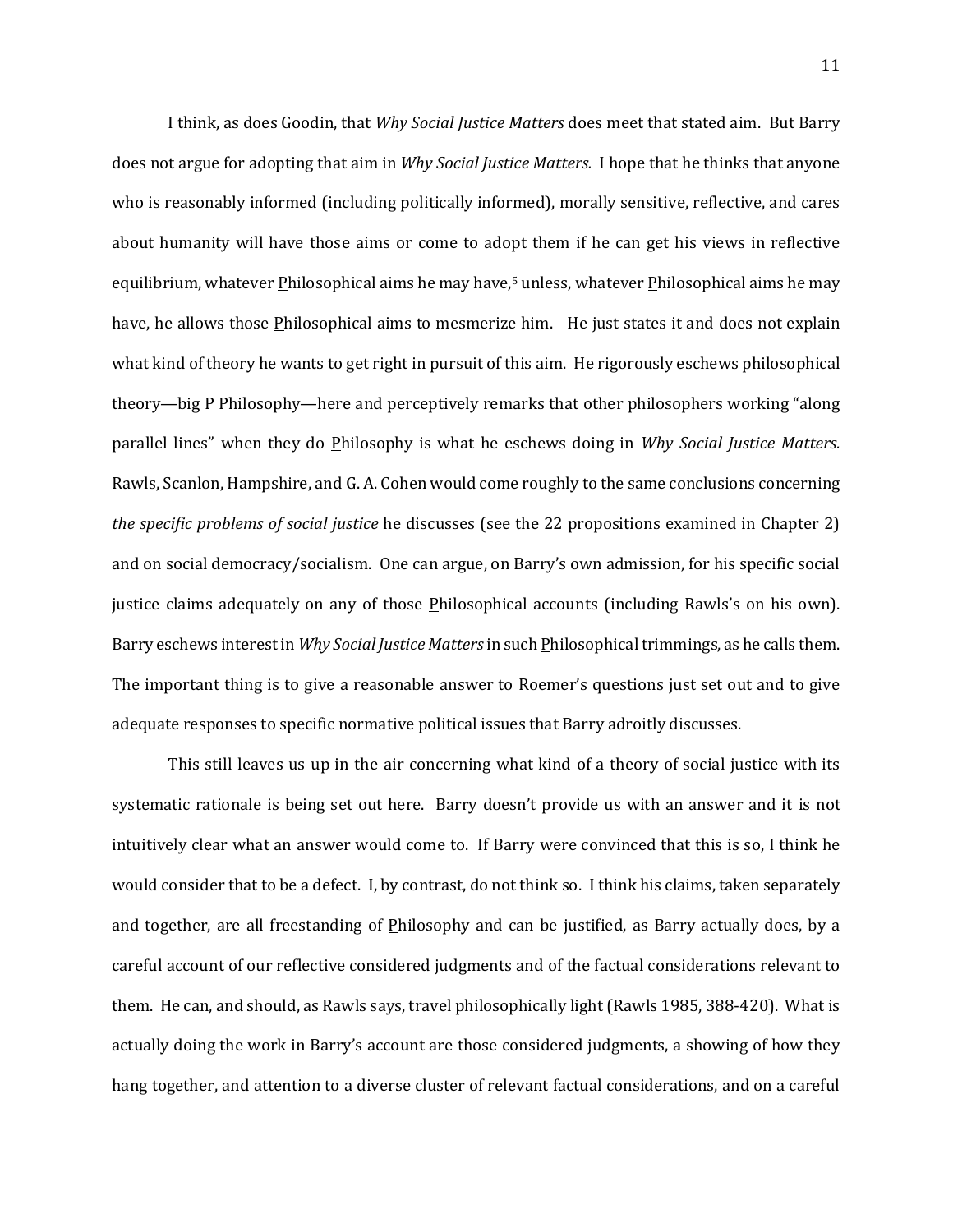description and reflection on that description and the taking of these matters to heart. Such accounts are never a matter of 'pure reason' or 'pure practical reason' (whatever, if anything such matters come to) (Nielsen 2009b). Theory construction will perhaps give us the philosophical trimmings but they will turn no machinery. Rather than looking for philosophical presuppositions, we should attend to Barry's specific normative claims and attend to his generally careful account of the relevant facts. The relevant facts and normative considerations are often intricately related. We need both and only together will they yield the sorts of things that Barry seeks. His actual practice is better than his theorizing of it—better 'meta-theorizing' of it.

## III

I shall next turn to Richard Arneson's and David Schmidtz's examinations of Barry to see if they show defects in his specific normative political claims that undermine or even weaken his case. Arneson and Schmidtz both make more practically substantive critiques of Barry than did Goodin, though Arneson approaches things usually at a rarified normative level and Schmidtz (aside from some very interesting initial methodological remarks which are of dubious relevance to Barry's determinatively political project) provides, as I will try to show, very problematic specific normative criticisms. However, he misses what Goodin and to an extent Arneson see.

I will first turn to Arneson's account. Arneson correctly catches Barry's aim. He remarks, "The idea is to take normative public policy analysis to a higher level by going back to first principles of justice and working out what follows from those principles given the empirical facts that obtain in our world today" (Arneson 2007, 392). Barry, as Arneson realizes, does not seek to argue systematically for those principles. (He has, however, in other writings. See, for example, Barry 1992 and 1995.) Arneson goes on to argue, again correctly, "Barry's aim is to rally left-wing and liberal readers who might [sic] well be dismayed by recent trends in political events in the United Kingdom and the United States and to show them how a particular coherent and plausible set of public policies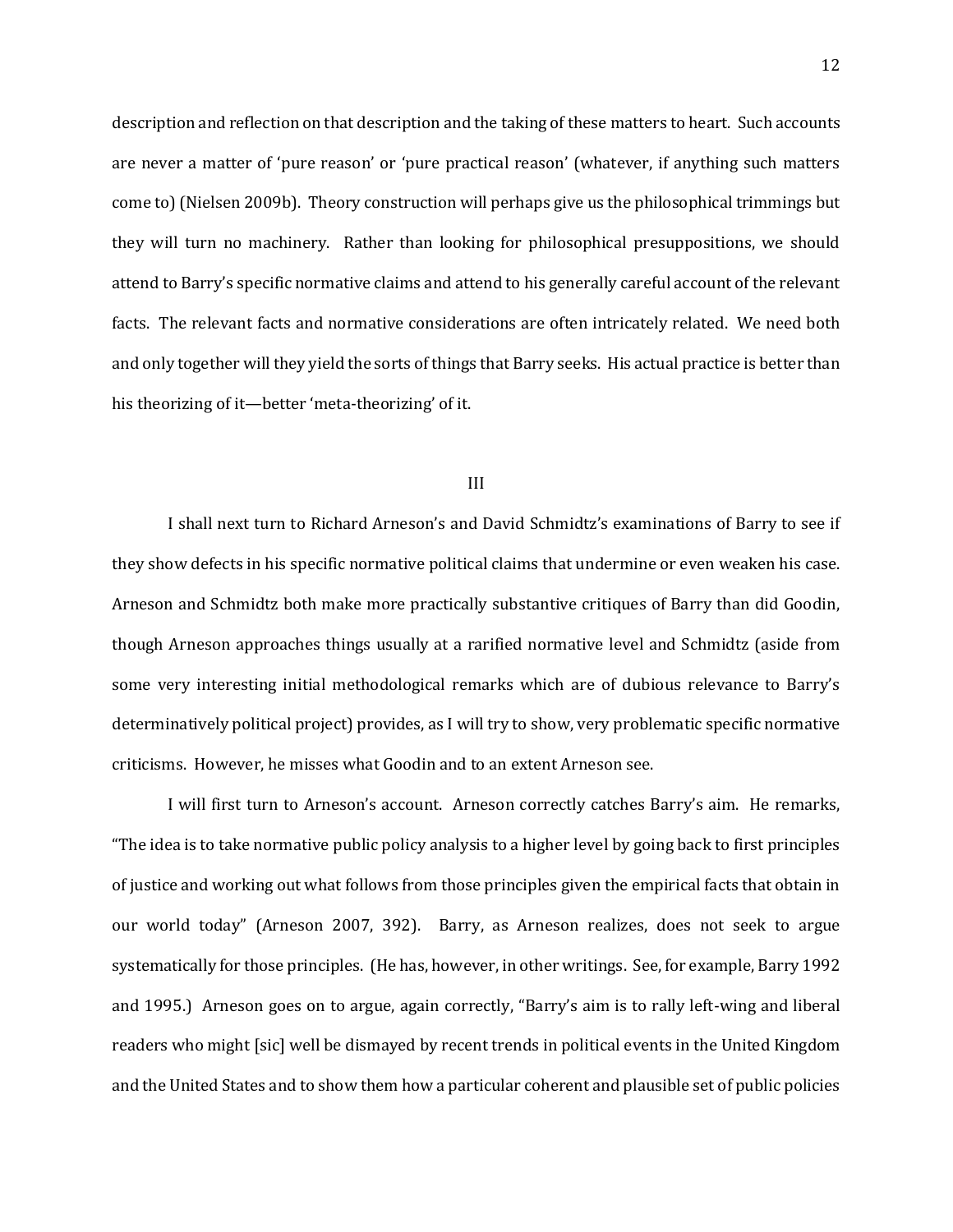is what you are committed to if you accept egalitarian principles of justice that are entrenched in the best commonsense part of our public culture" (Arneson 2007, 392). He acknowledges and applauds Barry's many public virtues and claims remarking that there is much to agree with in what he writes in this book. Yet he finds it disappointing. Why?

For one thing, Arneson, though he endorses most of the social democratic policies that Barry supports, finds Barry too facile and brusque. (Here, I think, Schmidtz would agree.) Barry, Arneson maintains, "brushes aside empirical facts that are in fact problematic for the policies he wants to defend and that require more careful consideration than his confident affirmations provide" (Arneson 2007, 393). Arneson goes on to add, "Moreover, the facts that Barry tends to brush aside are planks on which a variety of right-leaning revisions of the classical liberal policy agenda have been constructed" (Arneson 2007, 393). We need careful argument here, Arneson's argument goes, and not such a quick way with dissenters. He continues perhaps, "more important than his handling of disputed facts is his sketchy incomplete characterization of the norms he regards as fundamental. In the end, the reader is left unsure where Barry stands. His brusqueness at crucial points seriously limits the polemical value of his discussions if we assess (as we should) a polemic by its ability to convince or set on the defense those not already convinced or those who are opposed" (Arneson 2007, 393-94).

These are serious charges and they need backing up by Arneson with convincing cases. Let us try to see if Arneson rises to the occasion. Arneson's first example concerns equality and justice. Barry argues for all the standard liberal equalities (e.g., equal rights to freedom of speech, freedom of religion and democratic citizenship) for everyone, plus social democratic rights to equal education up to the age of eighteen, equal health care, a right to adequate housing, safe drinking water, enough to eat, and the like. Barry argues for provision for equal educational attainment to the age of eighteen. But he does not expect that will lead to the leveling out of the differences between people, though we should expect there will not be in such a situation the extreme and pervasive differences in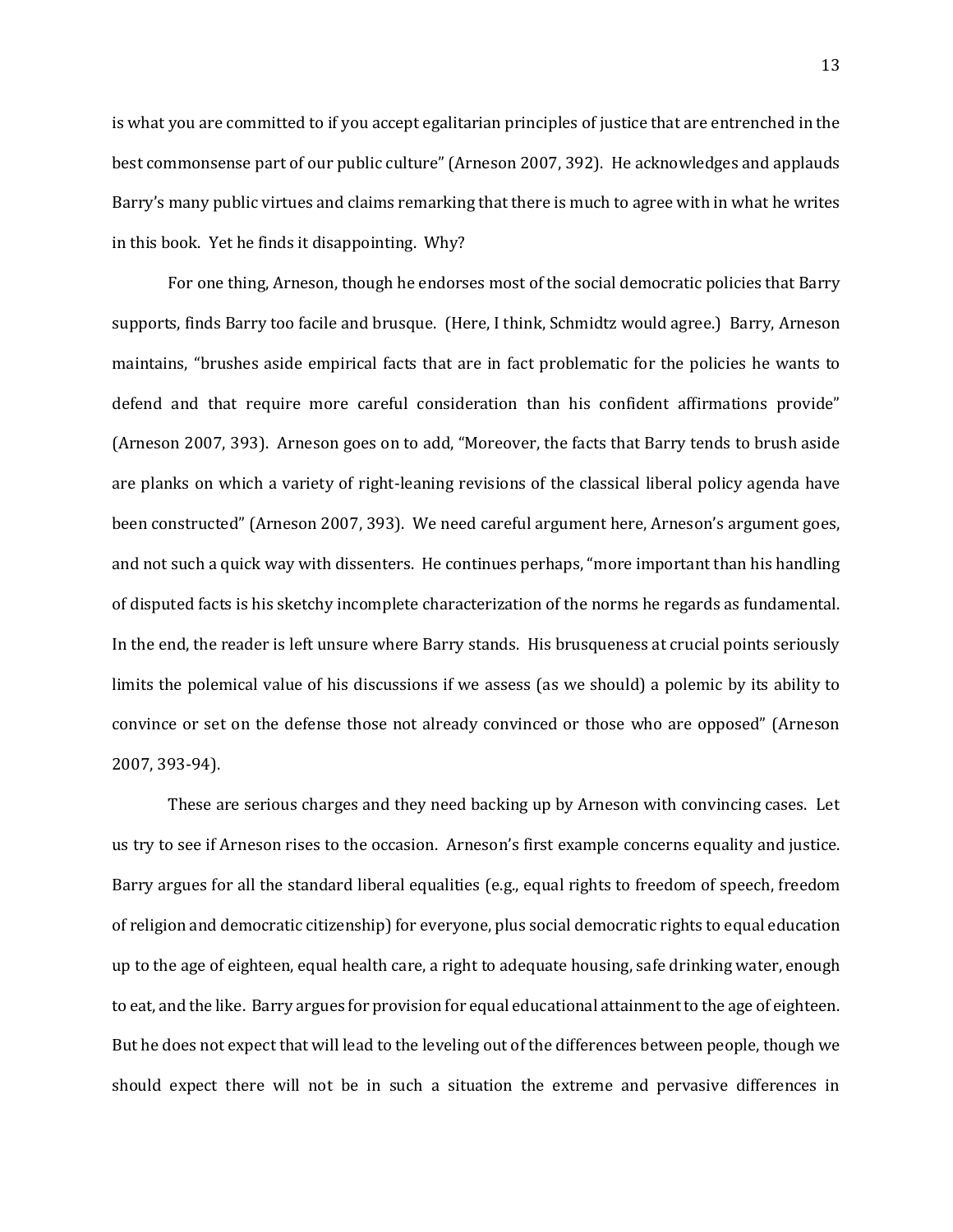educational attainment as there was between the nobility and most of its serfs in 19th Century Russia or as there more generally is now.<sup>6</sup> Still, even in a society with considerable access to education there will be people as different as the George W. Bushes and the Barack Obamas of the world. After all, in spite of Bush's opportunities to be splendidly educated, the education did not work with him. There will always be differences in capabilities as well as different kinds of capabilities in any society, even with people with similar opportunities. However, with greater equality of education we can reasonably expect a greater basic level of attainment that almost everyone not in some way mentally defective can and will attain. George W. Bush is plainly not anything like a Keynes, Einstein, or Wittgenstein. However, capabilities will predictably go up generally in the population with the enrichment of society and a greater approximation to the attaining across the board of an approximately equal distribution of resources and with this greater and more equal educational opportunity. Things like this will happen in a social democratic or socialist society. But there is no good reason to think that difference in attainments of certain capabilities will disappear or even should disappear. Moreover, do we want everyone to be the same? We appreciate very talented musicians, scientists or writers. Do we expect or even want all talented people to become equally talented or all people to be equally talented? We should not want their status or their enrichment to be affected by that. All that aside, we have no common measure of equalities including our different capabilities. But given Barry's conception of equality, he does not deny these commonsense matters and he does not need to in order to remain consistent with what he claims in *Why Social Justice Matters*.

However, Arneson is off the mark in saying that the commitment to attaining approximate equality cannot be justified if we have no common measure to ascertain equalities and inequalities. In determinate contexts and at determinate times and places we can reasonably and sometimes unproblematically determine, for example, that a wealthy Princeton professor (to use Arneson's example) has more opportunities and advantages than an impoverished farmer in Niger trying to live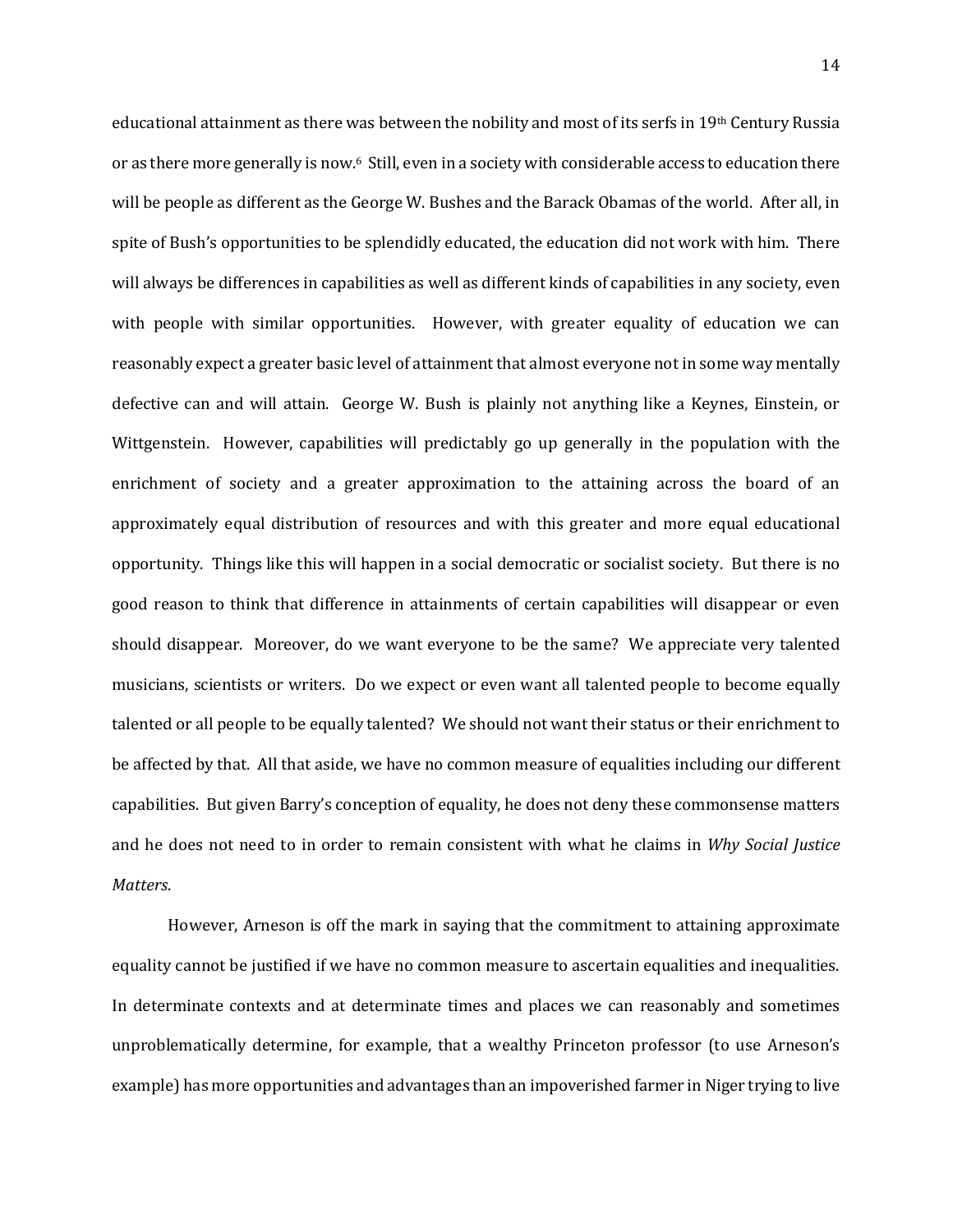on his equivalent of one dollar a day or that a rich professor at Princeton has more opportunities than an uneducated single mother on welfare in the slums of New Jersey. We also know that the children of the professor have more opportunities than the children of the other two. Anyone who thinks that without a common measure to assess such equalities and inequalities we cannot ascertain these things is, as Wittgenstein said in other contexts, *just doing Philosophy*. We no doubt have no fine grained way of ascertaining that, but we don't need one. Matters here could be modified so that there would be less inequality between them. It no doubt for the foreseeable future would only be a very feeble, slow movement in the direction of more equality. But it is a start and could be indefinitely enlarged. There are things to be done here and there is no great question as to what they are. Going in search of fine grained measures is exactly what Barry is *not* doing according to his own account in *Why Social Justice Matters.* Isn't he right in not doing so if one is to be serious about confronting actual politics? That we do not have a measure for all contexts and all times does not mean that often, and manifestly in the politically relevant contexts Barry discusses, we can give reasons for making the confident claims he does and many of us do about our judgments in such contexts. Moreover, that would go in an egalitarian direction. To think otherwise is to be either blind or irresponsible or both.

Next Arneson seems to fault Barry's conception of equal opportunity. He takes Barry to be holding, rather conventionally, that inequalities may be acceptable from the standpoint of egalitarian justice provided that they are from a voluntary individual choice from a starting point of equality (Arneson 2007, 393). Suppose both Frank and Brian meet those conditions and both enter Yale as undergraduates under these conditions and graduate as undergraduates with these conditions. Suppose both freely, without any compulsion and after much reflection, choose different career paths. Frank chooses to study law and Brian goes to divinity school. Frank becomes a successful criminal lawyer in a prestigious law firm which takes only legitimate cases and proceeds vigorously and honestly to take on such cases providing Frank with the backup to do his job properly. Frank finds satisfaction in his work and helps a number of people at reasonable fees who genuinely need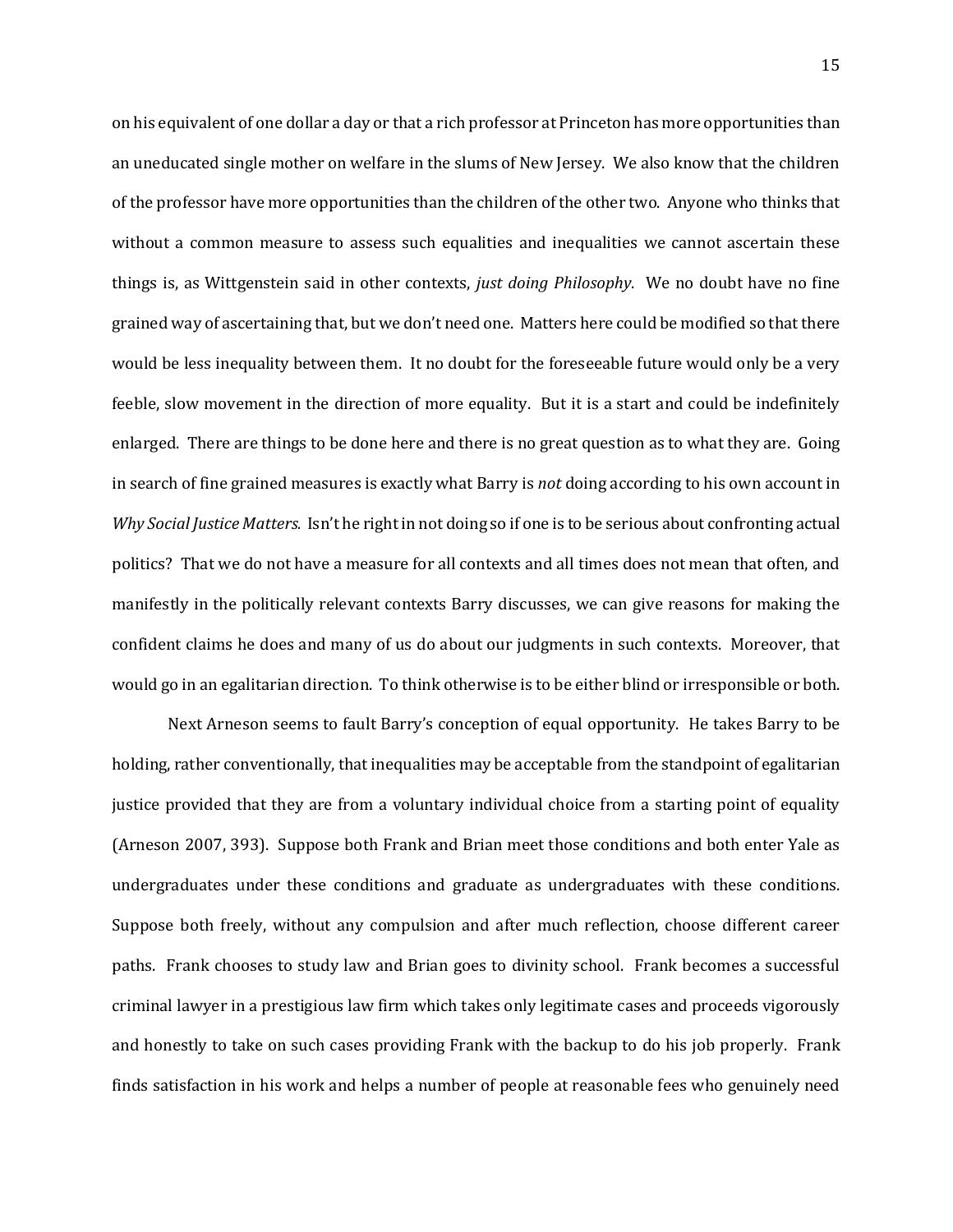help. Brain finds divinity school alienating, loses his faith, quits divinity school, and slowly slides into extensive drug abuse and comes to have a very unsatisfactory life. But they both, supposedly from a position of equality, made their own choices. (This, of course, is the conventional and psychologically naïve assumption.) There is no, according to what Arneson takes to be Barry's criterion, given the assumption that they start from a position of equality, moral requirement that society adjust things, even if this is possible, so that they return to positions of equality. The resulting inequalities arising in this way are, Arneson claims, consistent with egalitarian justice. As Arneson puts it, egalitarian "justice does not require further transfers from those who choices panned out well to those whose choices panned out badly. Indeed, egalitarian justice strictly forbids such transfers" (Arneson 2007, 397). The same holds if I, or indeed anyone, chooses voluntarily, from an array of equal opportunities, a risky course of action and the risk materializes and leaves me far worse off than others (Arneson 2007, 397).

Arneson claims that he is not clear what exactly is meant here, but unless he has some very refined notion of 'exactly' I don't see why there should be puzzlement here. Barry's line here is a standard and widely accepted one (though in my view a questionable one) in normative political theory (Nielsen 2006). Where is it unclear?

It is one thing to not find the theory adequately clear and another to think it is understandable enough but still mistaken (perhaps clearly mistaken). Arneson makes some friendly amendments pointing to some ways in which Barry's theory is inadequate but at the same time points to ways that it could be corrected. These amendments seem to me well taken, making the assumption of equal starting points, and I see no reason that Barry could and should not make them without weakening his specific account. Indeed, without altering it in any important way, they would strengthen it. That's why I call them 'friendly' amendments.

One way consists in what Arneson calls a *softening* of Barry's position on equal opportunity and personal responsibility. It goes like this: "To the degree that one is better or worse off than others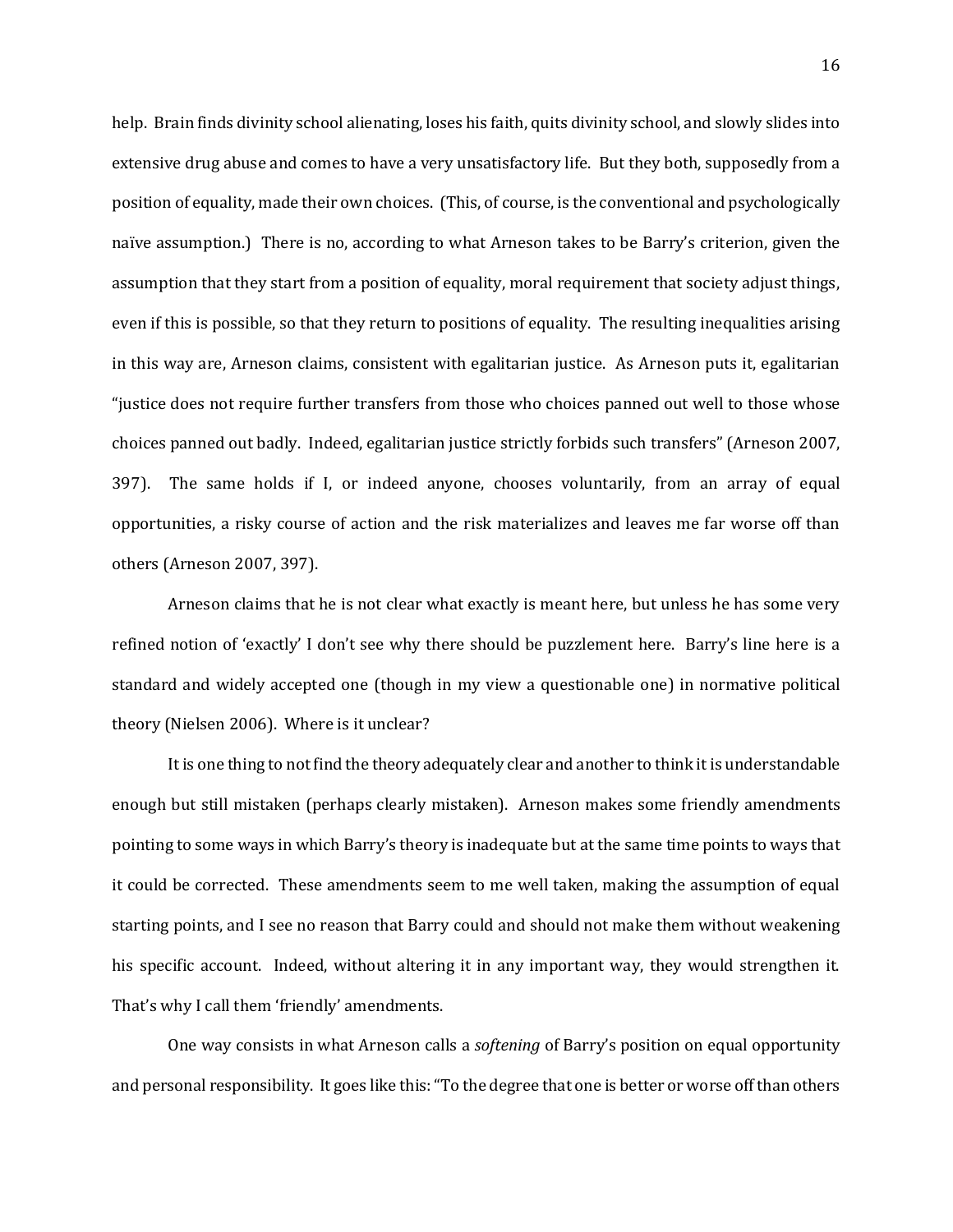as a result of one's own voluntary choices, starting from equality, to that degree there is some reason, not necessarily a decisive reason, to let the losses and gains arising in this way lie where they fall" (Arneson 2007, 397). These could be—and not just desert island examples such as the one Arneson actually gives—of choices occurring in the context of Barry's strong account (as Arneson labels it) that would be disastrous for some people (Arneson 2007, 397). To see this, go back to my Frank and Brian case. Suppose Brian, as would not be unlikely, becomes suicidal as a result of his bad (mistaken) choices. Brian, *pace* Barry's account, even without Arneson's friendly amendments, should be helped. Doing so is not a matter of charity or sentimentality or sympathy, though, of course, we may also feel sympathy and indeed sometimes should; it squares with our considered moral judgments in wide reflective equilibrium. (Whether it is a matter of justice or not, as Goodin has rightly led us to see, we, as a society at least, have done something wrong in not coming to his aid.)

Indeed, Arneson shows how Barry has an account, central to his claims concerning approximate material inequality, which in effective incorporates Arneson's above suggestion. Arneson writes:

> Barry makes the interesting suggestion that there is an upper bound inherent in the equal opportunity ideal to the amount to which it is acceptable for people to become unequal in opportunities and outcomes through voluntary choices from an equal starting point. The upper bound is that, if inequality develops too far in this way, it prevents the fulfillment of the equal opportunity ideal itself over time. In a slogan, approximate material equality is needed to sustain equality of opportunity (Arneson 2007, 397).

But, as Arneson realizes, even as a result of choices made from an equal starting point, when the good and bad consequences of making different ones get too great, we, if we allow them, end up undermining the very ideal of equality of opportunity. We put this very ideal at grave risk and the risk is too great to take it. It can have consequences that any egalitarian would not welcome. Arneson shows this by looking at it from an *intergenerational* perspective—a thoroughly realistic perspective. On the strong account of equality of opportunity, equal opportunity would fail to obtain over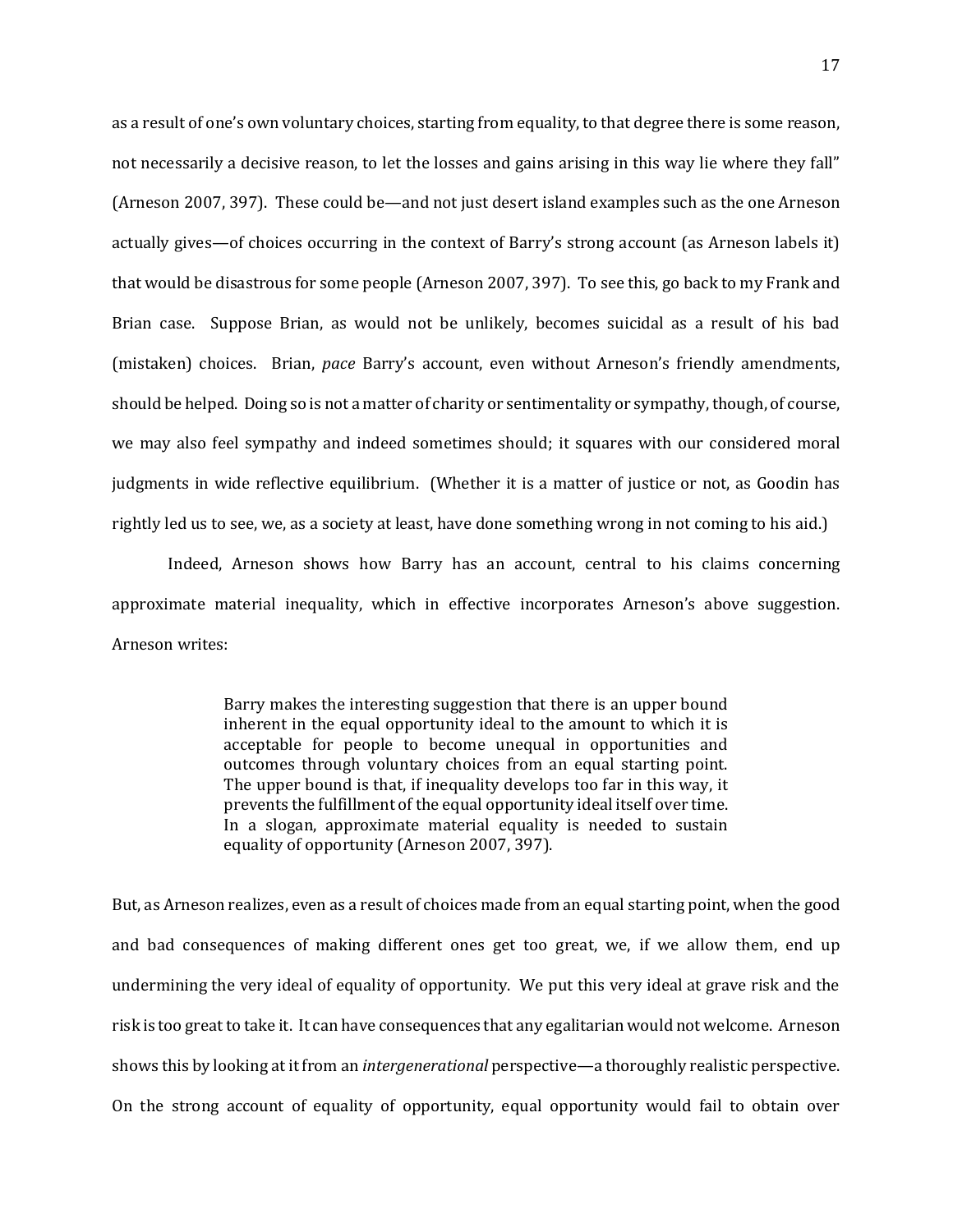generations. We will come to see that if we give priority to maintaining equality of opportunity across some reasonable time—something we must do to be fair—we cannot allow 'too much' inequality of *outcome* to occur across time from whatever causes since they will "inevitably rule out fulfillment of equality of opportunity in the next time period" (Arneson 2007, 398). Arneson provides a logically possible counterexample here but it is so counterfactual and counterintuitive that it is without much force (Arneson 2007, 398). However, real life cases can be readily given, e.g., the life chances of Frank's children compared to Brian's (assuming they both have children). All this fits very well with what in fact is Barry's position.

Arneson continues to argue about responsibility and the strong conception of equal opportunity and responsibility. He is very much caught up, sometimes in rather fascinating ways, in playing the 'Philosophical game'. However, he ends up remarking, "the claims I have been urging so far in this section are quibbles that may well make very little practical difference to the policy implications of egalitarian justice" and, I add, to the political account that Barry gives (Arneson 2007, 400). Moreover, there is good reason to be ambivalent, as Barry is, and Arneson entirely agrees with him, about strong equality of opportunity doctrines that Barry favors here. Arneson remarks, "If there is such a thing as genuine personal responsibility for choice occurs—and if there is such a thing as [genuine personal responsibility for choice]—then justice requires equal opportunity, as he [Barry] characterizes it, and if personal responsibility turns out to be either a bogus idea or one that is coherent but never instantiated [then] justice requires equality of condition" (Arneson 2007, 400). The last claim about equality of condition need not rely on the truth of hard determinism. One might think, with John Austin, that the name 'determinism' stands for nothing that is clear enough to be reasonably believed. It is rather enough to hold Arneson's claim—or so I hold—to believe in the factually inescapable biological and social roulette as John Rawls and Stuart Hampshire articulate it.

It also may very well be that we can make no sense of the notion of 'intrinsic personal moral responsibility'. It may be that "personal responsibility is not … even a factor that renders praise and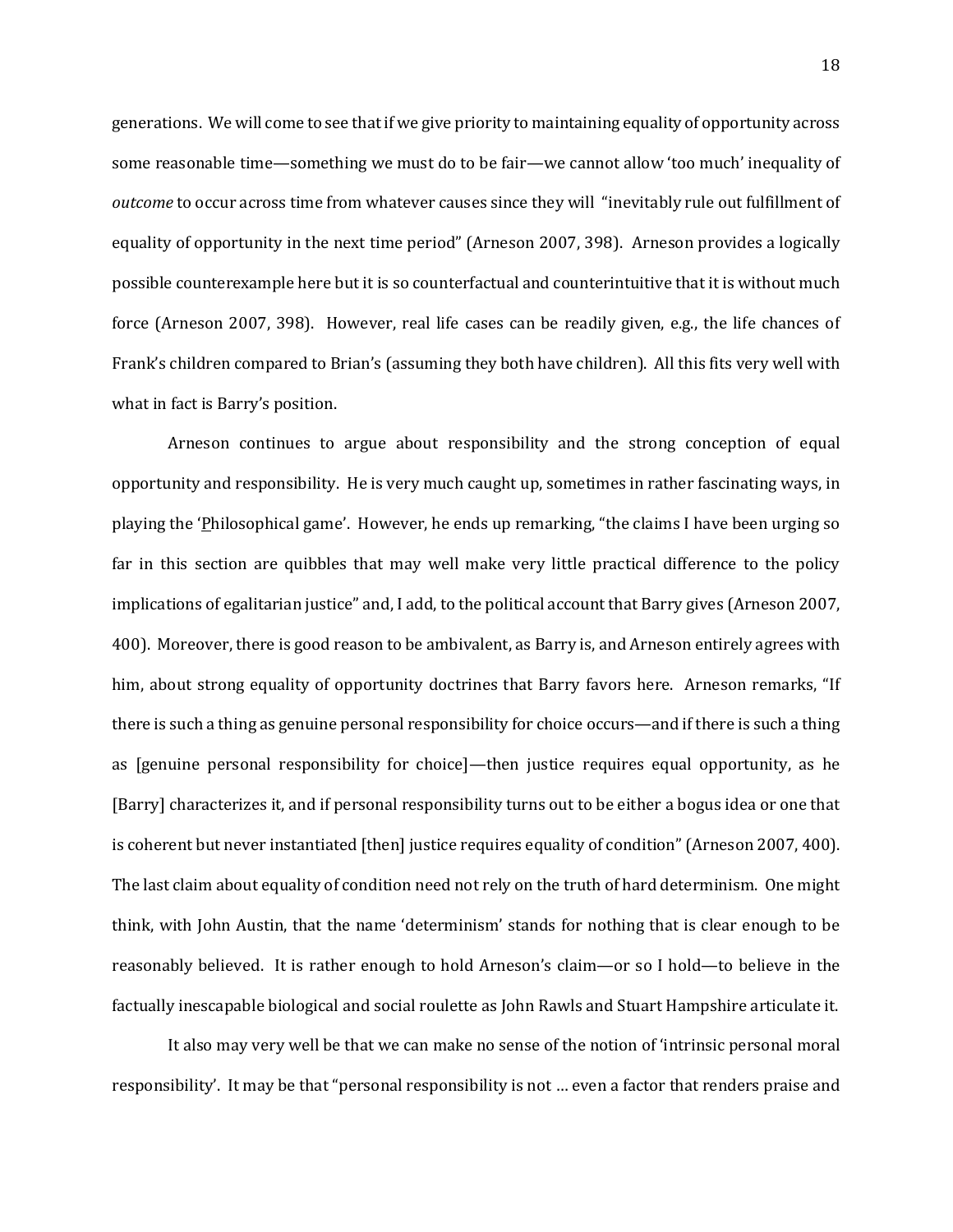blame, reward and punishment, even an *intrinsically moral* appropriate response to anyone's conduct" (Arneson 2007, 401; italics mine). Arneson continues:

> This would still leave personal responsibility as most people understand it highly relevant to what social justice requires. In a host of institutional and informal practices central to social life, personal responsibility is important instrumentally as a tool to achieve the goals the practices are set up to achieve. Holding people responsible for their conduct means attaching rewards and penalties to it depending on its quality. We seek to adjust institutions and practices so that people acting within them have incentives to behave in socially desirable ways. We punish as criminals those convicted of committing specified antisocial acts that are violations of criminal law. It is interesting to consider the theoretical intrinsic normative significance of personal responsibility especially for voluntary choices, but the massive instrumental importance of practices holding people responsible in various ways is not at all at stake in this discussion (Arneson 2007, 401).

Barry's political approach need not—and indeed should not—engage in worrying about whether there is such a thing as 'genuine personal responsibility' or whether personal responsibility (or for that matter equality itself) is an intrinsic good or intrinsically valuable. These are indeed deeply problematical notions that a political account such as Barry's—and I am inclined to believe any political account at all that has any realism or practical intent—can and should pass over in silence. The massive *instrumental* value of these notions is sufficient. Again, Barry's account stands free stands vis-à-vis Philosophy—as a political account and as a practically substantive conception of political justice. Metaphysical and epistemological and metaethical ideas or grand normative theories can and should, as Rawls puts it, be benignly neglected.

In Arneson's section entitled "Leveling Down and Feasibility", he argues that things such as the leveling down problems show that Barry's account of why social justice matters and how much it matters is seriously incomplete (Arneson 2007, 401-02). The leveling down problem is this: sometimes we "can bring about movement toward equality only by making some of those whose benefit level is above average worse off without achieving any gain in benefits for anyone else. If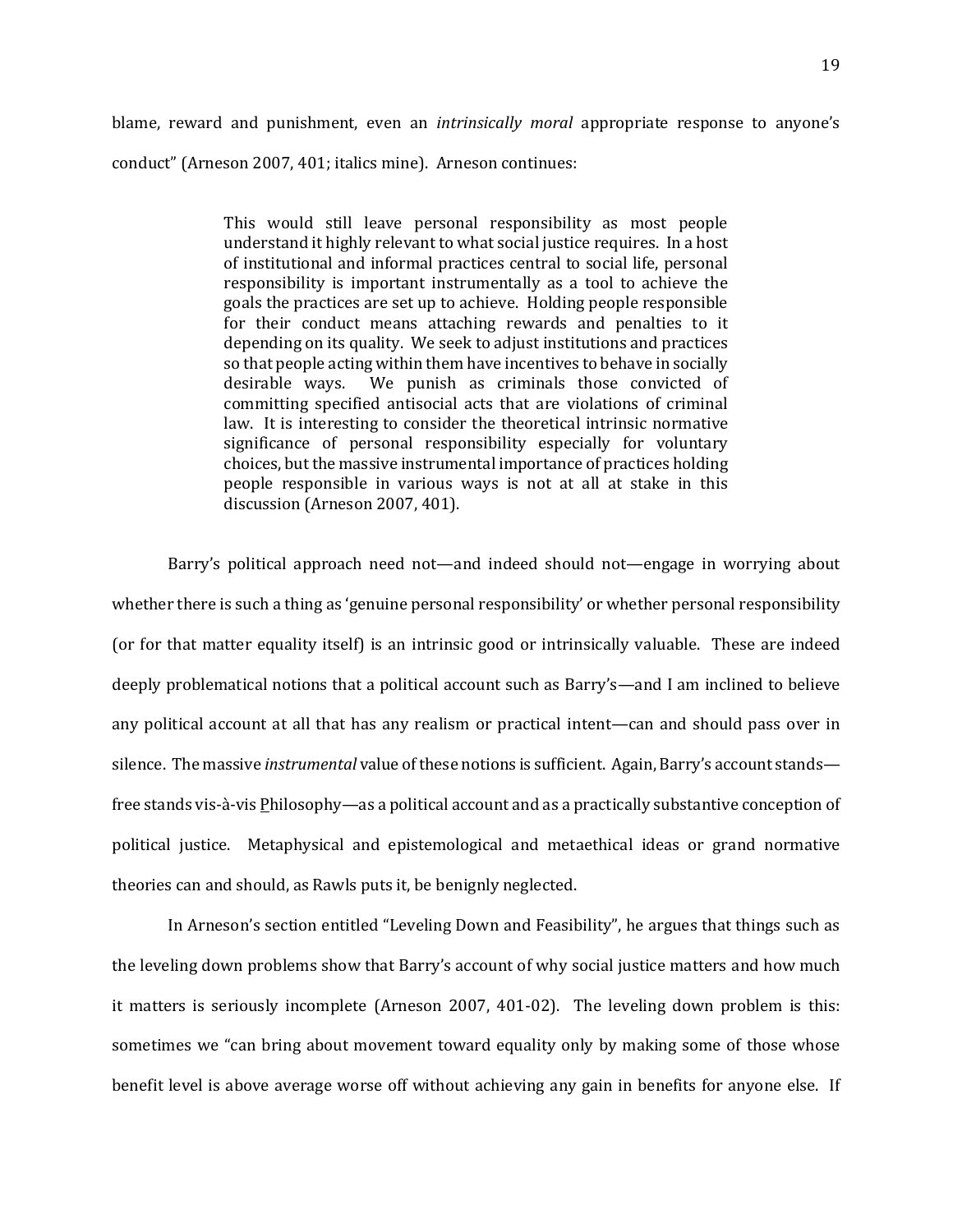justice trumps other values [as it surely would in a *strict* egalitarian account], then in such situations we morally ought to bring about equality by leveling down" (Arneson 2007, 401). Here a determined strict egalitarian assuming justice requires strict equality and believing like Michel Kolhaus that above all justice must be done will grit his teeth in these difficult situations and do what he can to achieve equal distribution of benefits even when this involves leveling down. But this surely seems, to put it mildly, counter-intuitive. As Isaiah Berlin liked to stress, sometimes one of our great values will conflict with another and there is no way of achieving both when there are just two conflicting or all of them when they are more. Sometimes when these conflicts obtain one should abstain from instituting the most extensive equality possible. Neither equality nor anything else is *always* the trumping value. Some inequalities are allowable and even desirable, perhaps even mandatory. Unless we should be Kolhaus-like fanatically puritan about equality, in some situations, we should avoid leveling down. We should resist equalizing down and go Paretonian and hold that if one can make someone better off without in anyway making anyone worse off, then we should make someone better off. A less strict egalitarian who was also Paretonian would hold, as Arneson well puts it, though "it is always a good reason in favor of a professed action that the action would alter the distribution of benefits in an equalizing direction, but this good reason is sometimes outweighed by conflicting considerations in the determination of what one morally ought to do all things considered" (Arneson 2007, 402). More equality is only morally desirable on condition that it is not brought about by leveling down as I have described it above. This also shows, it might be thought, that equality is not an intrinsic value; it is not something valuable *per se* at all.7 As Arneson puts it: "when the idea of equalizing is separated from bringing about a gain for anyone and we regard equalizing as a phenomenon in itself, we realize we attach no intrinsic significance to it" (Arneson 2007, 402). But even if we did, it is not the *sole* intrinsic value and intrinsic values can, as Berlin has stressed, be in intractable conflict and so the same or similar problems as we have discussed above will arise (Berlin 1969; 1980, 81-102; 2007).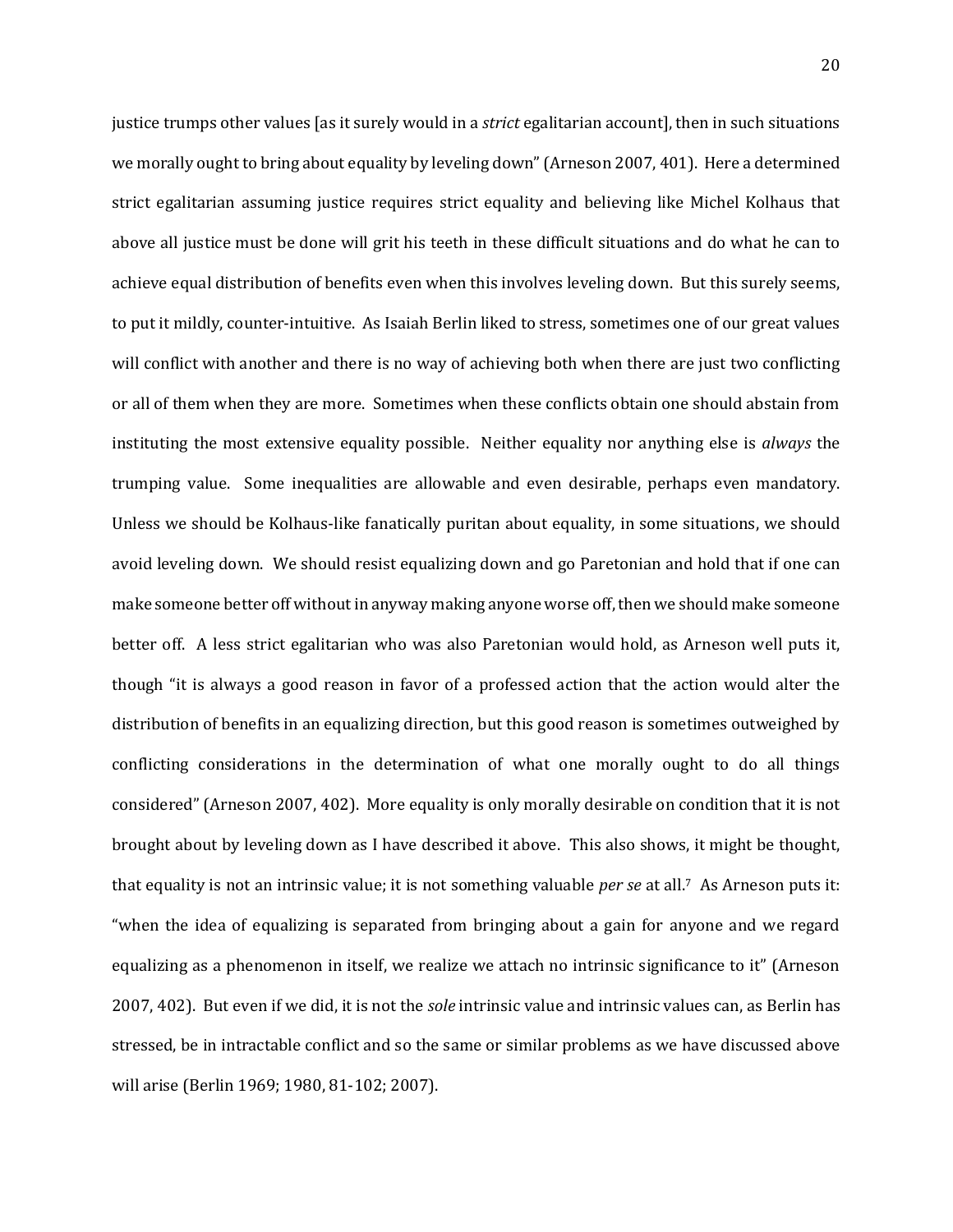However, Barry does not take, and need not take, a position on whether equality is intrinsically valuable or just instrumentally valuable or even whether the distinction is coherent or a morally appropriate one. Moreover, and perhaps more importantly, Barry is not a *strict* egalitarian; *he only speaks of an approximate equal distribution of benefits and* burdens and this leaves plenty of *lebensraum* for sometimes leveling down and sometimes refusing to do so. As Arneson puts it himself, "Barry certainly does not hold the position that morally we must pursue equality, come what may, whatever the consequences in terms of other values" (Arneson 2007, 403).

Values sometimes conflict and it is not the case that justice, equality, solidarity, freedom, efficiency, pleasure, benefit or anything else always *trumps* other fundamental values. There is no invariable or ultimate kingpin or Archimedean point here. It is pragmatic and contextualist considerations that decide and perhaps sometimes they are not themselves even contextually decisive and then we must just *decide*. (Perhaps it is this and not just linguistic or conceptual considerations that once fueled non-cognitivism.)

Arneson then remarks "the reader may feel cheated" (Arneson 2007, 403). If, he contends, we should not pursue to the greatest extent possible equality or liberty when pragmatic considerations are opposed, this really means that neither equality nor liberty is always a trumping value that has lexical priority over all others. Equality competes with other values and sometimes, in theory at least, equality loses in this competition. He asks what these other values are and what weight they should be assigned (Arneson 2007, 403).

Barry, Arneson remarks, could fill out his theory in various ways but the point is that he doesn't and so "Barry's social morality as he characterizes it is seriously incomplete" (Arneson 2007, 418). To get the completeness required, to, that is, understand "what sorts of institutions and practices we ought to establish and sustain and how we ought to conduct ourselves, what we owe morally to each other, and, particularly if justice is not the whole of public morality but just one component of it, we need to know the fundamental principles of morality and not merely the justice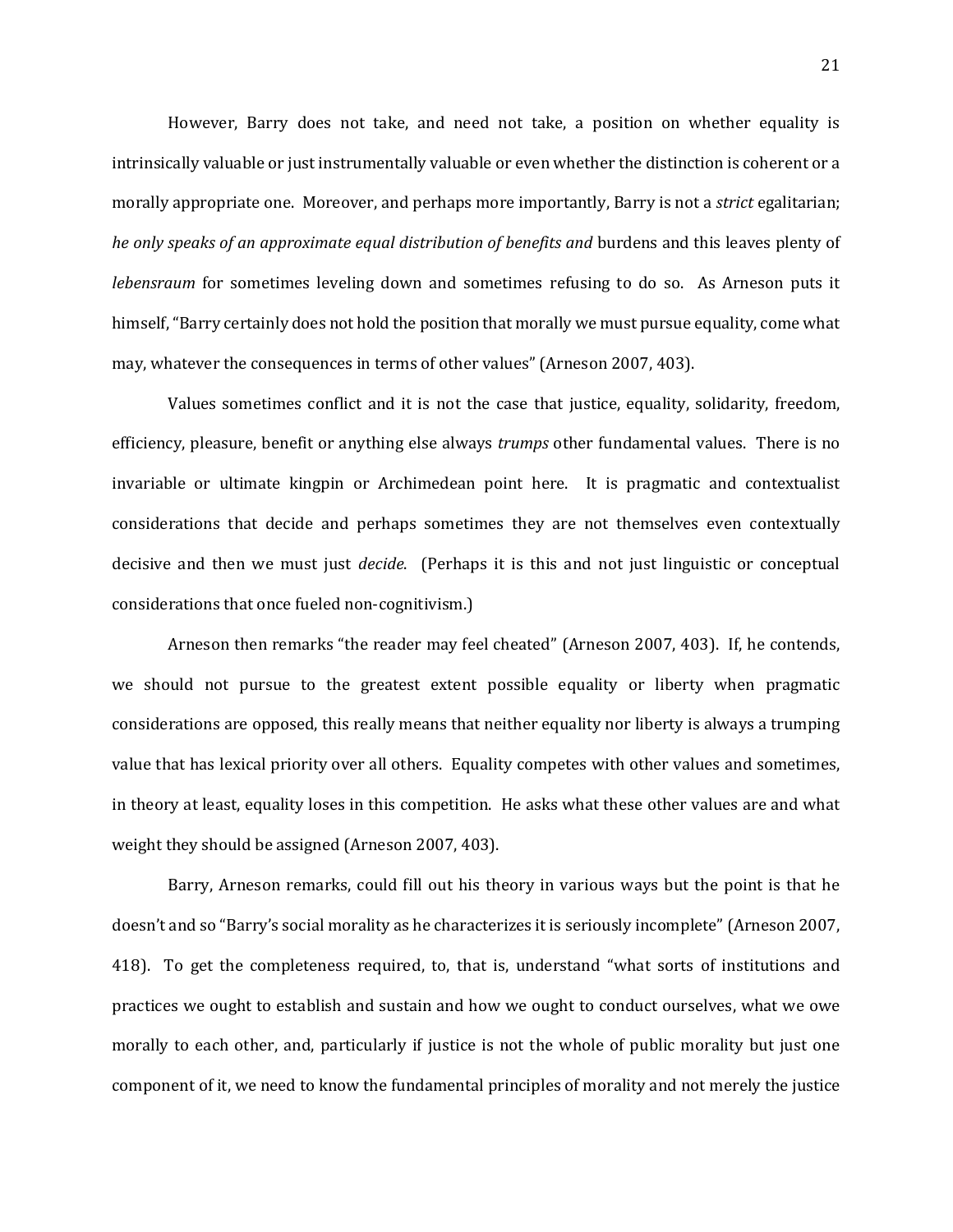component of them" (Arneson 2008, 404). Until we get a resolution of these fundamental matters we will ask why social justice matters or how much.

Without *such a theory* Barry could not, Arneson claims, refute a Lockean rights based theorist or a utilitarian. But this is in effect to ask Barry to carry out the Philosophical project he has eschewed in *Why Social Justice Matters* and not to stick exclusively to the *political* task he has set out to give. Only if it could be shown that he could not adequately do *that* without engaging in these Philosophical matters could he be faulted in the way Arneson (and I Schmidtz as well) fault him. Moreover, we should realize that completeness—assuming we must or should be aiming at completeness at all comes to different things in different contexts and with what a writer aims at. For Sidgwick and Parfit it is one thing, for Rawls another, for John Dewey and Stephen Toulmin still another. What counts as completeness, if completeness comes into the picture at all, varies with the author's purpose. Some, such as Kierkegaard, Nietzsche and the later Wittgenstein, would not aspire to it at all (though Wittgenstein once did). Barry's account is complete enough for his determinate purpose of accounting for why social justice matters and how much. Or at least someone making the Arnesontype claims should give us a paradigmatic case where, given Barry's practical political purposes, he would need to fill out his theory.

Barry's account without the extensions Arneson requests provides adequate if rather obvious answers to these questions. Social justice matters because in societies like ours, both North and South, poverty remains even though it could be very readily and without much cost be eradicated. Some people (classes, if you will) are dominated and alienated; there is in many parts of the world inadequate (indeed, sometimes none at all) health care and education, bad working conditions, sometime vile working conditions (if people have work at all) and often workers have little say in how their work is carried out. There is extensive exploitation, the condition of women being particularly harsh. Social justice matters and matters a lot because these things, and things like them, matter. The specific practical conceptions of justice that Barry gives us concerning what would have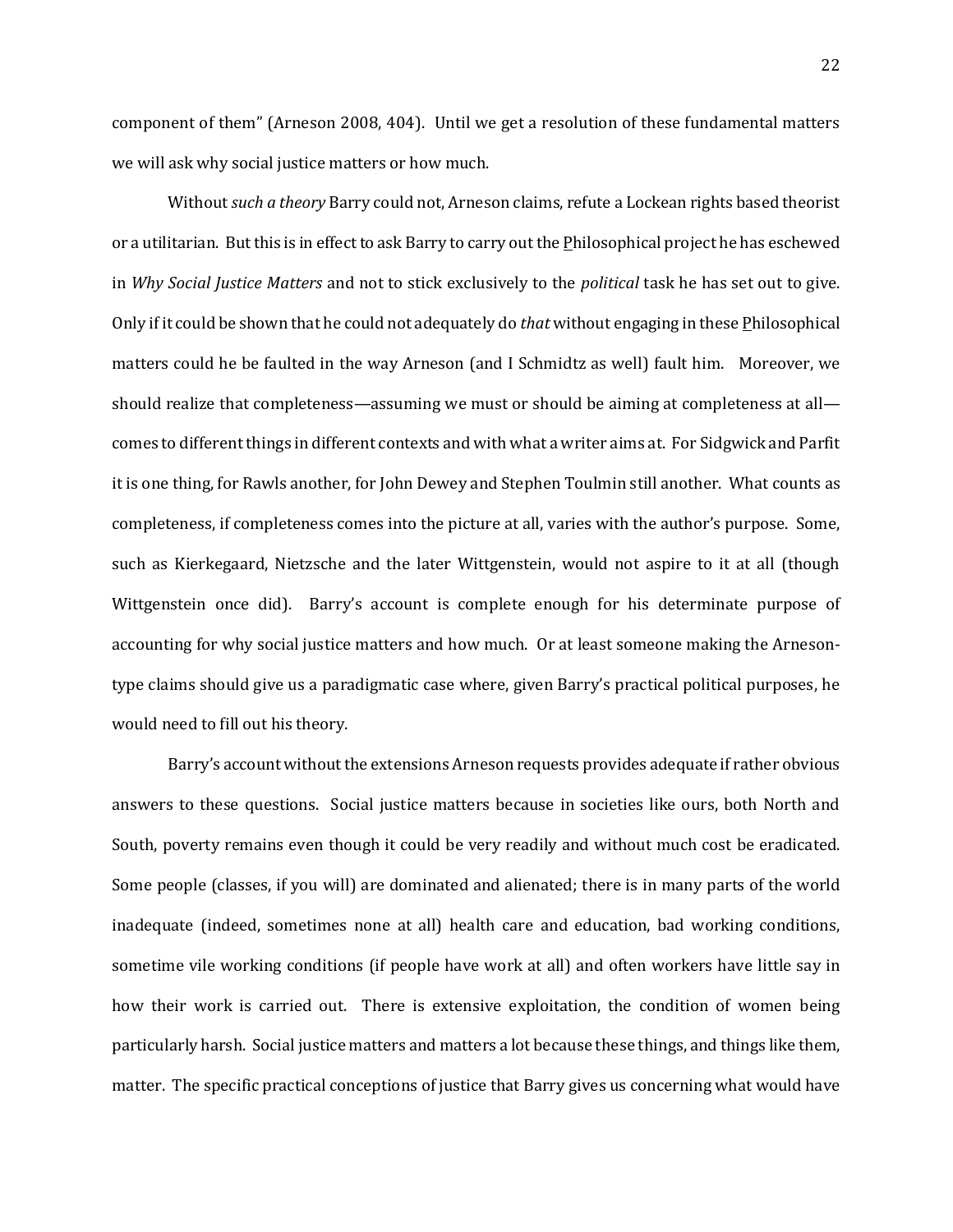to be done to rectify the ills characterized above so that life for people caught in the situations characterized above could be a little better are not mysterious. Barry makes it clear what has to be done without going Philosophical. Where we get the indecencies we do, we *may* not always get unfairness. But we have plain evils that need to be and indeed can be ended. Barry's claims guide us concerning what to do concerning such things; and we recognize *quite without theory* that these things are of great importance to human beings.

Barry's account of social justice gives an account why there are injustices and of what they very fundamentally consist in. He defends the claim—the common sense claim—that there are these injustices and related evils and shows what, for our time at least, some principal of injustices and other ills are. We need here to see this reliance on considered judgments and convictions and some fairly evident factual conditions as well. Barry needs to be able to appeal to an actually existing consensus concerning them, hopefully in some resemblance to wide reflective equilibrium. In *that sense* we need some *minimal* theory. We have to show there actually is such a consensus in the societies of the North or that it is reasonable to believe that one could come into existence in such societies. But we do not need, and are unlikely to get, anything stronger. Moreover, such claims get made but they do not work and they are without consensus. However, we do not need anything so grand. Moreover, we need not reject such theories out of hand. The Philosophical trimmings that Arneson thinks are supposed to provide a plausible account of social justice that would yield a convincing account for these judgments and not *just* be something that should be convincing to the converted. But we do not get anything that has been sufficiently established as sound here. Barry relies on a minimal theory of social justice, at least putative factual considerations, considered judgments, a reflective sustainable consensus concerning them and accurate description of the life conditions of contemporary societies. We need a wide reflective, wide equilibrium here. Why do we—or do we—need Philosophical trimmings, particularly when we do not get anything like the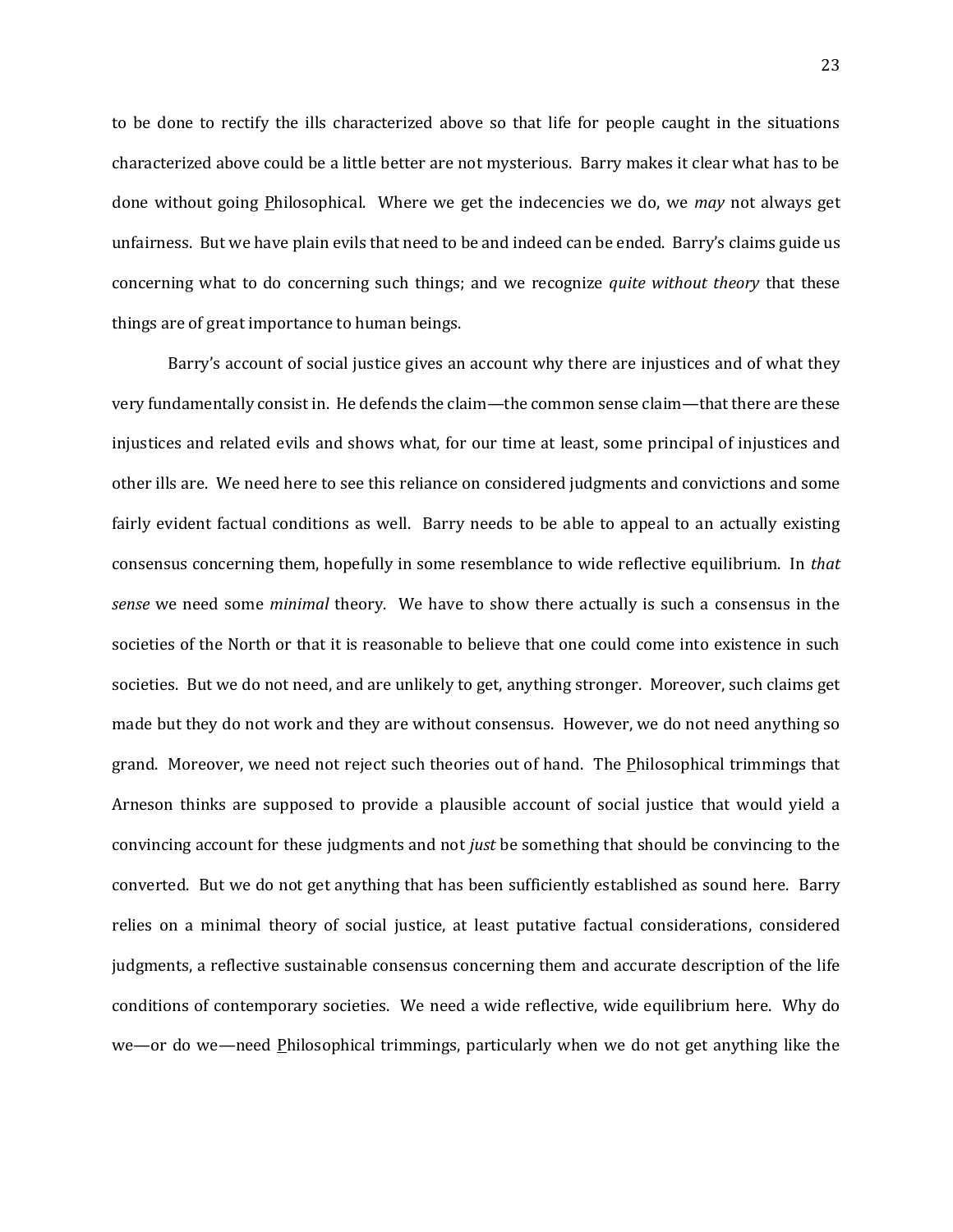reflective consensus over such matters? Would having them be of much help? There is very little that would have convinced both Martin Luther King and Jessie Helms.

Under contemporary conditions at least, a good society must be a just society. But neither Barry's account nor Rawls's tells, or even tries to tell us, everything political that we need to know about a political society and it certainly does not tell us about the meaning of life, what we should do about our aloneness, what profession (assuming we have a real choice here) to choose, how to face our illness or death and the death and illness of those we love. There are a host of ethical (though largely nonpolitical) issues that he, as does Rawls, remains silent about. But neither he nor Rawls was trying to answer or even to face these things. This is particularly clear for Barry in *Why Social Justice Matters*. Barry need not come to grips with them to come to grips with social justice in the political realm that he set out to face. And he need not come to grips with the Philosophical issues that Arneson mistakenly thinks he needs to. Here he can and should benignly neglect them and travel, as Rawls came to, philosophically light.

Arneson thinks that there are some *real world considerations (indeed, political-economic considerations)* that constrain the desirability, all things considered, of moving to the most extensive achievement concerning an approximate material equality that we can muster (Arneson 2007, 404). Crucially there are, Arneson believes, efficiency considerations that will constrain, if we are properly informed and will be reasonable, our march to equality. *Sometimes* we must make tradeoffs between efficiency and equality. And here he does not rely on desert island examples. Over "time individuals are motivated by the prospect of gain to develop their skills and increase their endowments" (Arneson 2007, 405). With this motivation there is unleashed allocative efficiency. "If the redistributed state taxed away all these gains and equalized people's income and wealth, why bother to increase one's pretax wealth? There seems to be, he thinks, a likely increase-of-wealth versus equality-of-wealth, efficiency versus equity conflict" (Arneson 2007, 405). This problem *may* obtain even in a socialist society, thinks Arneson, as does the socialist economist John Roemer. As Roemer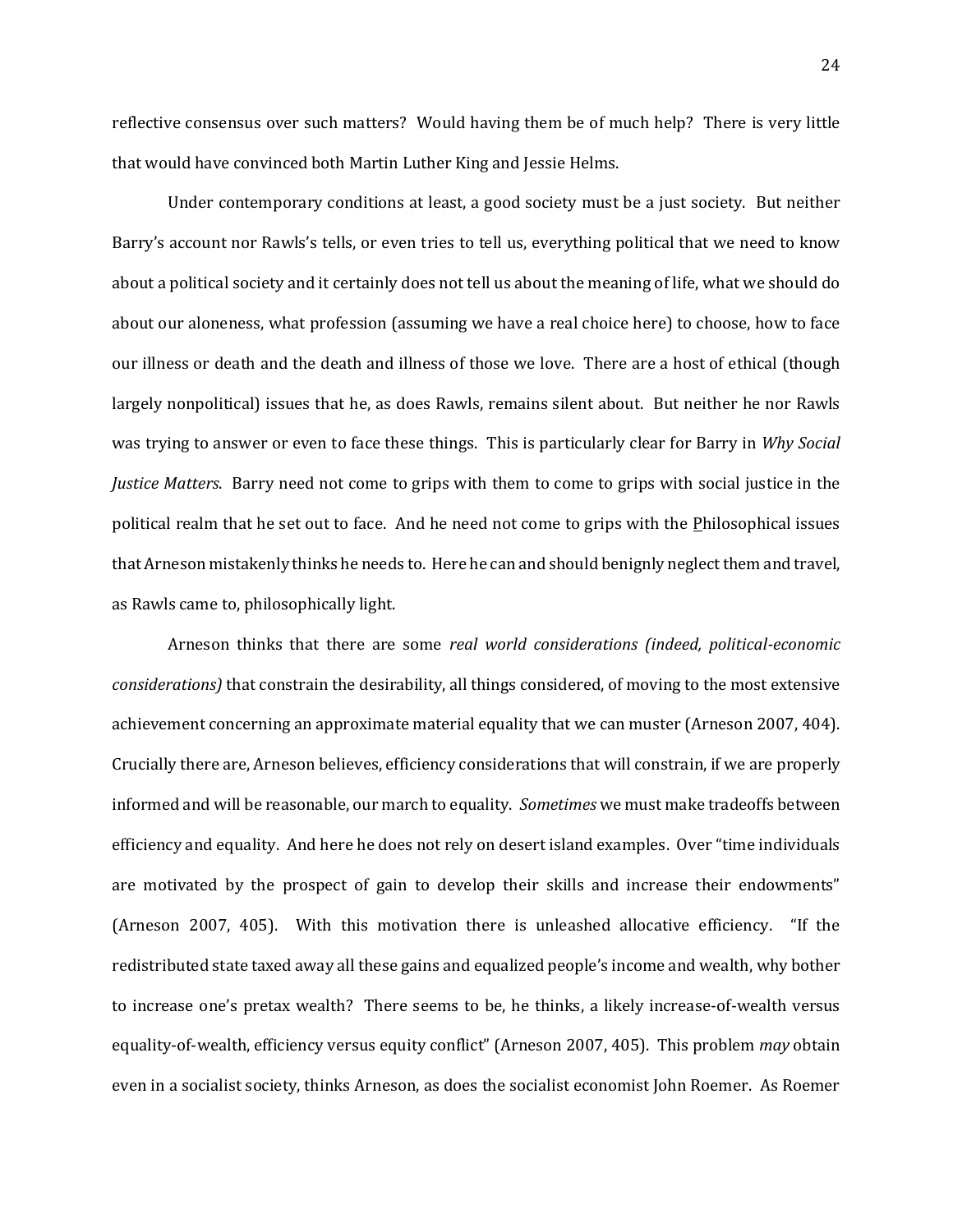puts it, "The limited degree of equality that I think market socialism can achieve is due in the main to my scepticism concerning the existence of alternatives to a competitive labor market for allocating labor in an efficient manner" (Roemer 1994, 120). Arneson remarks that with these matters we have something crucially political that, he thinks, Barry sweeps under the rug. Arneson remarks:

> [T]here is a huge issue here to be discussed. If we are egalitarian, to what extent can we devise policies that achieve egalitarian values without carrying excessive cost in other values we rightly care about, such as increasing human well-being or excellent quality of life for all? What is the acceptable trade-off ratio in our egalitarian values to the ensemble of other significant values we should be pursuing? (Arneson 2007, 405)

This is exacerbated not lessened by the political-economic crisis and the environmental crisis that Barry and not a few others think, and certainly not without reason, we are approaching. Arneson aptly remarks:

> If nonrenewable energy sources disappear or if their use must be sharply curtailed to prevent environmental disaster, then the issue of how to run an economy that efficiently uses the resources that remain to produce outcomes that achieve our values, with appropriate weights attached to each value, remains as compelling as ever. Looming environmental crisis sharpens equity versus efficiency conflicts and does not automatically resolve them" (Arneson 2007, 405-06).

I think Arneson's view here accepts too readily the conventional and now dominant view, at least in the North, of political-economic relations described in traditional economic theory as something that is inevitable and rationally inescapable for either capitalism or socialism in any of its empirically realizable forms. Arneson is not interested here in possible worlds except perhaps when he starts talking about what we owe future generations and our remotest ancestors—people back in the Stone Age. Fortunately, he does not often operate on that lofty key but stays with our present world and reasonably near and feasibly possible futures, that is most of the time he keeps his feet firmly on the ground. Like anyone of even a faintly leftish persuasion, he hopes that a better world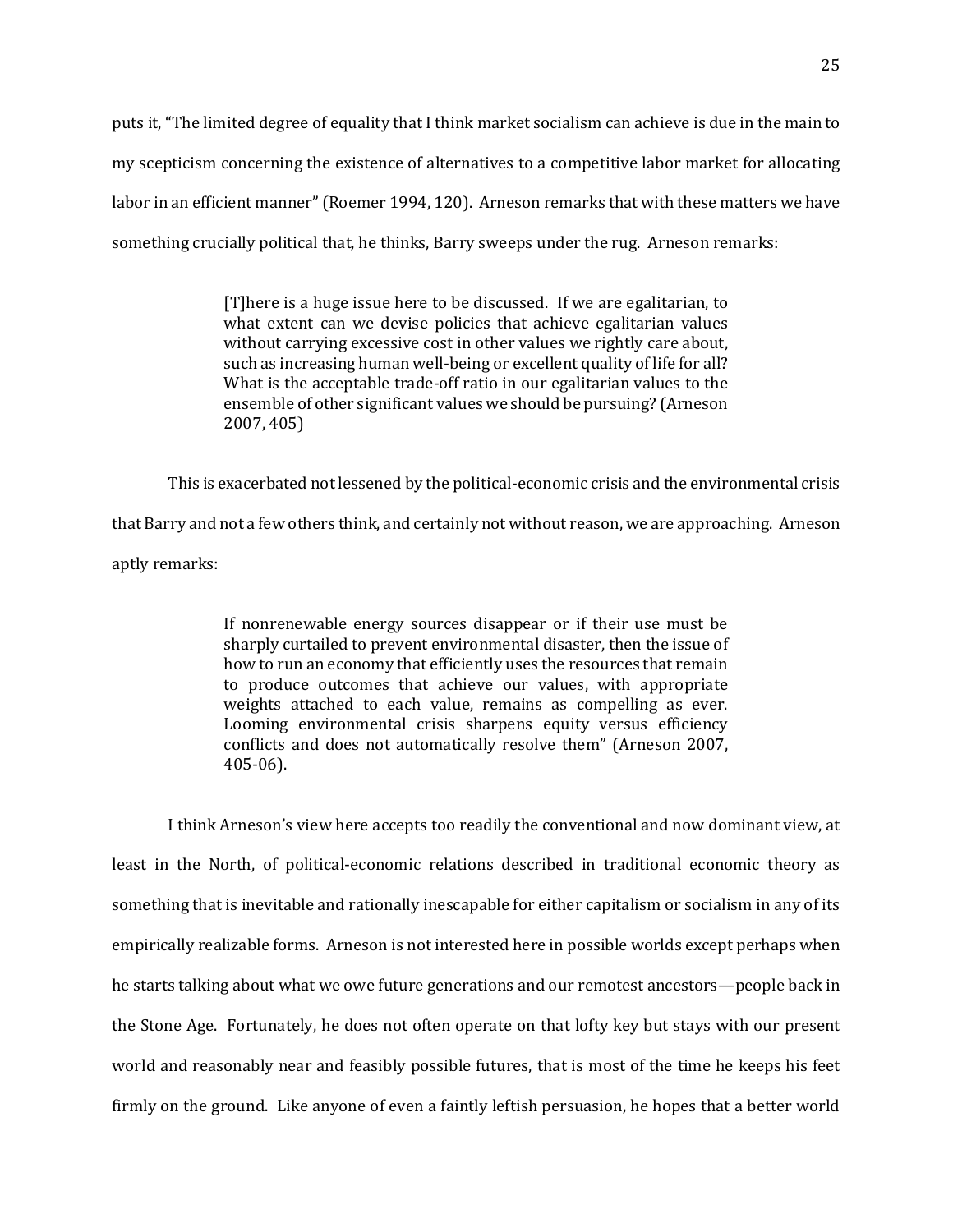is possible and that it should be struggled for. But what he too uncritically seems at least to accept is that there is no alternative to some form (capitalist or market socialist) of market economy and with that we get an emphasis on *growth* which, on a conception of efficiency linked with that emphasis, yields situations where there is an unavoidable conflict between efficiency and equality. And he thinks in many such situations efficiency trumps equality, even Barry's approximate equality. (A notion which is vague anyway.) Economists and political thinkers—those of the standard sort in our academic world—are in part constitutive of a powerful and current elite that is dominant now both in the world of politics (unquestioning capitalist politics) almost completely in the North and extensively in the South and in the academic world most particularly in the North. Many people have come to believe there is no reasonable alternative to such views. They only reasonable disagreement, they believe, is within this standard paradigm. This attitude includes some socialists, e.g., John Roemer, and some Keynesian-inclined economists.

I *suspect* this is a not very carefully examined dogma. (Indeed dogmas by their very nature cannot bear much critical examination.) But, dogmas or not, they should be questioned and with this very questioning Arneson's criticism of Barry becomes problematic for it just takes on uncritically the received economic view. Moreover, the received view should be questioned in a way that it usually is not (Toulmin 2001, 47-66). With fear and trembling since I am not an economist, I shall say something about this. But before I do, I want to simply remark concerning Barry that he argues for an *approximate* equality and not a *strict* equality so that what Arneson calls Barry's unguarded remarks notwithstanding Barry can consistently and coherently allow some efficiency constraint on equality and *sometimes* efficiency trumping equality. But that said, I now want to question the acceptance of what may well be a non-critically received political-economic dogma.

Firstly, I think it is becoming increasingly apparent that we should question the continued commitment to growth, particularly in the North. The nations of the North have developed their productive forces (both singly and together) so extensively that they could well accommodate and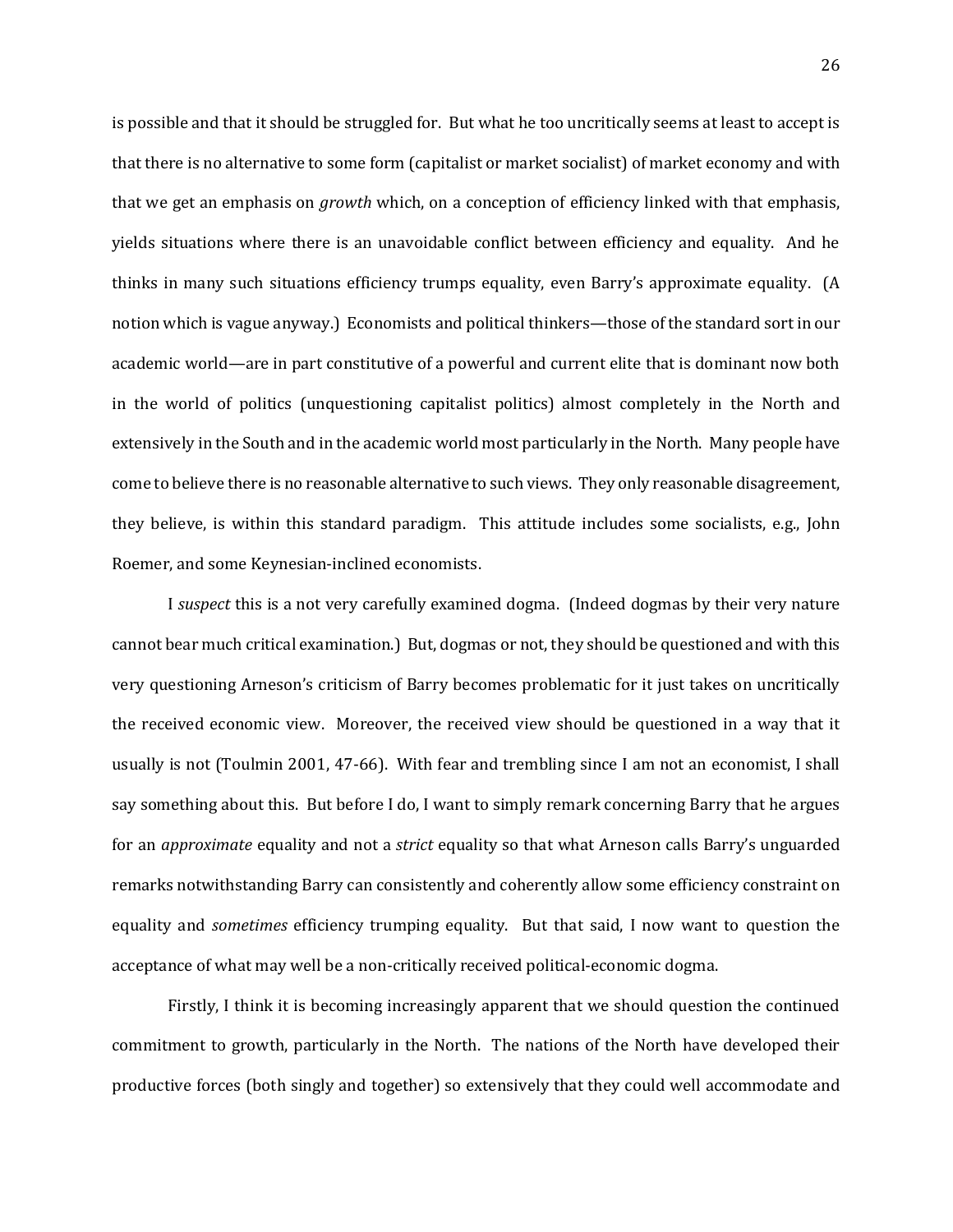even benefit from a halt on growth and perhaps even some rollback on growth. For an illustrative instance: if these countries would end excessive military expenditures—expenditures very contributory to the development of their productive forces—and utilize their savings and develop productive forces in a different, less growth-oriented way. With this there would as well be a drastic cutting back on consumerism and there would be an overall (i) a cutback on growth and (ii) space for social programs, e.g., improved health care and education, in the building of hospitals and schools in the Third World, the construction of water plants providing safe water where they are much needed. In short, pollution causing global warming would be cut back and the nations of the North, shifting the use of their immense productive powers, could more readily meet human needs in a way they are not meeting them now and even increase human wellbeing and the quality of human life. (Just ridding the world of landmines and unexploded cluster bomb s would be a considerable help.) This improvement of human wellbeing can obtain by cutting back in the growth of military expenditure and even more so where these expenditures have been radically reversed toward answering to human wellbeing. The quality of life would even be enhanced if we gave up militarism, imperial domination and we controlled consumerism (perhaps in the long run even eradicated it).

However, it should be noted that this does not mean the giving up of growth but of a certain kind of growth. Still, with such a shift there probably would be less total growth in productive power. Moreover, this shift does not entail or even lead to some grim austerity but (as Barry realizes full well) the end of extravagant and senseless military expenditures and economy feeding on compulsive consumerism. Rather than lessening security in the North this would increase it and help everyone affected by its cruel and democracy-destroying imperial control and punch. With the slowing down of the pace of life and a shift in the emphasis on growth (which, among other things, the end of consumerism requires), there will be less alienation and a more relaxed way of living that goes with it. Full, or nearly so, employment could be retained (or for that matter attained) by working shorter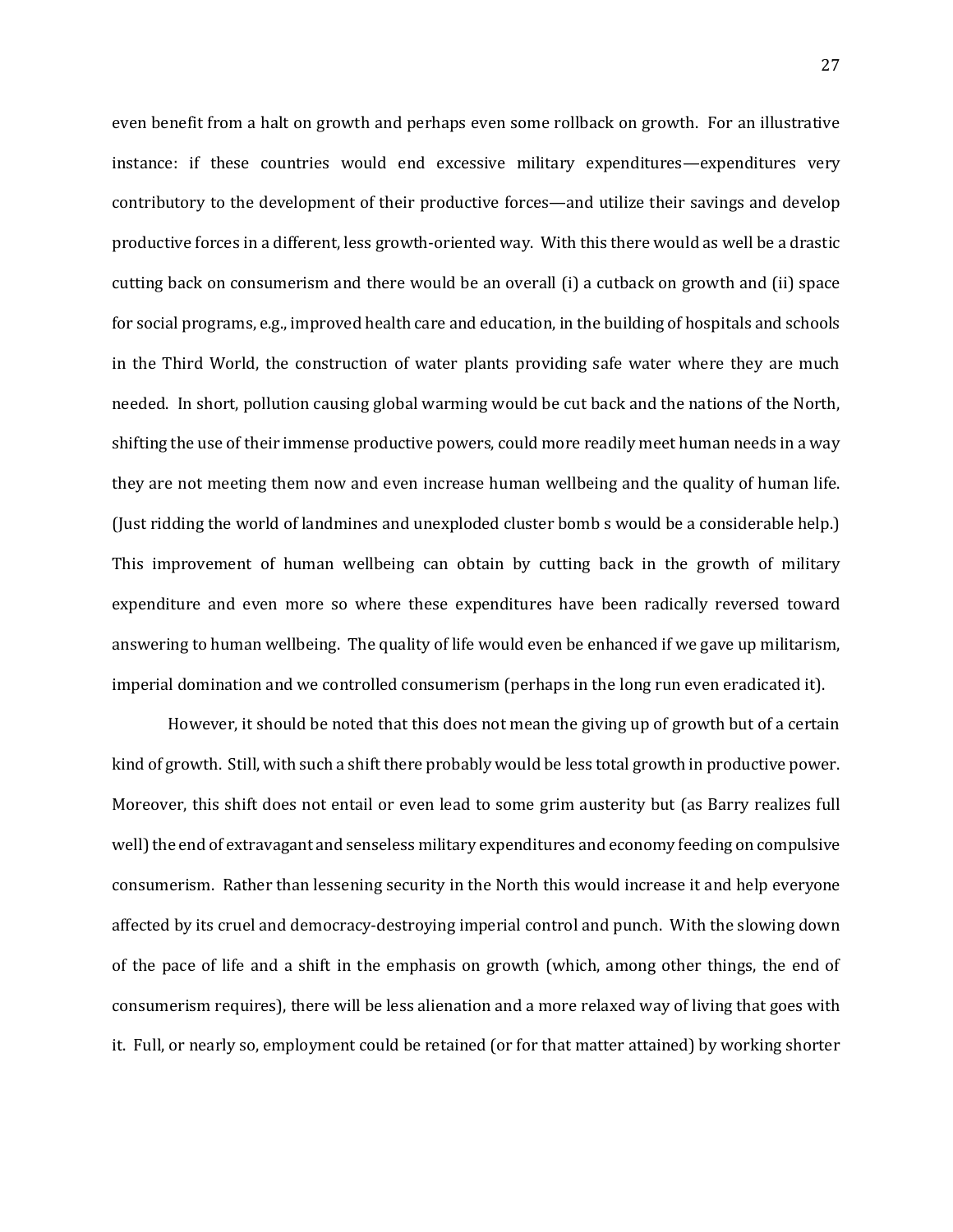hours and with this there would be less stress and more opportunities to do other things with our lives. (One should not assume that with more leisure we would massively become couch potatoes.)

This, it might be said, might work in the North but never (or not for a long time) in the South. In evaluating this we first should realize that the South is a many-splendored thing. China and India are very different from Niger and Mali, and South Africa and Egypt are somewhere in between. *Perhaps* China and India which, as is well known, have undergone prodigious growth in the last few years, still have to continue to grow for a few more years in order to bring material wellbeing to their populations—something which in some reasonable measure is necessary but not sufficient for human wellbeing and flourishing. There is still incredible poverty in China and India, much more (to utterly understate it) than in the North where it is also not absent. And there is, as in almost all countries North and South, great and growing inequalities that are, to put it mildly, debilitating to a good number of people. *Perhaps* China and India need to grow for a while before they can switch to a no-growth economy. They have to lift large sections of their populations out of poverty to achieve their professed social aims. In both countries the rural poor and the more relatively unskilled workers in the urban areas are increasingly losing out and impoverished. (Indeed, with the global recession many of them are losing their jobs.) It puts one in mind, in this respect, of the early industrialization of England and somewhat later of the United States. It is perhaps pointless and even morally wrong to ask or expect China or India to shift to a no-growth economy in the near future. (Yet global warming at a frightening pace goes right on rolling along. China's massive commitment to coal burning is frightening.)

However, even that is not so sure, particularly in China. They could at least alter the patterns of their growth. They *may* well have sufficiently developed productive forces that if deployed differently and further developed could wipe out poverty and those extensive, dismal and often harsh inequalities that put, at least seemingly, to shame their claim to a socialist orientation. But it is also important to realize that they are threatened, or at least reasonably believed to be threatened, by U.S.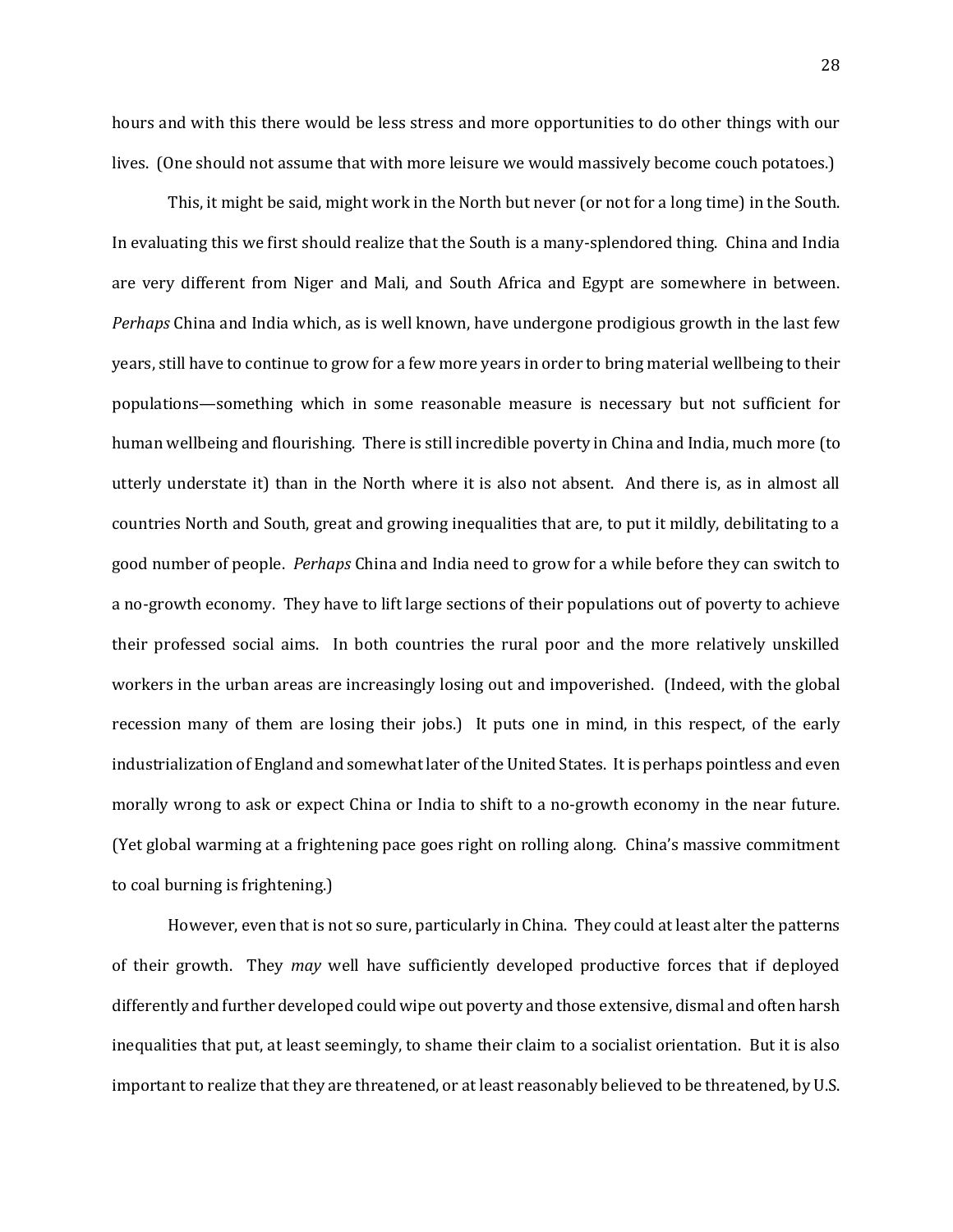militaristic and aggressive imperialism. This quite naturally leads to their increasing emphasis on developing their military (China far more than India). (With Obama this is somewhat lessened. Yet the U.S. remains the premier imperial power.) It is understandable after years of austerity that many ordinary Chinese want to 'get rich' (have many of the goods and services that ordinary French and Germans have long taken for granted). Probably with that and after a while there will predictably grow the kind of alienating consumerist orientation that is now so pervasive in the North. Observe the worried faces of many people in the North as they go about their Christmas shopping. (This consumerist orientation was something that Erich Fromm talked about cogently years ago.) Some ordinary 'middle class' urban dwellers in China as elsewhere are already beginning to feel this alienation that is so pervasive in the North. Perhaps the time is not so far off that China, like the North, could have an economy of zero growth or even a rollback in growth. For India it may well be that they will have to postpone a zero growth commitment for even a little longer. They have more catching up to do than China, but they are also rapidly catching up with the North. The time, particularly with help from the North, may not be so distant when they can move to a zero growth economy.

Somewhat similar things could be said for countries like Brazil, Egypt, the Philippines, South Africa, and Iran. They still have a long way to go. Consider, for example, the extent and horror of child labor in Egypt, though things are not radically different in many places elsewhere. Children as young as five years old labor in the cotton fields of Egypt ten hours a day, seven days a week and often in blazing heat, never going to school. That is a bit of what our world looks like. Is it so off the mark to call it a pigsty?

For all of these countries, the virus of neo-liberalism is at work in all these things. It fosters an excessive and finally debilitating consumerism that feeds on this kind of labor. Walmart, with its ordinary prices rests on deeply exploited labor. And quite different stores offer us fine Egyptian cotton sheets—the best cotton in the world—for our bedrooms coming on the child labor I have just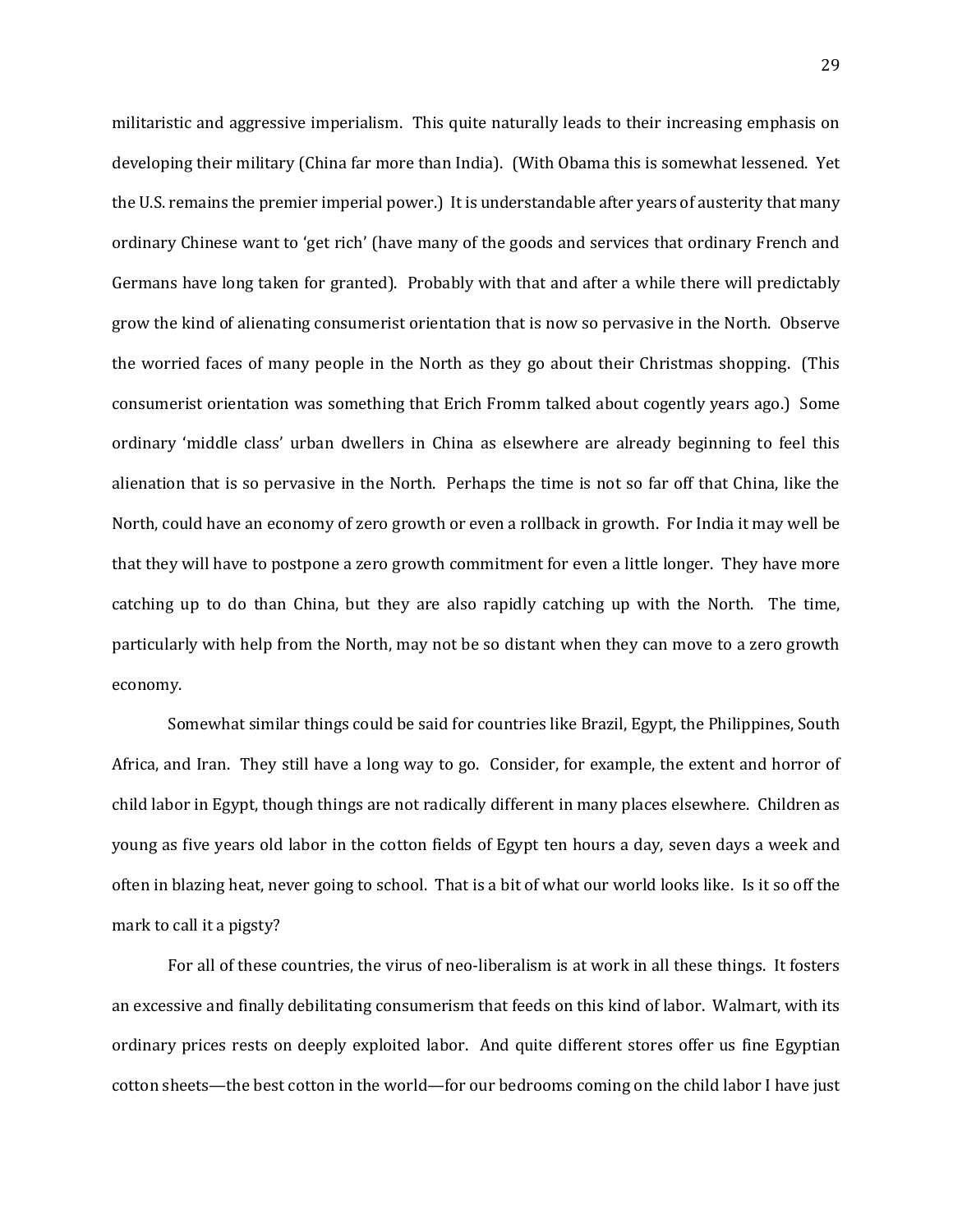described. Proper education and the utilization of the mass media for decent purposes *perhaps* could end that or at least ameliorate that.

Cuba, however, with its excellent health care and education systems, even while remaining a poor country subject to a U.S. embargo and harassment, can still yield a decent if somewhat frugal life for its people without a market system or a consumerist orientation. It did not and does not need to make a tradeoff—or at least not much of one—between efficiency (capitalist style) and equality to continue to sustain a decent society and improve its quality of life, and this despite U.S. hostility and aggression for some forty-odd years. Just consider the embargo. Equality trumps efficiency, though efficiency remains important. But when efficiency does trump, it is for the long range equality and wellbeing of Cubans. And sometimes their efficiencies are of a different kind than we see in the capitalist world, e.g., their developing of urban gardens and the technology to go with it (Koont 2009). (Though it is also true that Cubans would like a little less austerity, most of them would rather put up with that than become again a *de facto* colony of the U.S. The Batista years are not forgotten.)

To take a very different example, even the economy of the Stalinist brutalitarian regime of the Soviet Union radically grew with rapid industrialization in the first two decades after the Second World War and their economy was post-capitalist without a market system, though hardly a socialist society. Given its drive for rapid heavy industrialization, it functioned well and rapidly grew during those two decades, given where it started from and given the destruction of their civil war and the destruction of World War II. And all this without a market system.

All of this—the nonmarket world and non-consumerist orientation of Cuba and the (*in that respect*) similarly oriented society of the Soviet Union—give us good grounds to put seriously into question (i) that the capitalist North has to have a market system committed to growth to further human wellbeing and (ii) that it needs one under conditions of abundance such as the North has now and could continue to have if global warming and population growth can be curbed so as not to lead into disaster for both the North and the world. If that happens, Barry has argued, we have a real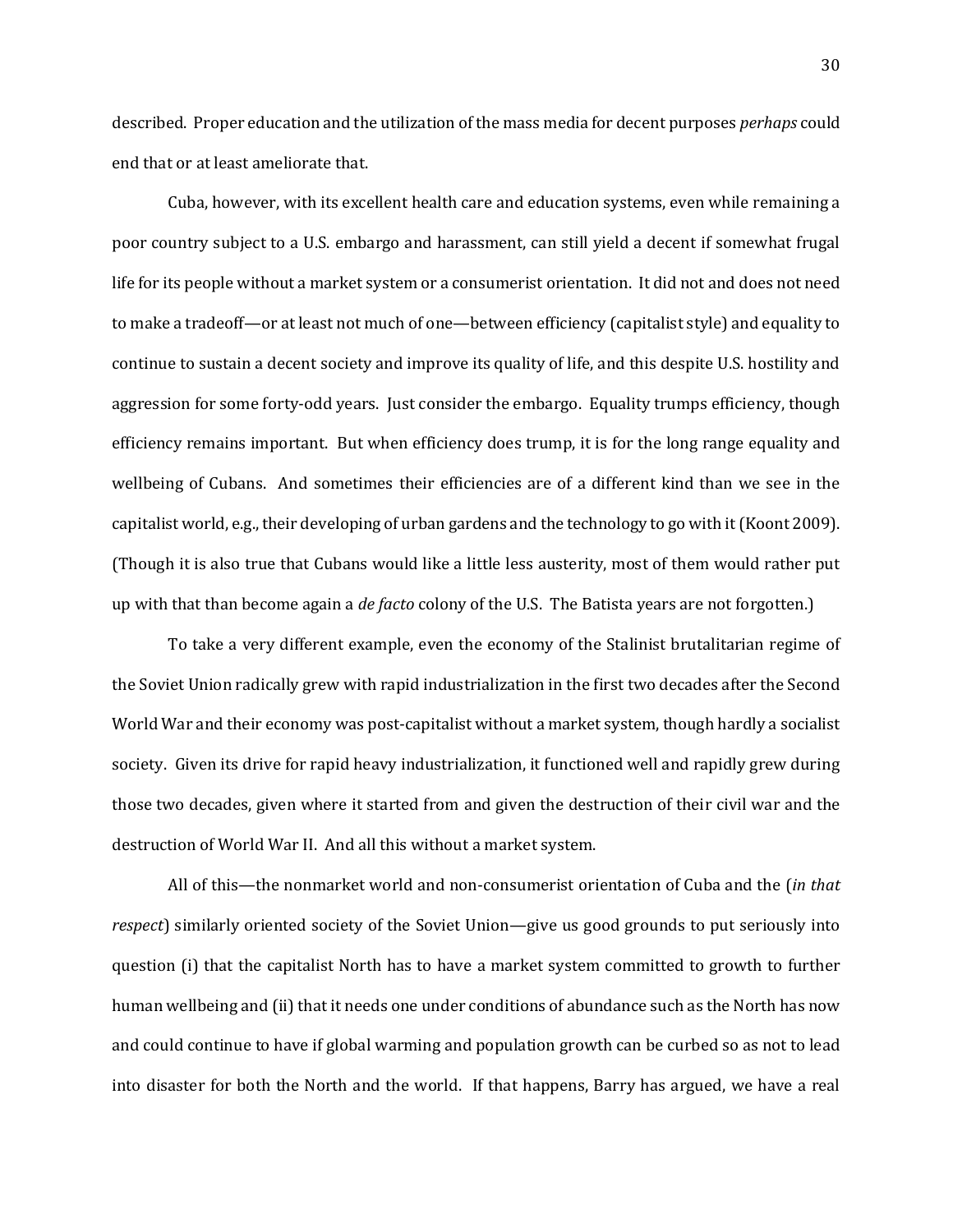threat. I argued the same thing in Chapter 2. And it is becoming widely argued. If that happens all bets are off and, if we survive at all, it will be with a much reduced population living in something like Hobbes's state of nature. At least that is a worst case realistic scenario. Going rapidly to a zero growth economy and struggling to gain a humanly acceptable resolution of the twin problems of global warming and an unsustainable population (two reciprocally related problems) is crucially urgent. This could hardly be overstated.

It will be argued by some that to go to a zero growth economy may well be possible and desirable but it is not going to happen in a capitalist world and a transformation to a socialist world will not come soon enough for there to be a reasonable resolution of the above twin problems. It is just not in the cards. But we must remember that sometimes, though not usually, there have been very rapid radical changes, though it certainly looks like our masters are going to wait until it is too late. (Again, Obama gives us *some* reason to hope here.) There is, however, not nearly enough agitation from the people to force them into action. Public intellectuals and activists must do everything they can to stir up change, acting resolutely against the odds. (If it is said the 'must' is a moral must, my response is, 'So what?') Put differently, if anything halting the looming disaster is unlikely as it well might be in a capitalist world, then it is all the more imperative to struggle to shift from a capitalist world system to one that is socialist with all due haste. I would certainly say yes to that, but is this spitting into the wind? With a lot of political realism irrationally set against it, I am not at all confident, indeed I am bitterly skeptical, that it is possible—empirically possible, of course—at least in the timeframe needed to ward off the looming disaster caused by global warming and population growth. Moreover, with the recession (perhaps better called a depression) combating global warming will play second fiddle to the fight against recession.

However, as another desperate action, consider this: capitalism has been and still is committed to growth, and it has a faith in the god of maximum accumulation: to accumulating to accumulate and to maximize capital accumulation for profit or at least relatively secure profit. The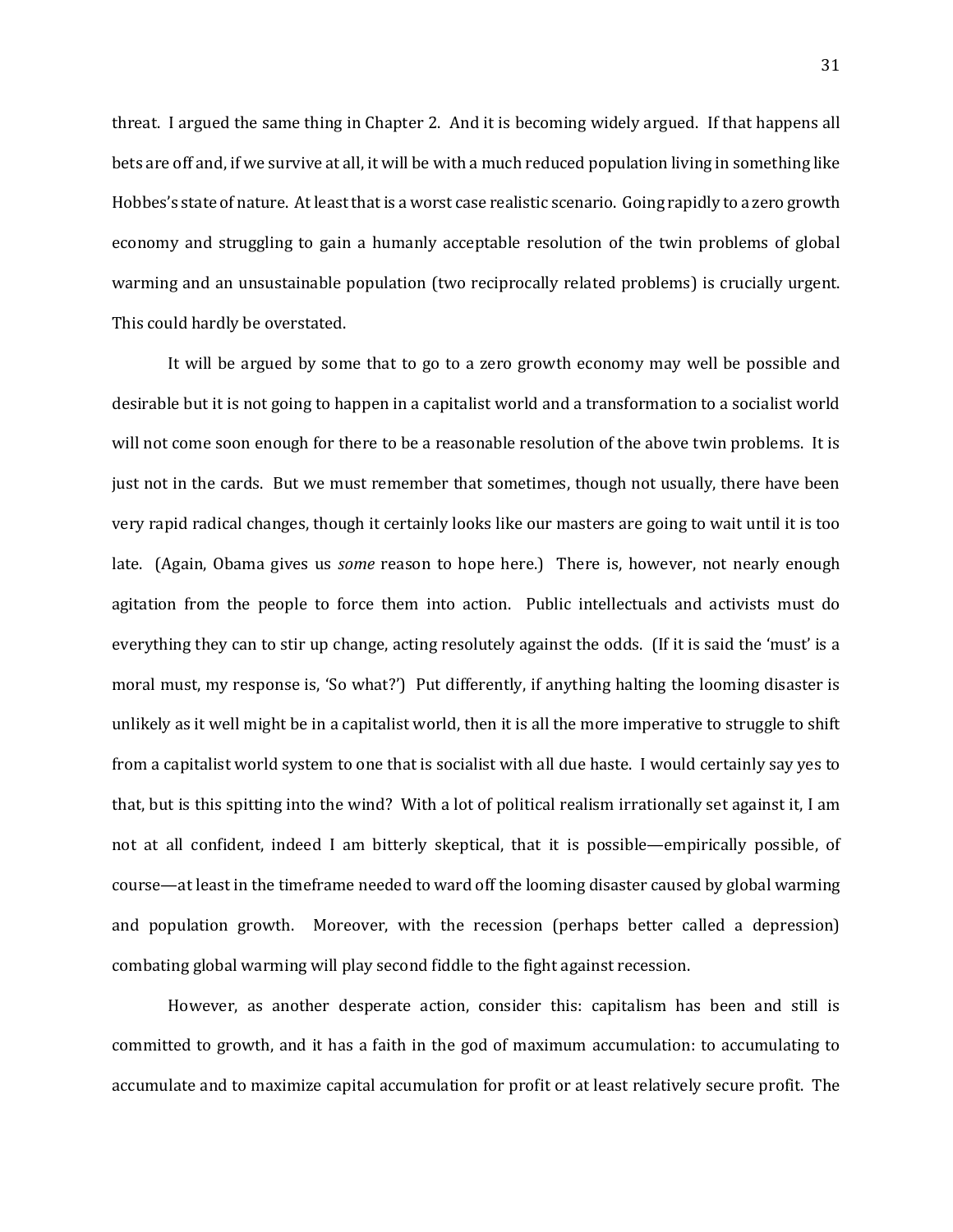aim is to fully develop the productive powers of the world; their mechanism is to maximally accumulate for maximum profit. That, it will be said, is just the nature of the beast. Even many on the Left have repeatedly said that capitalism will continue on this path until capitalism ends as all modes of production eventually have. Indeed, all previous modes of production have ended but when capitalism will end is indeterminate. There is no reason to think, even assuming we make sense of Fukuyama's notion that history, with the development of capitalism and the liberal society that goes with it, has ended. But when that will do so is not reliably ascertainable. Moreover, it would hardly be the end of history.

Perhaps that is how things will go. Perhaps there will be an indefinite extension of capitalism. But then perhaps not. Capitalism has changed during its history. During the social democratic period capitalism was not quite so voracious. Its sense of its own self-interested tamed its voraciousness. But, it will be reasonably countered, the shift to zero growth would be gigantic, too much for the very 'logic of capitalism'. It is incapable of retreating to zero growth. It is just too much for capitalism to absorb. However, we should not be so *essentialist* and act as if 'capitalism' is the name of a natural kind. We need to come to grips with the following situation: the likelihood of extreme manmade climate change destroying resources and the people subject to it using up the remaining resources. Water and agricultural land is becoming increasingly scarce and, as everyone knows, oil and gas are running out. And this with an incredibly growing population calling on those resources for their very survival. And with its running out a disastrous pollution. It also does not appear that there will be enough food around to feed them. (Though there is the possibility of synthetic food as untasty as it is. Anything to survive.)

With all this scarcity generating a Hobbesian situation where populations are desperately struggling for what little is left, it is unreasonable to fear that there will be repeated wars rooted in the coming to be of extreme scarcity. *Perhaps* there will be non-global wars—no World War III—but there is likely to be a lot of wars like we are experiencing now. All of these things—radical changes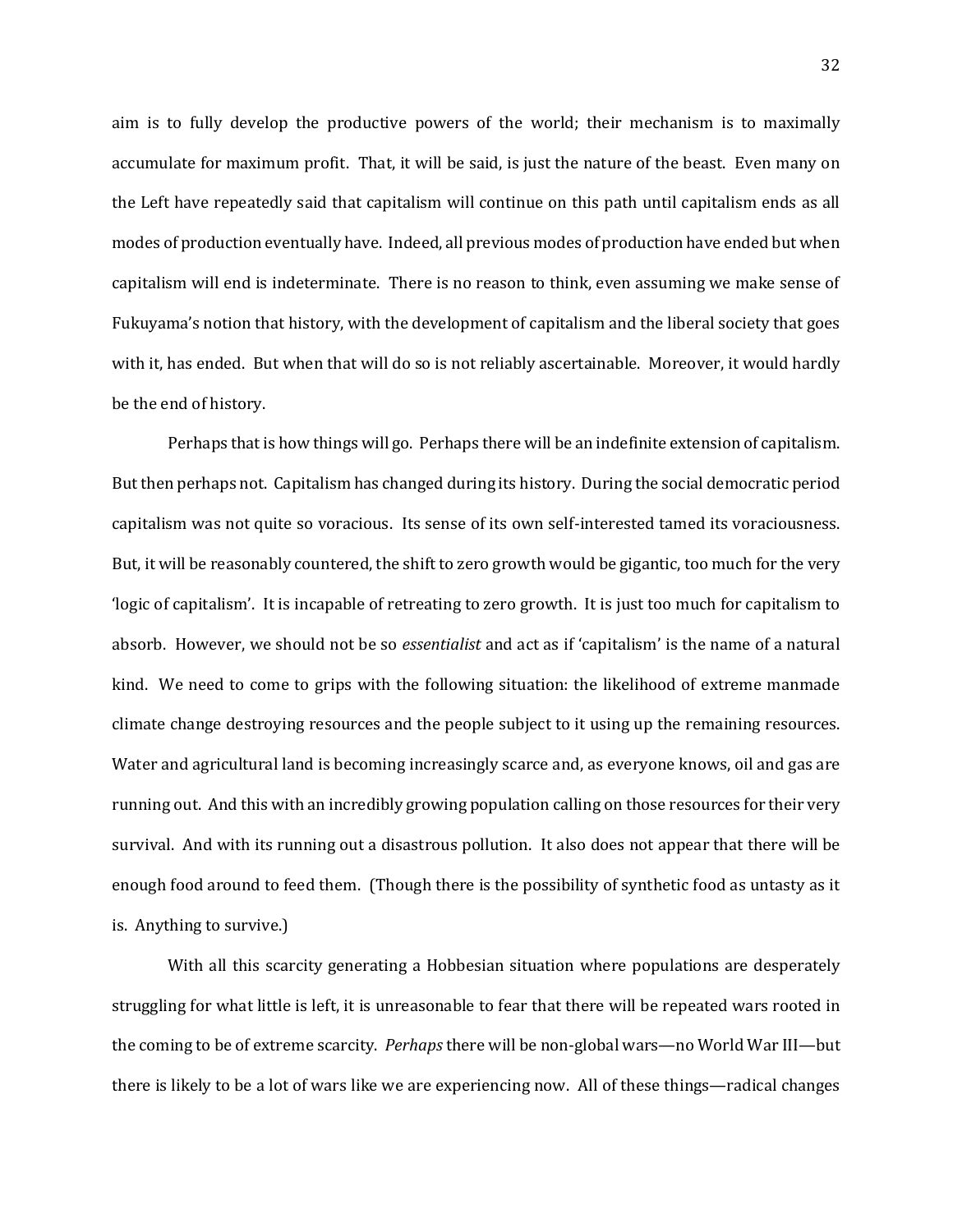in our condition—we (capitalists included) will, unless we end up in a state of denial, have to face and somehow come to grips with them. One crucial way to face them is to with all due haste to adopt a commitment to zero growth. That, of course, is not the only thing that needs to be done. There are a lot of radical changes such as our attitude toward having a car or to be frequent flyers or, better still, for planes to be permanently grounded, extreme circumstances aside (e.g., rushing some person in dire need living in some remote place without a hospital to a hospital). But for these things we would only need small, less gas guzzling planes. Some of these changes will be very painful and it is easy, perhaps almost inescapable, to get into a state of denial here. A very crucial change that we can perhaps bring ourselves to consider fighting is for its being effectively taken as a way to run our economy is to make it a zero growth economy and with it to abandon our consumerist orientation our consumerist fetish. If this is done and rapidly and thoroughly, the world may yet have time to slowly renew itself and in time to be an amenable place for human and other animal life. It may well be too late for that already, but we are not sure of that. But for any chance of such a recovery, we will have to learn to live very differently and do it rapidly. As yet, we see very little of this.

Perhaps faced with the looming reality of extinction and in a fairly short order, we will try to do something even stuck as we are in a capitalist order. Capitalists or at least a critical mass of them may come to see that they will have to give up a commitment to such accumulation as I have described and to very quickly make some radical changes in how we do things. Given their hegemony, unless we can overthrow capitalism, they are the ones that can do it if it can be done at all. They will at the very least have to give up their commitment to such accumulation and quickly reverse how we do things, e.g., no private cars, no corporate jets, no jets period, and an electric public transport system. They will at the very least have to learn to accumulate in a much more restrained way and very differently. There will have to be an end to our consumerist orientation deliberately fostered by capitalism. There will have to be an end to gigantic malls where you shop until you drop. Such a radical change in lifestyle will perhaps lead to no growth at all and, without a consumerist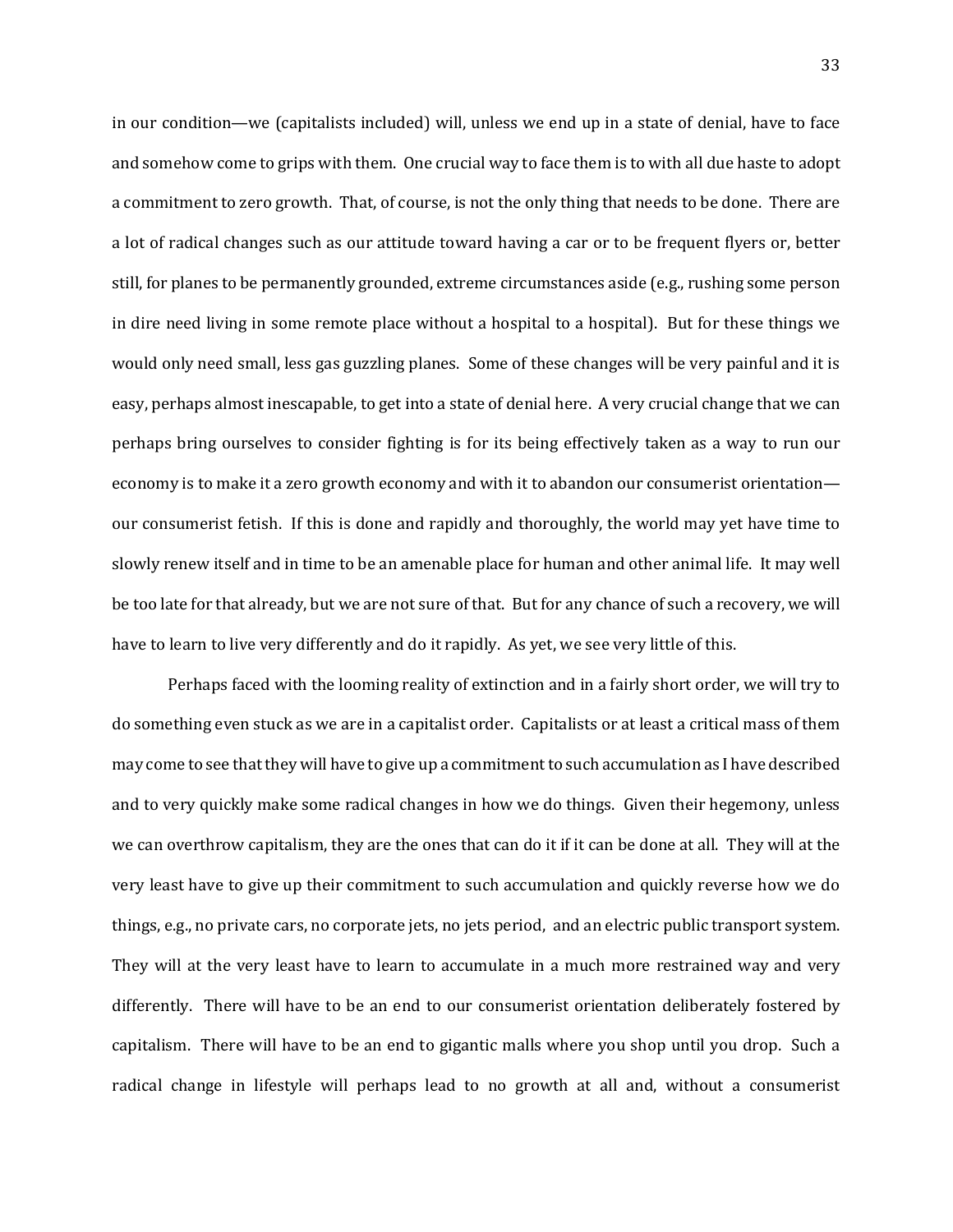orientation, to only sustaining what is most crucial to the *needs* of human beings. Indeed, in such circumstances human beings will be better off.

It will no doubt be said that that will lead to the end of capitalism. Perhaps? For me that is an outcome devoutly to be desired. But perhaps it will not lead to the demise of capitalism. Even with a commitment, and one that is sustained, to a zero growth economy, capitalism may continue to go on. Couldn't there continue to be private ownership of the means of production, a capitalist class and a dominated and exploited working class with the privileges still going to the capitalist class even in a zero growth society, even in a zero growth world? And couldn't there remain—unfortunately remain—the traditional stress on a capitalist style efficiency with its attendant inequalities and immiseration? Most of the things that make capitalism distasteful could remain.

It is standardly claimed on the Left that that would be increasingly destabilizing for capitalism. I certainly hope so. But what exactly, or even inexactly, is the case for that? Could not this in some ways result in a more austere regime that would still be capitalist without the society being so consumerist? There would be some consumption of course. There must be to be in any human society; there must be some allocation of goods and services. People would need some of them but that does not at all add up to a consumerist orientation; to the drive to buy, buy, buy and the 'need' to have more and more things. But with the end of consumerism would not there then be an enormous drop in profit for capitalism as well as social unrest? Again perhaps, but there would still be production of goods and consumption though without the fetish of consumerism. And wouldn't that keep capitalists in business, though with more modest profits and a lesser and somewhat differently aimed development of the productive forces? There would be consumption but not consumerism. Wouldn't that keep the capitalists going, though with more modest profits? And could not people with that come to believe that in the circumstances in which they are that they must go for a zero growth society? (However, would there not be a considerable drop in employment with its deleterious effects? This could be compensated for, as I mentioned before, by shorter work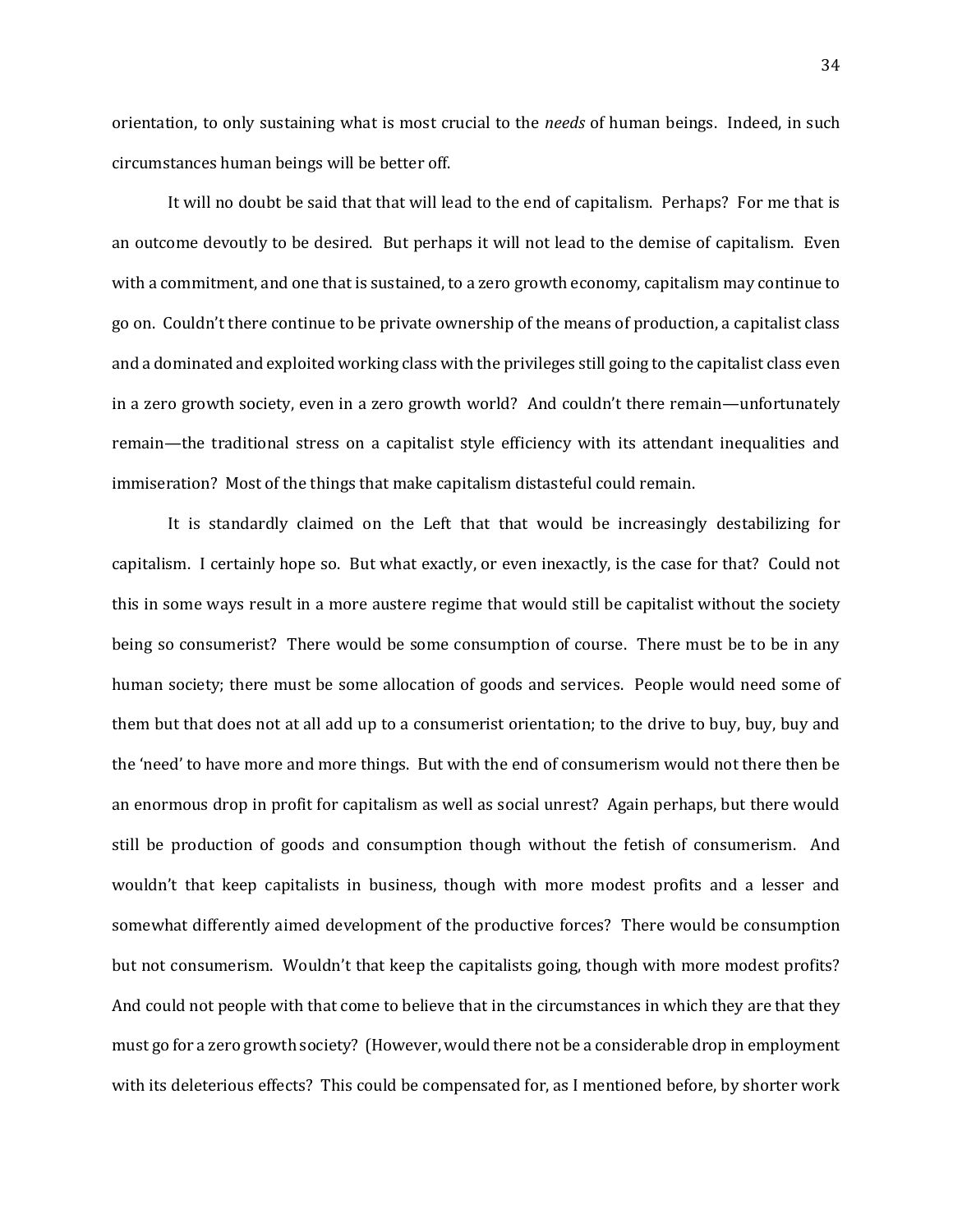hours. But capitalists have not looked with favor on that. However, faced with their demise they could come to.) Could not capitalists come to believe in zero growth and believe that everyone though this would fall heaviest on the working class—has to tighten their belts? And could not capitalist governments follow the Chinese in being committed to population reduction? Must their 'selfish genes' (a problematic notion anyway) be so dominant and must they be so irrational that they end up cutting their own throats? After all a half a loaf is better than none.

Marx thought that socialism and eventually communism piggybacked on capitalism. That is, we could only get socialism under conditions of abundance and with the development of productive forces. (But isn't Cuba a disconfirming instance? As much as the U.S. prays for its demise and acts to bring it about, it continues to exist.) But we must be careful of dogma here, though skeptically careful. After all, Marx may be right about this.

However, productive forces can be developed in different ways and 'abundance' could be understood somewhat differently. Perhaps there could come to be and sustainably and stably a society or a world without a compulsive and alienating consumerist orientation but a society where basic needs are met for everyone and all people are respected, a society with excellent health care for all, more leisure time for all (where people do not work until they are utterly fatigued), excellent education for all, including political education, and with that a greater autonomy and an enhanced ability to exercise control over their own lives. Such a society would be a more humanly abundant society than the one we have now. That seems to me obvious. But it is not Dick Cheney's conception. It is not his view of abundance. But we in such a society would not buy into a consumerist conception of abundance. Can we reasonably say my conception here is or involves an implicit persuasive redefinition of 'abundance'? Must abundance come to having more and more things? For me those questions are rhetorical. Why should I have ten pairs of shoes rather than have a couple and buy new shoes when I need, really need them? Escaping searches for such multiple pairs of shoes, my boredom would not be so great and I would not be using up fewer resources.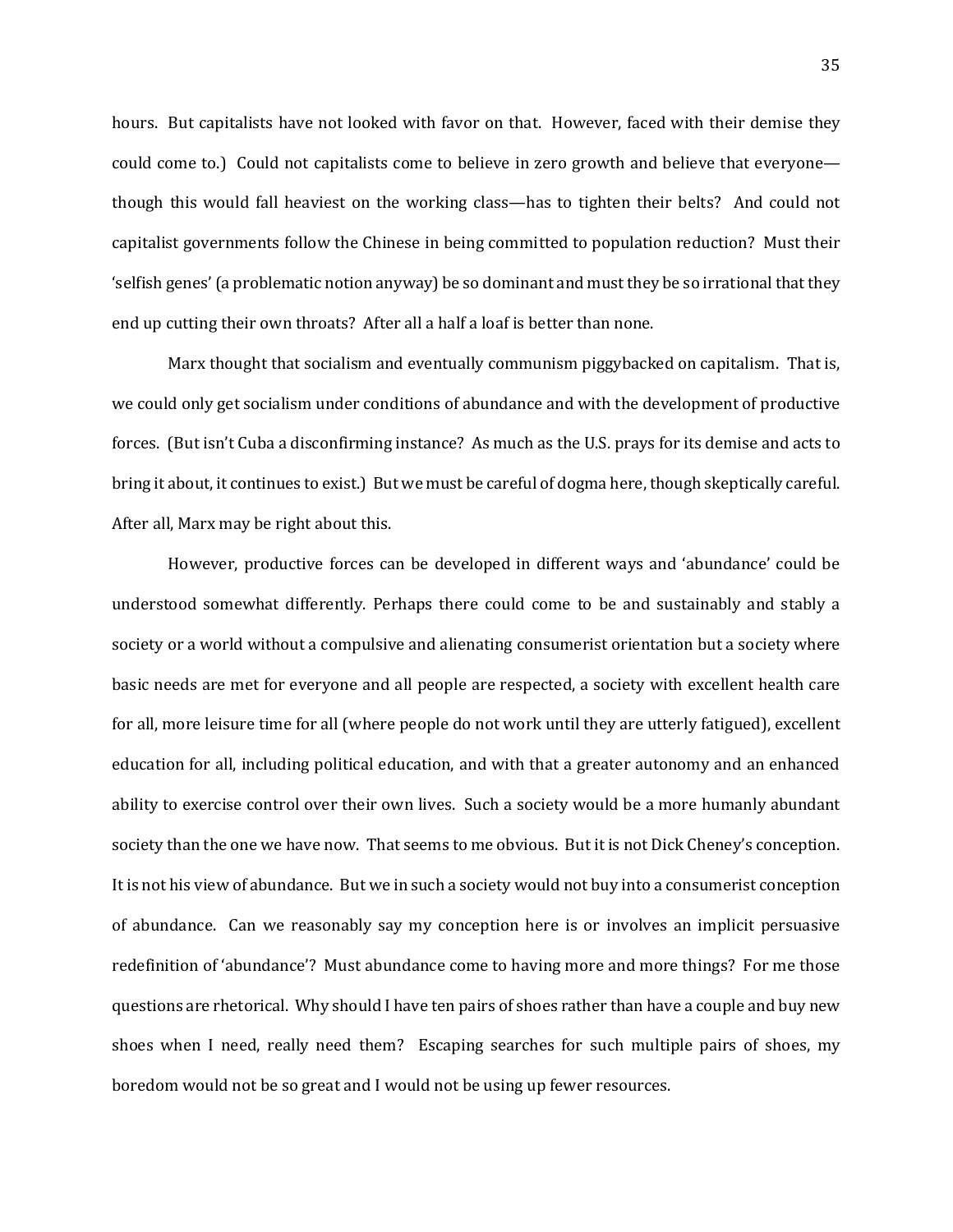Socialism in the near run does not seem to be in the offing. A few countries aside, e.g., Cuba, Venezuela, Nepal, and Bolivia, are either socialist or socialist aspirants. Yet there are compelling reasons why we quickly in the North and more gradually in the South must move to a zero growth society and in some places even roll back growth or make a radical change in the kind of growth we have (Li 2008; Pogge 2008; Amin 2008). Can we get this with capitalism? Probably not. Some might say certainly not since capitalism is by definition a growth economy: the economic imperative for enterprises is to accumulate, accumulate or die. That has been so and still is so with a vengeance. But given the conditions I have described, must it continue to be so? We must not try to make reality fit what may turn out to be only a stipulative definition. Indeed, it has been true that those enterprises that fall behind in profitably accumulating lose out. They end up destroyed. To escape they must resolutely accumulate and do so in an innovative way for this to pay off for them and indeed even to ward off destruction. And for this, or so it is said, there must be extensive competition which can obtain only, it is also claimed, in a robustly competitive economy. However, even under neoliberalism, capitalism is becoming more monopolistic. Some fifty multi-nationals control the global economy. Moreover, as Samir Amin remarks:

> Capitalism and market economy are not synonymous, as the dominant political discourse and conventional economists would have one believe. The specific characteristic of capitalism as a system is that it is based on private ownership of the means of production; an ownership which by definition is that of a privileged minority. This private ownership (aside from land ownership) has taken the form of exclusive rights over important equipment associated with modern production technologies, from the first industrial revolution at the close of the eighteenth century to the present day. The majority of non-owners are thus obliged to sell their labor power: capital employs labor; labor has no free use of the means of production. The bourgeois/proletarian divide defines capitalism; the market is only the management form of capital's social economy.

> This definition places the specificity of capitalism not "within the market," but "beyond the market," in the "monopoly" that private ownership represents. For Marx, and after him Braudel and even Keynes to some extent, this was a plain commonplace fact. However, today, the dominant ideology pretends to ignore is decisive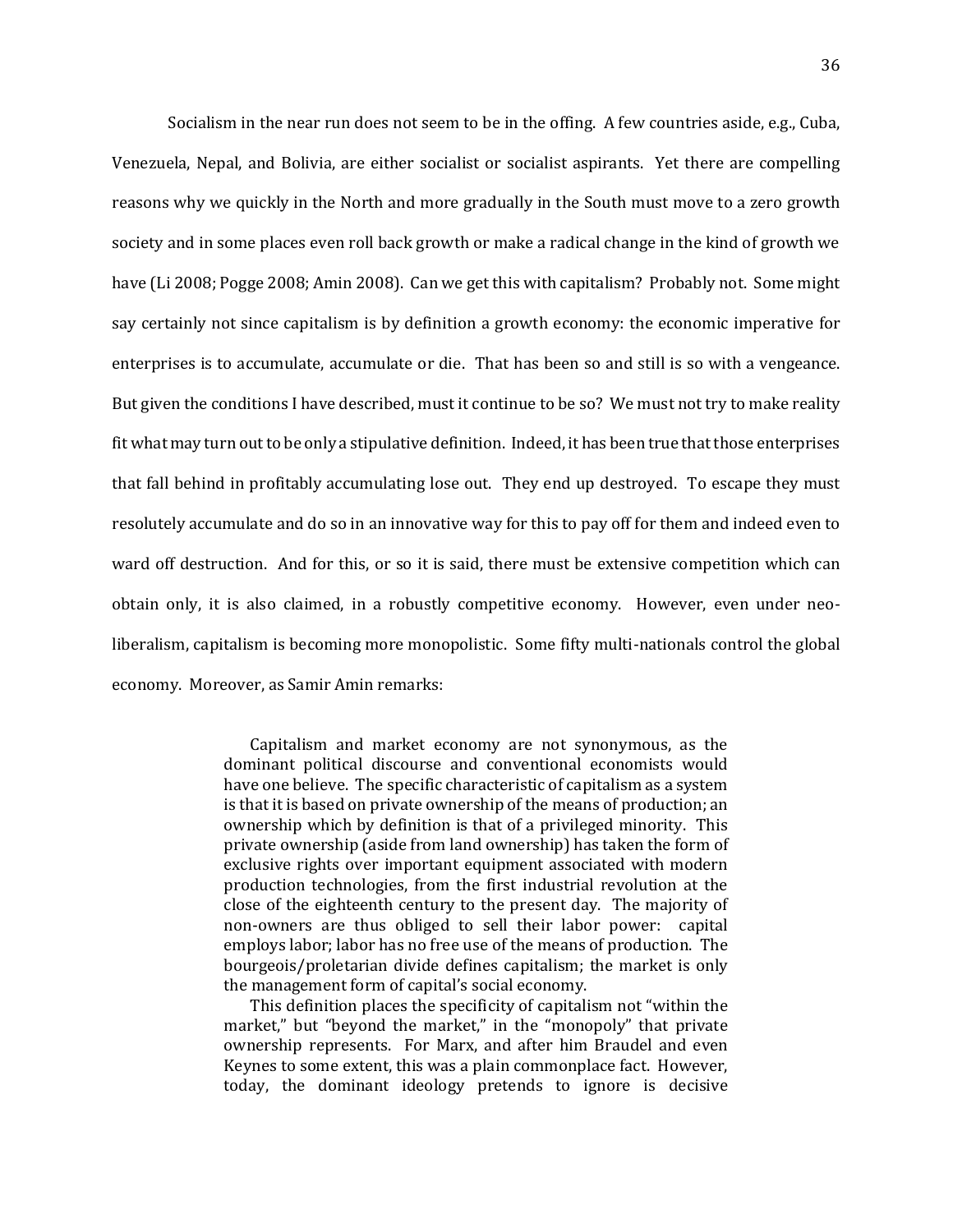importance, ideologically substituting the abstract notion of the "market" (Amin 2008, 51).

Capitalism *perhaps* need not be what it at least standardly is, namely, a competitive order with sharp competitive practices. But this has often led to a downgrading of services. To have a society that has good services requires a society, or so it is frequently claimed, with private ownership of at least the major means of production dedicated to the accumulation of capital, power and to propagating consumerism. To achieve that capitalists must, against their own most primitive inclinations, pay their workers enough so that they can be avid consumers. What is necessary for capitalism is for there to be a class (constrained by its numbers) who own and at least indirectly control at least the major means of production and a working class of far greater numbers who own no (or at least very little) means of production and who sell their labor power to capitalists and produce profits for them, that is surplus value. The capitalists are a privileged minority. To have a capitalist order not everyone can be a capitalist. A productive property owning democracy where everyone owns substantial productive property, enough to be self-sustaining, would not be a capitalist society. Capitalists must be a minority (indeed, as I have said, a privileged minority) dominating and exploiting the workers to the privileged minority's advantage. (I did not say *completely* dominating, exploiting and controlling. Moreover, the exploitation and control involved admits of degrees. Workers in Sweden are better off than workers in the Philippines. Workers, though sometimes much more strenuously than others, will fight back. But domination, control and exploitation is normally severe and, since the demise or near demise of social democracy, it is again steadily getting more severe. But in some places there are signs of increasing fighting back.)

However, must capitalism, as so non-eccentrically characterized, necessarily (empirically necessarily of course) grows in the sense of increasingly exploiting the earth and most of the earth's populations in the quest for maximum capital accumulation and profit? Capitalism has indeed repeatedly done this in various ways. But capitalism has also repeatedly changed. Capitalism (like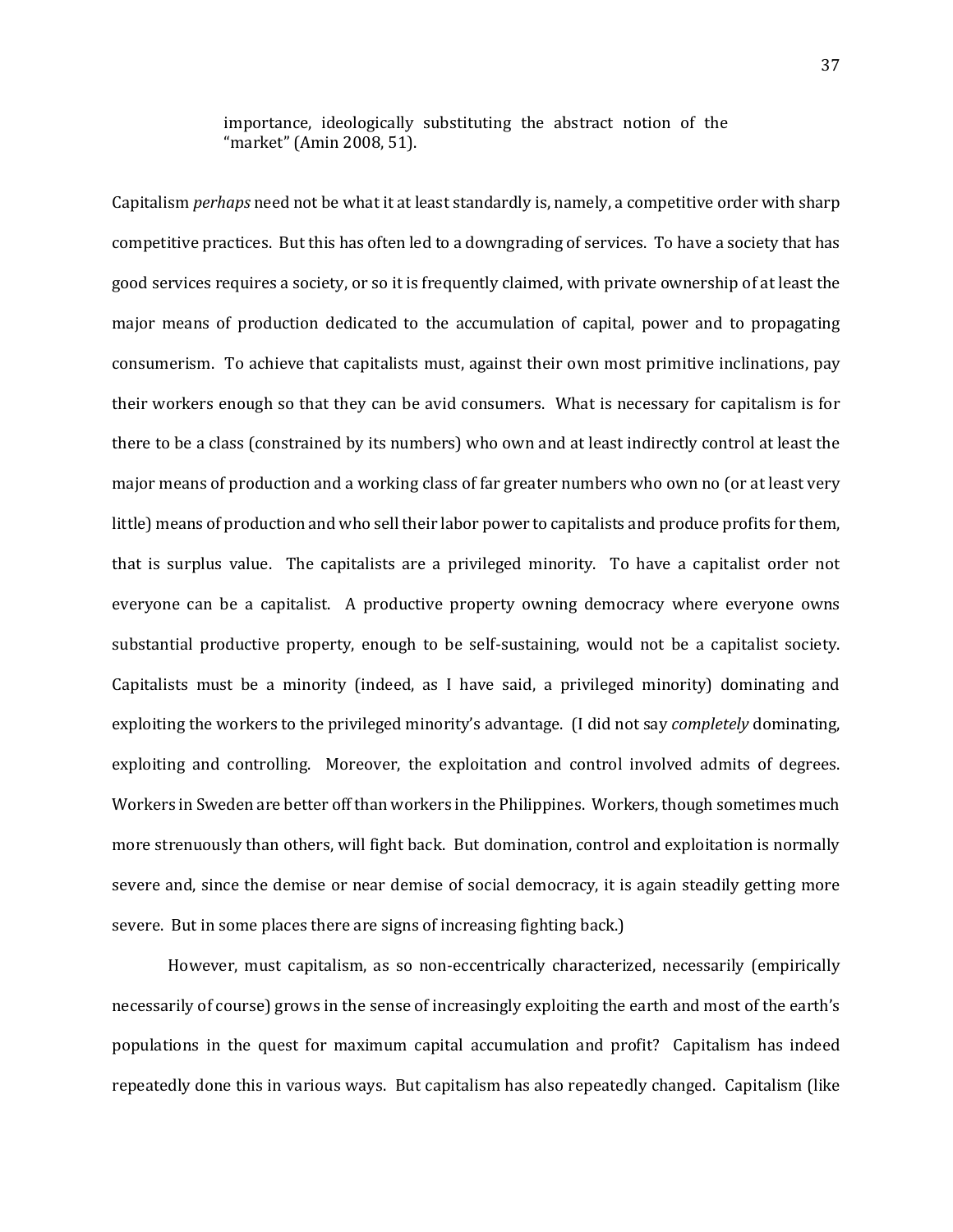everything else) has no essence. When capitalism was under the 'Red Scare' threat, or at least thought itself to be under that threat, it made class compromises and, pulling back temporarily its fangs, accepted some measure of social democracy. Capitalists are normally voracious but they need not be stupid or irrational. Some of them may come to see in our situation the disaster that global warming is leading us to: a disaster that threatens the very survival of the human species. Seeing that, they could come to see that they must abandon, and with all due haste, capitalist growth or at least much of it. They, under no growth conditions, could still remain a privileged private productive property owning class dominating others and extensively controlling things (including people viewed as commodities). But they might stop exploiting, indeed ravishing, nature and stop, through their control of the media, setting people into a compulsive and irrational consumerist orientation unable to keep their credit cards in their pockets and often falling into debt. That capitalists could in present circumstances curb such things would not need to do so because they care about people. Normally they don't except when it is instrumental to their profit, but they may come to realize that such consumerism is nasty to the environment, eats up agricultural land needed to feed our growing population, and increases global warming which threatens their very survival not just as capitalists but as human beings. So I think capitalism could and indeed should, if it is to continue to exist, become a zero growth economy. I don't see much of this happening. I certainly don't say it will. But it is the rational and reasonable thing for capitalists to do. It is in their rational self-interest and it is just a bad philosophical question to ask why be rational and reasonable.

So capitalists, if they are smart and disciplined, as surely some of them are, will find for themselves a little more *lebensraum* before the deluge. I hope so. With all my being, I hope capitalism will come to an end and be replaced by a genuine socialism. But that is not in the offing for the near future but it may be in the middle range—the next 25-30 years—if we can keep global warming and population growth from destroying or drastically impoverishing us so that we end up in some Hobbesian-like state of nature situation. But now in the short run, as it always is in the short run, we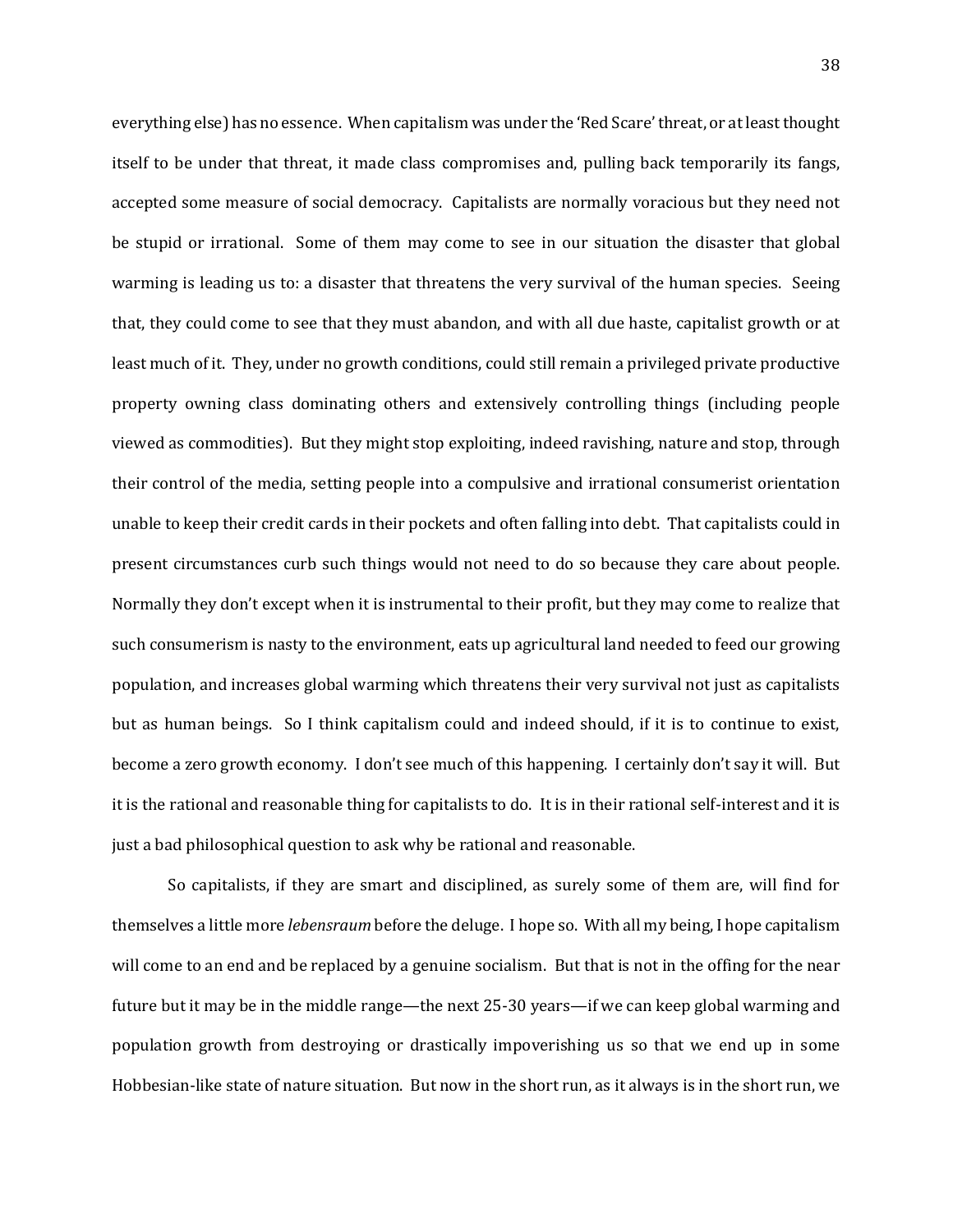must choose, if we would be reasonable, the lesser evil and it is with a recognition of that that *such* a capitalism should come quickly into being replacing what we have now. That is not where to stop. Once that is achieved we should go for socialism. If I were just a betting person, I would not bet on either happening. Our world, besides being a pigsty, is too much like a global insane asylum for that to be likely to happen. There are faint movements toward confronting global warming and population control but they are slow and hesitant. It is not an exaggeration to say they are feeble. After all, if anything effective is to be done it would require vast changes in capitalism and vast changes in our way of living, a cutting back (*pace* Harper) on its short term profitability, and a changing of its very way of operating. It is understandable and to be expected that capitalists will rationalize, as most of us do, hoping for some technological miracle—great forests of biochemically developed carbon eating trees, to take one of the examples delusionally going around—to magically resolve their and our problems. People in desperate straits will grasp at anything as the Nazis did in the last weeks of the Second World War with their hopes for an atomic bomb.

Perhaps the looming horror of global warming will engender on capitalists and on the rest of us at least a minimal rationality. But whatever in this respect happens, we must also realize that this capitalism, like all capitalisms, unless it meets with a counterforce, will just go on (though perhaps more prudently) propagandizing, dominating, exploiting, and controlling people. That in the short run at least is our fate and our future. We are in that iron cage. But there is a not unreasonable chance that we can even with it avoid a meltdown rooted in both environmental and population causes. *Such* a capitalism does not make us dance in the streets but it may save our necks. It is the lesser of the evils confronting us and, that achieved, we can move to longer run objectives which I have argued, as has Barry, should be socialist. To take the combined run objectives—in the short run a possible capitalism such as I have just described and in the longer run, 25-50 years, socialism which I have yet to extensively describe. This is a utopian but still thoroughly realistic outlook that a political realist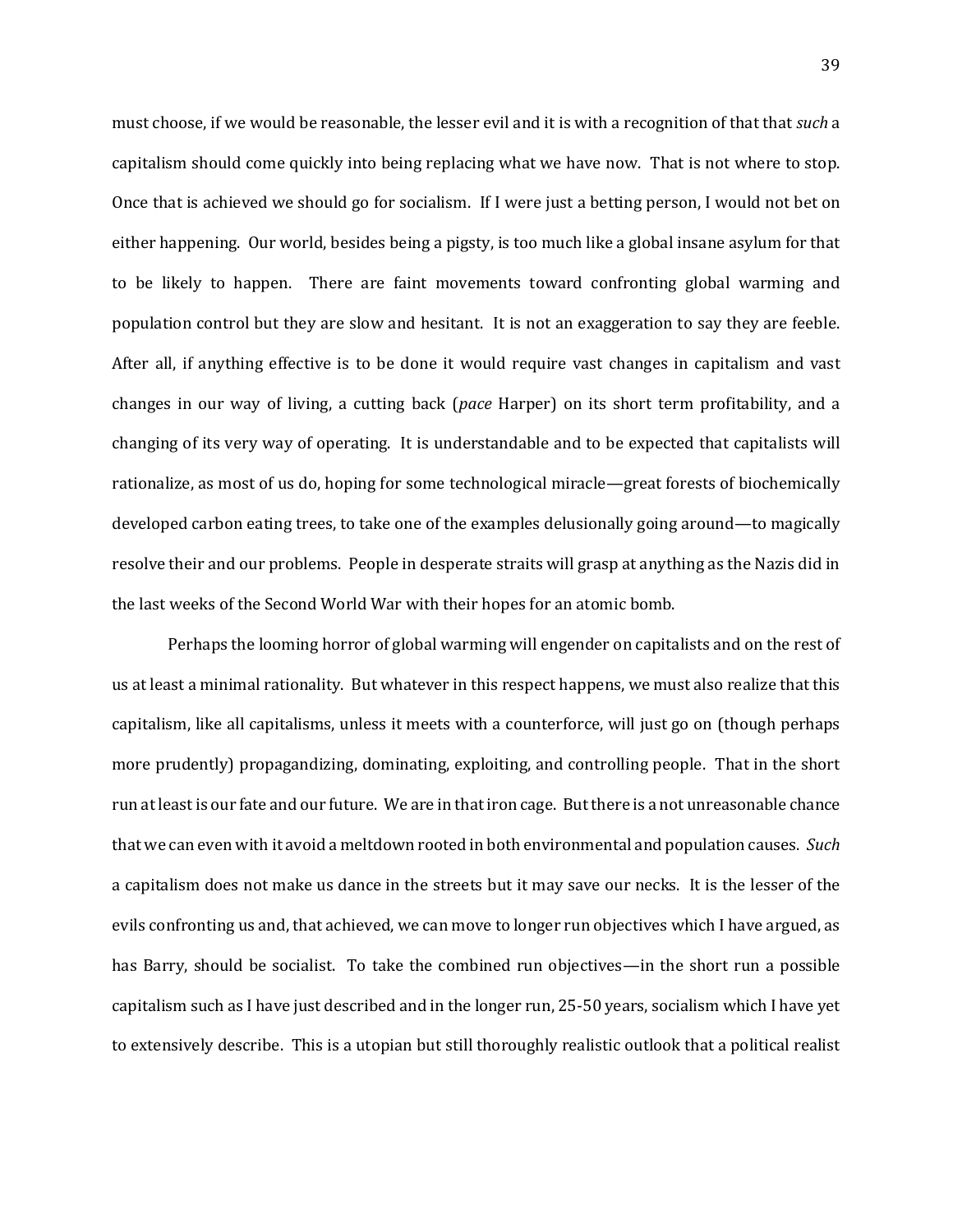could and should accept. It is an outlook that unflinchingly faces the dreadful situation in which we we *Homo sapiens*—live.

## IV

Arneson concludes with two further considerations: global equality and positional goods. I shall be brief here for I think what he says on both points is at least plausible and perhaps even well taken (Barry 2008, 703-08).<sup>8</sup> However, they do not cut much against Barry's account. Barry could accept them, without any deep change in his account, as friendly amendments.9 Moreover, thinking about doing justice to past (going way back to the Stone Age) and future generations is not the prime consideration, as Arneson himself sees. Moreover, Arneson concludes sensibly, we do not have a clue as to what to say here (Arneson 2007, 407). We have enough to worry about without worrying about that beyond having a commitment to try to preserve our earth and its resources for the people who will come after us. (Things look to me pretty grim here. But *perhaps* that is an exaggeration.) We should see ourselves, and try to find ways of acting intelligently in accordance with that, as *stewards* of the earth, committed to, as much as we can, preserving our world as a livable place for people who may come after us. But we cannot ascertain what the rate of savings for future generations should be. We should make as sure as we can that we do not continue, as we are abundantly doing now, ravishing the earth, laying waste to it. Look at the tar sands in Alberta. However, we do not know what constitutes a just relationship with future generations. We can know that we should regard treating them in the same was as we think we would want to be treated ourselves if we were in their situation. But this tells us precious little.

However, we do know that we should not be *national* egalitarians. Arneson makes the point convincingly. Our social justice must be cosmopolitan and global. But that cannot be to simply add up the various national equalities in each country and, when we have done that, conclude we have global equality. It is an obvious error to believe that if we have equality in each nation, situated as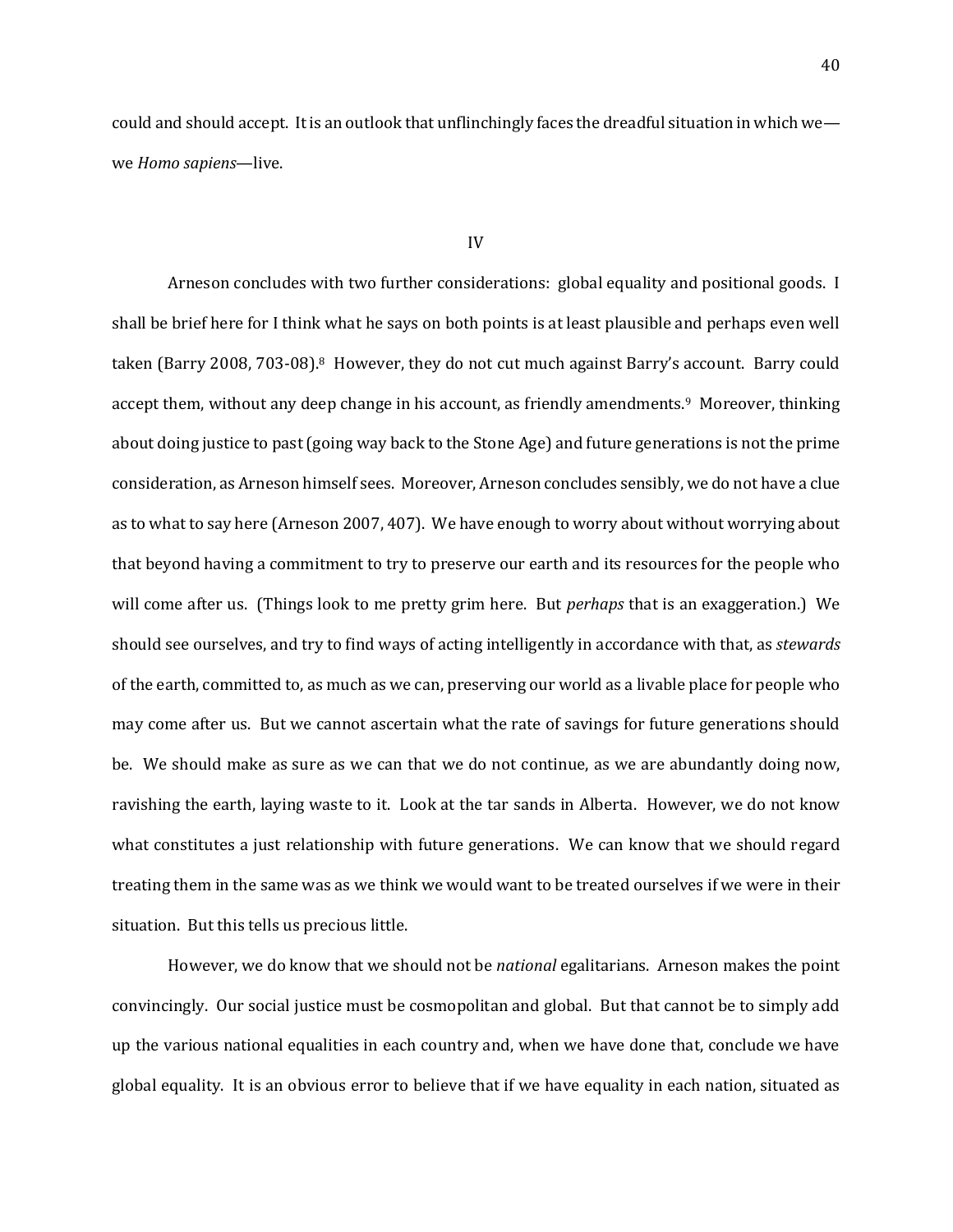they are, that then we will have global equality. The differences between many countries are so great that doing what would not add up to a global and cosmopolitan equality. It is a travesty on global justice to think that it would.<sup>10</sup>

Arneson remarks correctly that "Barry's cosmopolitanism is controversial but in my view it is compelling and morally attractive" (Arneson 2007, 408). I would say hurrah to that. Yet Barry does not say much in *Why Social Justice Matters* about what it would be like to gain, let alone how we could gain and sustain, such a cosmopolitan global justice. In *Why Social Justice Matters,* Barry mainly talks about justice within a country. But we cannot justifiably and justly so balkanize off countries. We cannot assess justice in the United States, the United Kingdom, Japan or Canada without considering how they behave globally. Barry does not tackle these problems in *Why Social Justice Matters* but he has elsewhere, including in his response to Arneson (Barry 1989; 1995). These wealthy nation states plainly have duties of assistance to the impoverished nations of the world. It is clear that without substantial help these impoverished nations could not make the reforms for which Barry argues. Arneson is right, however, in claiming that if we tried to extend a basic income grant *globally* it would come to no income at all. It is only something that could be applied locally and only in wealthy nations.

I will not discuss Arneson on Barry's position on positional goods. He acknowledges that Barry makes a strong and fascinating case for it and makes remarks about it that do not damage Barry's overall case for why social justice matters.

I have argued here that given what Barry sets out to do, he largely escapes Arneson's strictures, though Arneson raises some broader issues that for someone thinking as Barry does and as I do deserve consideration.<sup>11</sup> I will leave off my examination of Arneson with one final issue he raises that will have a bearing on my discussion of Schmidtz's criticism of Barry and as well has an independent interest. Arneson remarks that perhaps "there is too much disagreement on just principles even among egalitarians for an application of philosophical principles of justice to carry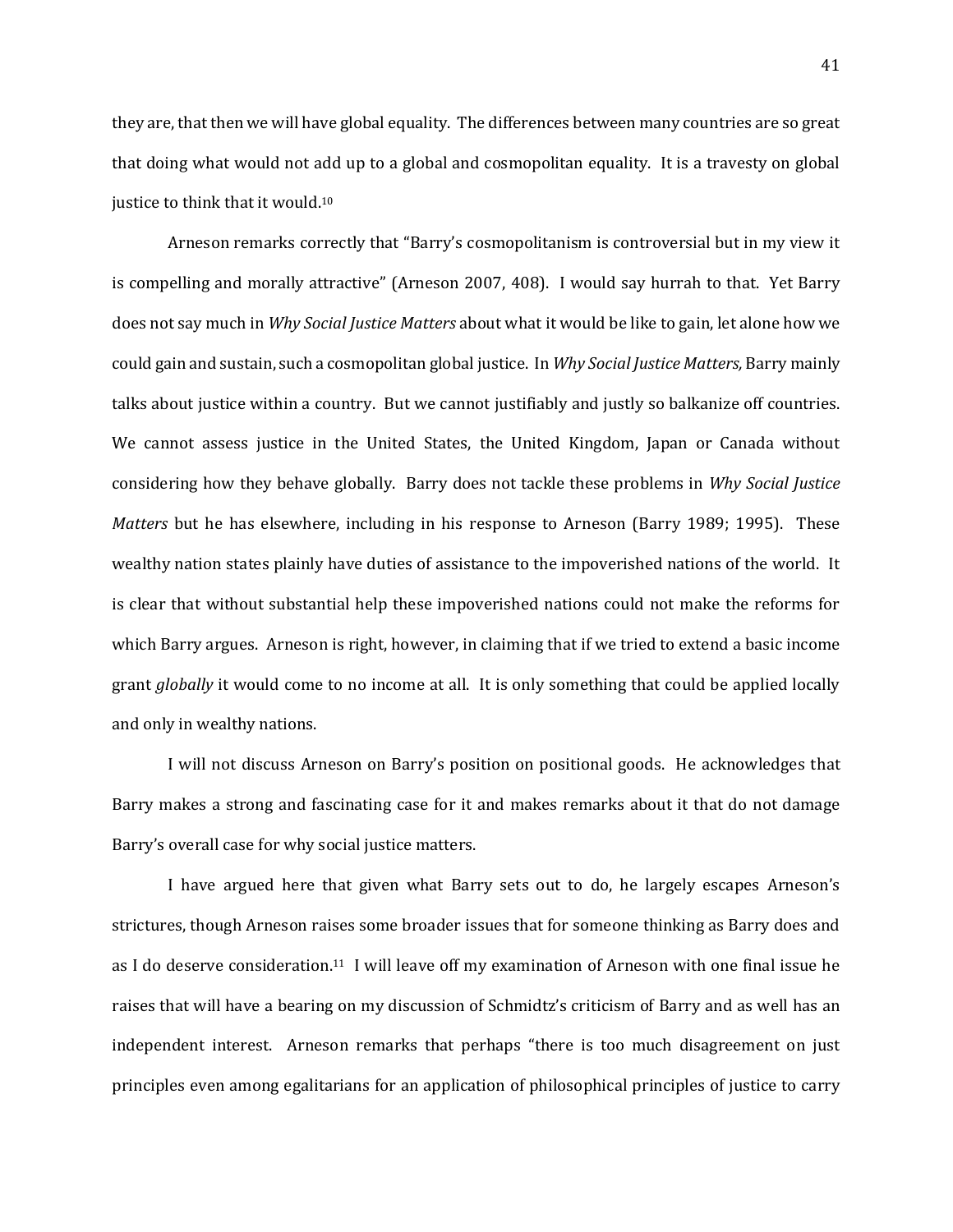wide conviction" (Arneson 2007, 412). That surely needs serious consideration. For if there is too much such disagreement it may be impossible carry out what Barry wishes to achieve. It may raise issues that repeatedly intrude on the practical issues that Barry wishes to resolve. (Reflection on Schmidtz's arguments suggests this.) But this also suggests a counter question. Do we need such an agreement on 'first principles' to carry out what Barry is trying to achieve in *Why Social Justice Matters*? That we do is not obvious and also needs serious examination. We also need to consider what is to count as 'too much disagreement' and of what type in both such situations. And do we need *such* agreement at all to ascertain why social justice matters? Isn't it enough to look nonevasively at the specific issues (say, the 22 I discuss in the previous chapter) to see quite clearly why social justice matters?

## V

I turn now to David Schmitz's "When Justice Matters" (Schmidtz 2007). Of the three articles in the symposium, it is the one that poses a direct challenge to the particular normative substance of Barry's account. Arneson's and Goodin's accounts both operate within a basically social democratic framework which is congenial to Barry's social democratic/socialist orientation. Schmidtz, though without so identifying his account, comes from the right, though in a generally sophisticated form. He starts with a set of very interesting methodological remarks that I think any account, capitalist oriented, socialist oriented, or techno-authoritarian, post-capitalist oriented, would do well to take on board. But they do nothing to call in question (dialectical materialist accounts aside) Leftish accounts, including Barry's, though Schmidtz seems to think so though he gives no reason, as far as I can ascertain, for so thinking.

I think his methodological remarks are things clearly worth carefully reflecting on. He states them in a too extreme form. I hope, and indeed expect, he does so recognizing that they are stated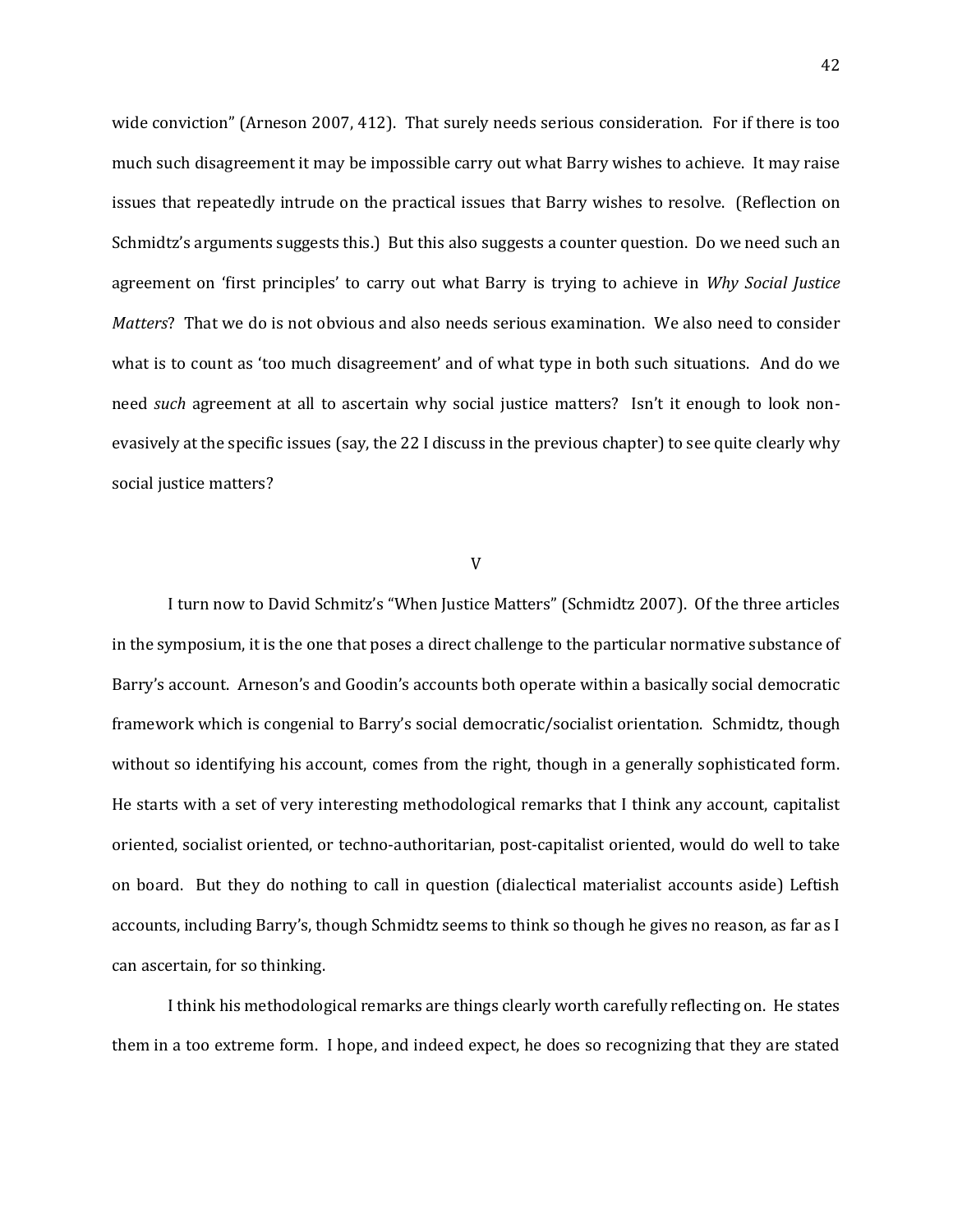hyperbolically. But they can easily be articulated in a milder and more plausible form without losing the point he wants to make.

Schmidtz begins by remarking uncontroversially:

Reasonable people disagree about what is just. Why? This itself is an item over which reasonable people disagree. Our analyses of justice (like our analyses of knowledge, free will, meaning, etc.) all have counterexamples. Why? In part, the problem lies in the nature of theorizing itself. A truism in philosophy of science: for any set of data, an infinite number of theories will fit the facts. So, even if we agree on particular cases, we still, in all likelihood, disagree on how to pull those judgments together to form a theory. Theorizing per se does not produce consensus. Why not? An argument is sound or not. So why isn't a theory compelling to all of us, if sound, or none of us, if not? (Schmidtz 2007, 433)

Here the exaggeration is in 'infinite number'. It can be replaced by 'an indefinitely large number' without undermining or obscuring his point.

He then proceeds to something original and strikingly important. He says in answer to his question given in the above quote, "My answer is that theories are not arguments. They are maps" (Schmidtz 2007, 433). Here again, is the non-deceptive exaggeration. Theories, of course, are not literally maps but are in important respects, and usually unnoticed respects, like maps in a way that Schmidtz goes on to make perspicuous. He starts by reminding us that there are maps and maps: some of them useful for different but often standard purposes, others useless. He then adds, "Like maps, theories are not reality. They are at best serviceable representatives. They cannot be more than that (but they can be less; some maps are useless). No map represents the only reasonable way of seeing the terrain" (Schmidtz 2007, 433). Analogous things obtain for theories. As with maps so with theories: they serve different purposes and answer to different aims and interests. There is no one true map or theory to serve all seasons, to answer all purposes, to meet all needs. "The optimal number of maps to have in the glove compartment," Schmidtz remarks, "is not necessarily one" (Schmidtz 2007, 433). Moreover, neither maps nor theories can be trusted blindly. That there is a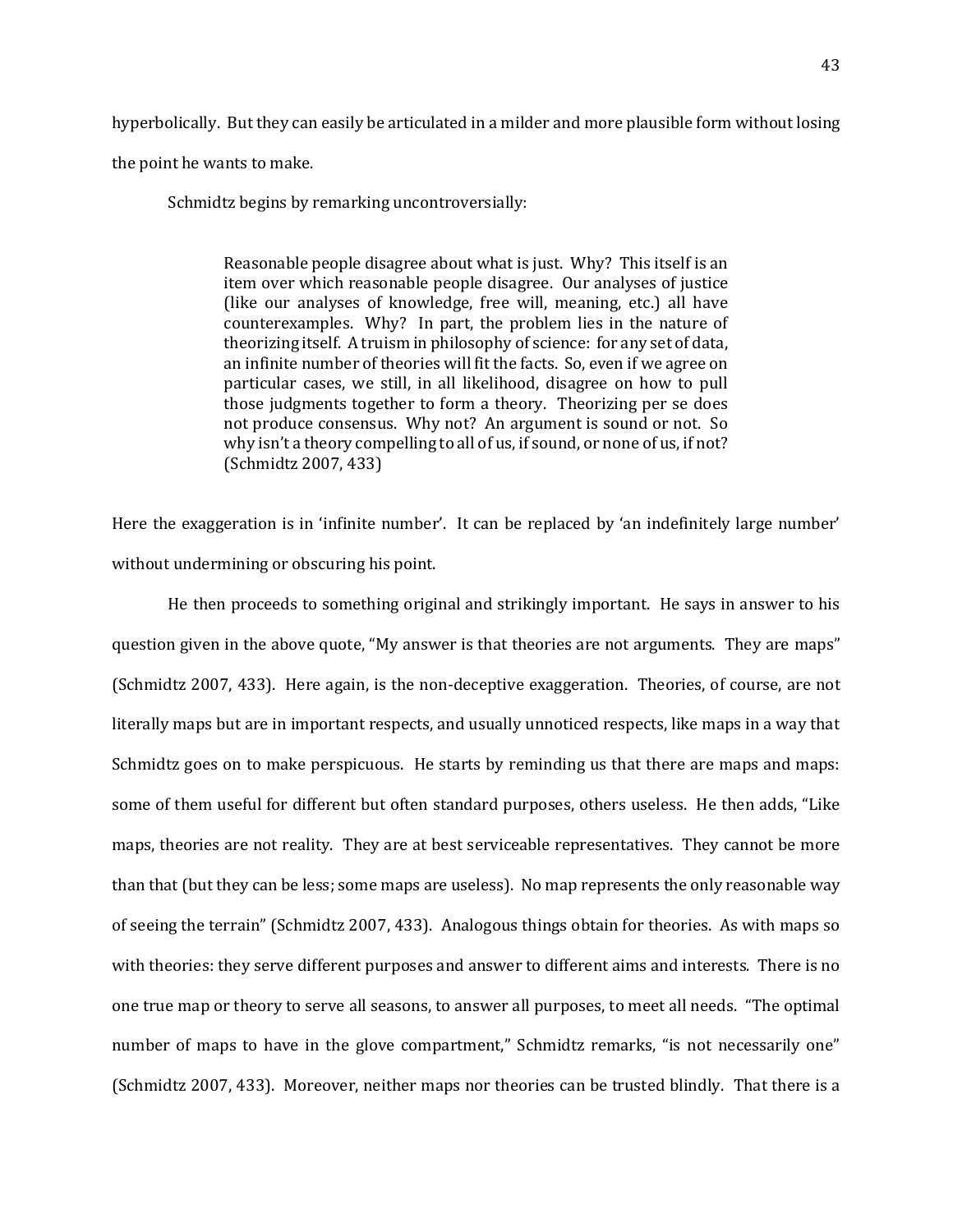ferry from A to B may no longer be true no matter what it says on the map. Moreover, if I see some truth in both of two incompatible maps or theories, must I discard one for the sake of consistency? Schmidtz remarks rightly, "If theories are sets of necessary and sufficient conditions, yes. If theories are maps, no" (Schmidtz 2007, 434).

Comprehensive moral theories or comprehensive normative political theories—the kind of theories Arneson is attuned to and perhaps Goodin as well—aim at having a set of principles covering everything. "Real-life moral questions, though, are more like questions of getting to campus from the airport. A globe is impressive, but when we want to get to campus, a globe does not help. It is not even relevant" (Schmidtz 2007, 434). While local maps are not comprehensive, never pretending to tell us how to reach all destinations, they almost always are what we want when we want a map. Why? "Because they provide the detail we need for solving the kind of problems we actually have. Stepping back to look at the globe as a whole makes the surface look artificially smooth. Life on the ground looks different" (Schmidtz 2007, 434). So does all real-life theorizing. For example, real-life moral theories concerning when it is a good thing for couples to split up, to sanction same-sex marriage in South Africa, allow wearing the head scarf in schools in France, allow prayer in public schools in the United States, renationalize the rail system in Britain (here the recent experience of renationalizing the rail system in New Zealand is relevant), adopt a carbon tax in Canada, etc., etc. Here we need local theories as we need local maps for getting around. This leads to contextualism and perhaps as well to historicism but not to skepticism or relativism. There is an objective truth that a map can (or can fail to) represent in a helpful way. Think of cartography. "The point is not to be skeptics about the terrain but to be realists about how much we can expect from the activity of theorizing" (Schmidtz 2007, 435). I can readily tell the difference between a newly stocked trout and a native trout but if I try to describe the difference to people with no experience of fishing trout I may have difficulties. My description will be incomplete and it will have counterexamples. For more comprehensive theories things will be even more difficult. But if theories are like maps, that is what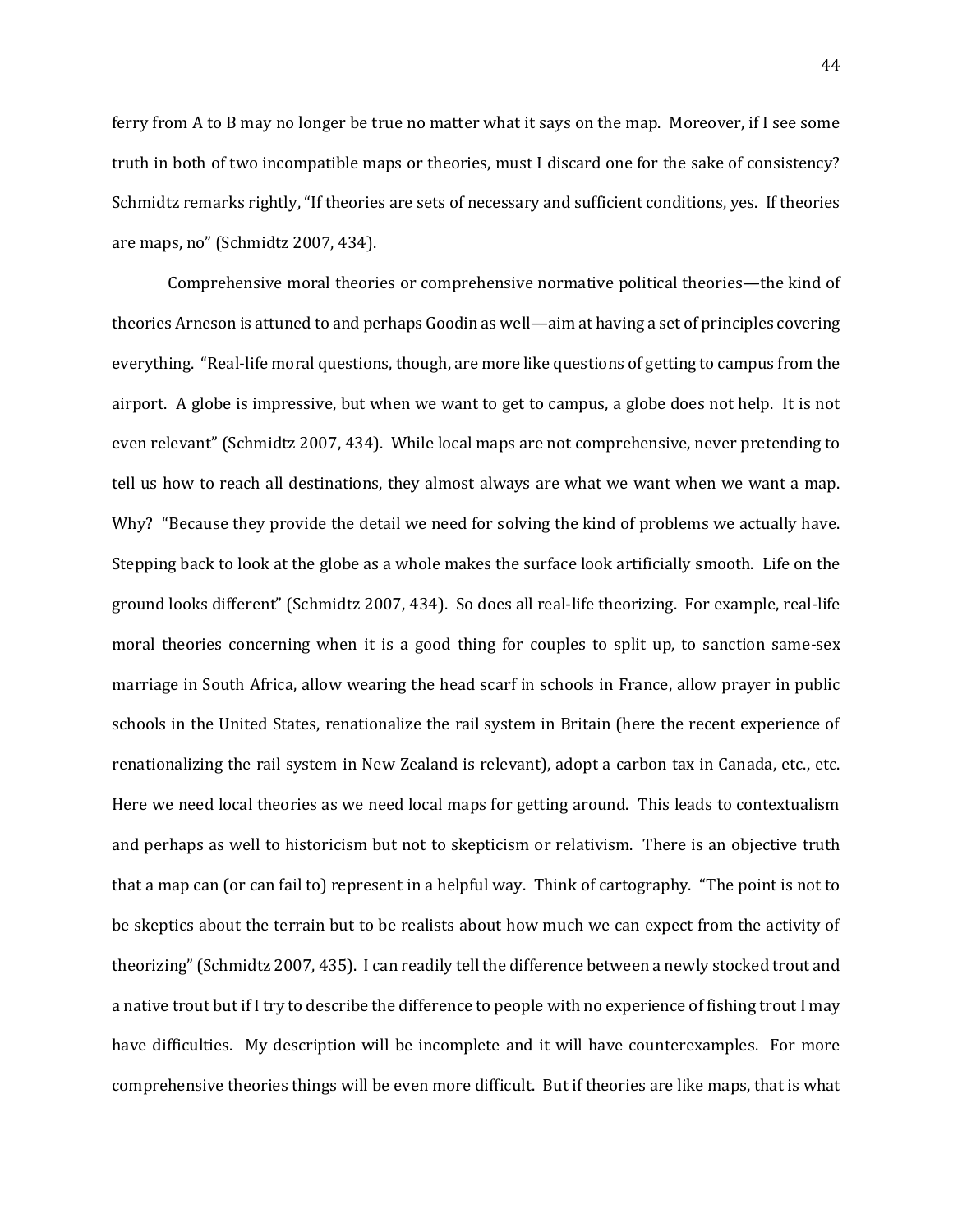to expect. Maps are not meant to have necessary and sufficient conditions. As Schmidtz nicely puts it, "We can call it a folk theorem of analytic philosophy: any theory simple enough to be useful has counterexamples" (Schmidtz 2007, 435). Then he adds parenthetically, with a nice ironical twist, "This is a simple theory. Therefore, if correct, it has counterexamples" (Schmidtz 2007, 435).

There are, as to be expected, some disanalogies between road maps and moral or normative political theories. Methodological, metatheoretical theorizings (metatheorizing is itself a species of theorizing) are important in themselves. I have indicated how I am skeptical as to what relevance they have to Barry's account. It would seem to me, though distinct from anything Barry says or implies, that it would support and give a rationale for Barry sticking as he does to specifics. But Schmidtz thinks otherwise. He remarks of these methodological considerations, "These are some of the considerations of which I try to be mindful in my own theorizing, and in my evaluation of alternative theories such as Brian Barry's" (Schmidtz 2007). But why couldn't and shouldn't Barry treat his local theorizing as providing local maps?

I turn now to Schmidtz's direct criticisms of Barry trying, as I do so to be mindful of what Schmidtz is mindful of, in trying, if I can, to ascertain what bearing, if any, they have on Barry's account. Barry would surely not claim there is one comprehensive theory of social justice that captures all the truths to be had concerning social justice. He is miles from that.

Schmidtz notes that when Barry says that *Why Social Justice Matters* is not for professional philosophers he means it. For whom then does he mean it? To get a fix on this, keep in mind that lack of systematic theorizing is not what he wishes to overcome. What he wants most fundamentally to do is to reinforce the beliefs of people who think that things are bad and getting worse. He wants to provide them with sound reasons for believing that is so. He, I conjecture, wishes to do this because he firmly believes it to be so and wants a critical mass of people to take counter measures to reverse this move into badness.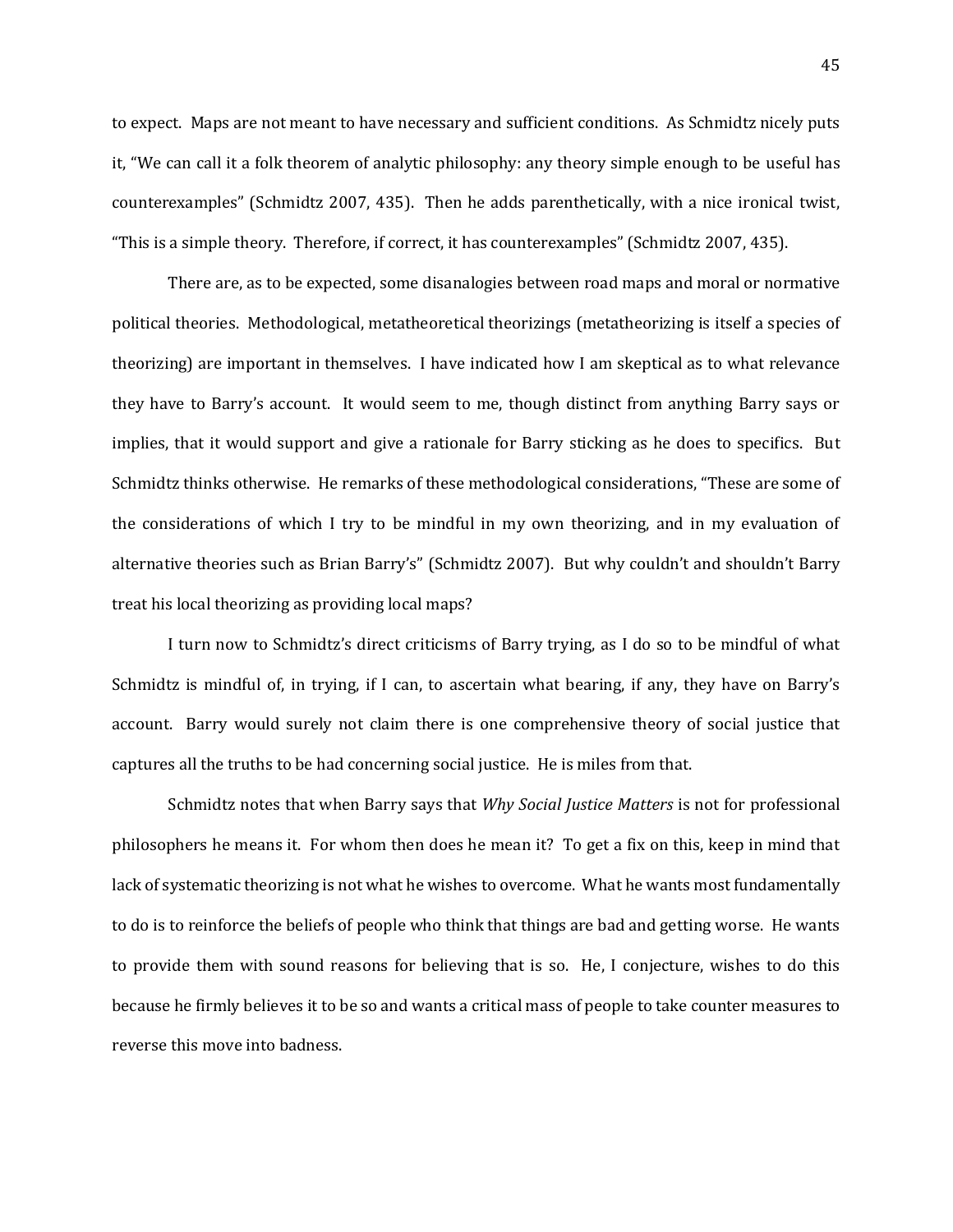However, as Schmidtz also notes, Barry does not eschew systematic thinking altogether. Barry cites the socialist economist John Roemer's remark, "The major problem of the left today is a lack of theory. Where do we go from here? What kind of society do we wish to fight for? If we socialist intellectuals can provide some direction that will be of inestimable value" (quoted from Barry by Schmidtz 2007, 437). Barry then goes on to remark, "My intention [is] to offer definite answers to the questions Roemer asks and to provide a systematic rationale for them based on a theory of social justice" (Barry 2005, 15). This is rather different from reinforcing the convictions of those who believe that things are bad and getting worse, though it could provide a justification for it if any justification is needed. (Though as Joseph McCarney argues, it might not be the kind of justification needed to answer Roemer's questions.)

It is not *just*, Schmidtz has it, that people do not get what they need, though many don't, and that not getting what you need is plainly bad. Social justice is about the treatment of injustices of all kinds. Barry claims to start from principles that are widely accepted, at least nominally, by politicians, media pundits and the general public. One of Barry's essential contentions is that the kind of radical change he advocates can be shown to flow from premises that are widely accepted. All that needs to be done, Barry contends, is to clarify the logical implications of principles that people maintain they espouse and relate them to the facts. By contrast, Barry claims, all that can honestly be claimed "for the agenda of the right is that it suits people who benefit from it very nicely" (Barry 2005, 234). This may be rather *parti pris* on Barry's part. Certainly Schmidtz thinks so. Schmidtz remarks, setting the grounds for his first central criticism:

> Barry says, "If we accept that the distribution of income and wealth is unjust, and that it would be more just if it were more equal, we cannot get around the answer that money has to be redistributed from the rich to the poor. That should be enough for anyone who accepts the premises advanced in this book. I should like, however, to address those who, for whatever reason, wish to maintain that poverty should be eliminated and that whatever redistribution is required to do so is just, but that there is no case for being concerned with the distribution of income and wealth beyond that" (171). This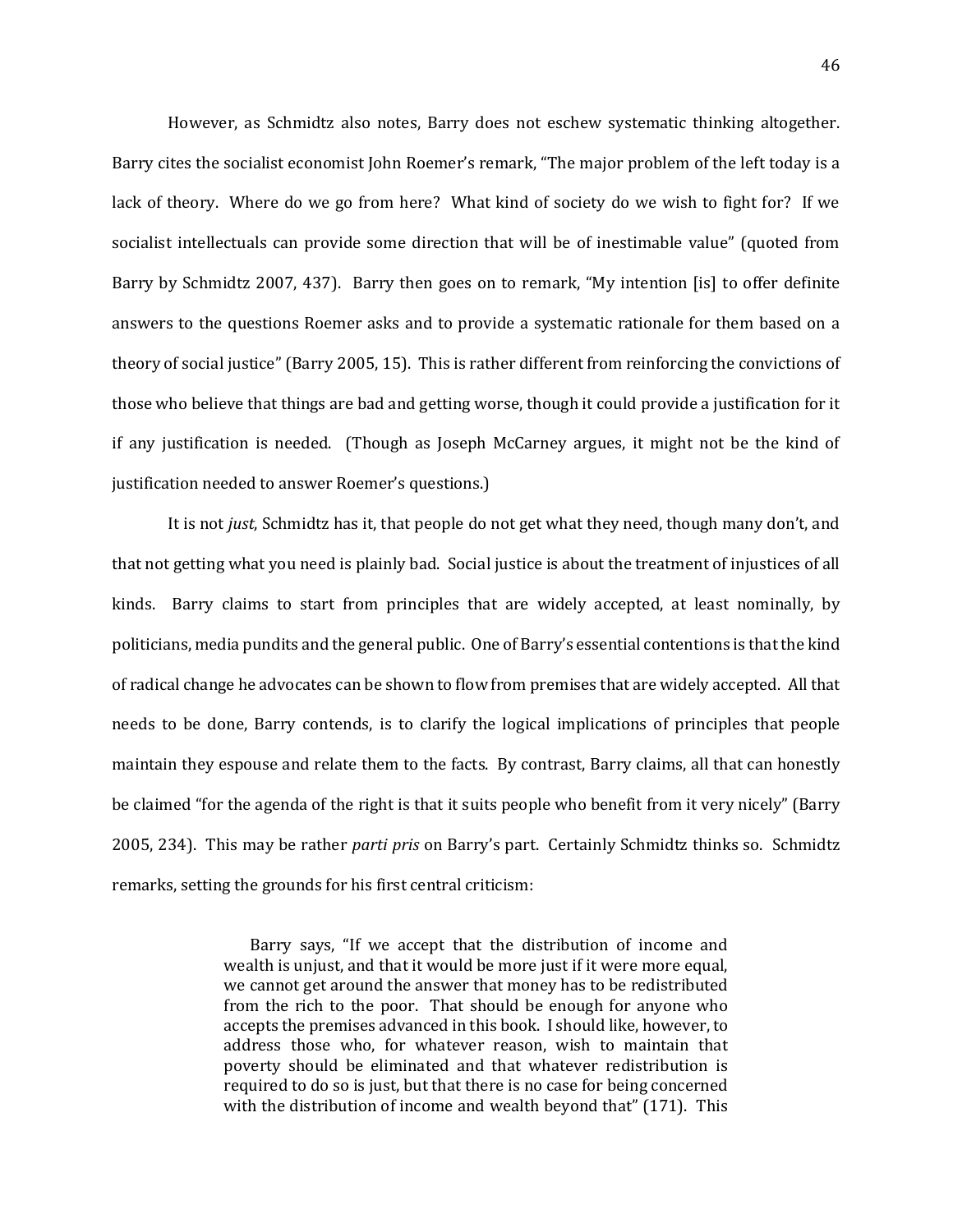is the challenge. A few pages later, Barry rises to the challenge, finally unveiling his enormous advantage over the right. "We are still left with the question of what is wrong with a society in which poverty has been eliminated but in which there are still very large inequalities above the level of the median income. From the perspective of this book, the obvious answer is that it is simply unjust" (175). Inequality has bad consequences, but "in addition to the bad consequences of extremely unequal holdings of wealth, there is, of course, its intrinsic injustice. Not a great deal needs to be said in support of this claim" (189).

 This, then, is the widely accepted principle: a case for radical change can be shown to flow from the premise that unequal holdings of wealth are simply unjust. Plus, not a great deal needs to be said in support of this claim, and anyone who says otherwise is indulging in obfuscation or lies (Schmidtz 2007, 438).

Schmidtz maintains that we should not soak the rich, not redistribute through taxation wealth and income downward to the poor. We should instead eliminate poverty were we can. He would agree with Thomas Pogge and Jeffrey Sachs on that (Pogge 2002; Sachs 2008). But to act justly we need not redistribute further. There is nothing wrong with getting rich and for there coming to be the inequalities that inevitably go with it. What is wrong—unjust—is *getting rich at other people's expense*. Schmidtz remarks, in "some societies … there is another way to get rich: that is by making customers better off" (Schmidtz 2007, 440). People can and do engage in mutually beneficial trade. There is no injustice, Schmidtz claims here; there is no getting rich at other people's expense which is paradigmatically unjust. There is in our capitalist world such a thing as trade which is (all things considered) mutually beneficial trade. That things are mutually beneficial should not be viewed so narrowly, as Schmidtz does, as a mutually beneficial transaction between a merchant and a buyer. Some purchases, for example, the buying of fine sheets at a mutually agreeable price between a buyer and a seller when where these sheets are coming from fine Egyptian cotton purchased at other people's expense. In coming to be of the product sold there is not just the buyer and seller of the sheets but the five year old child working for ten hours a day in the Egyptian cotton fields under sweltering heat. Was the child's working and the person doing the hiring a *mutually* beneficial transaction? Can we with a straight face say that this transaction was mutually beneficial? Hardly!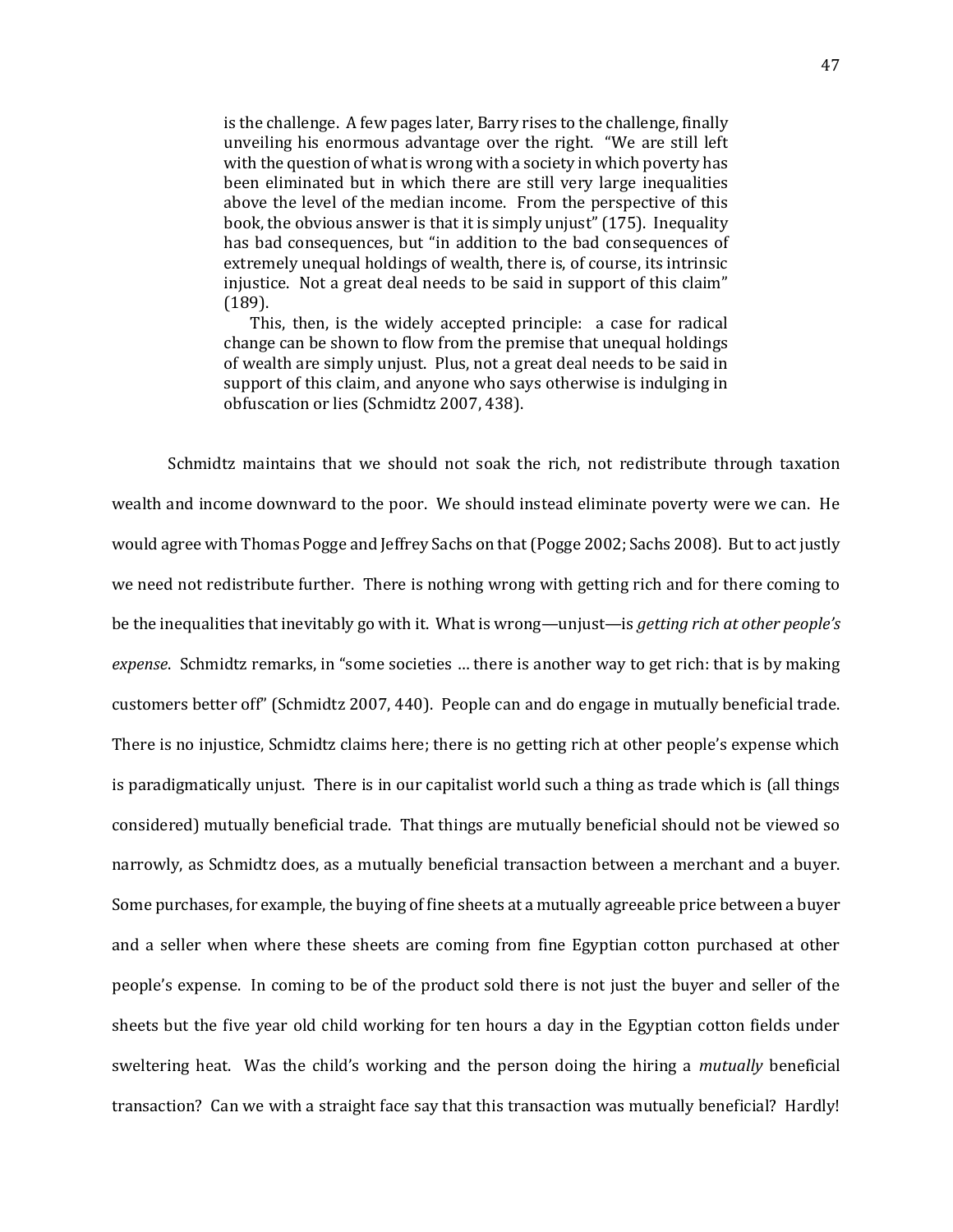It was a transaction with the child's and his/her parents' backs to the wall. It was only mutually beneficial against such harsh circumstances, circumstances that do not need to be.12 The same obtains for purchases of computers made in China, strawberries picked in Mexico, body parts sold by a desperate farmer about to lose his farm and livelihood in India, trinkets purchased at Walmart at their ordinary prices again made under exploitative conditions in China. All of these products were made or (in the case of body parts) simply extracted and sold by exploited, dominated, oppressed, impoverished workers working in harsh conditions who make (the body parts aside) these things alright but with some people's backs to the wall. To say all the same the transaction was mutually beneficial is a violation of the ethics of words. It was only mutually beneficial under conditions which are grossly unjust and/or thoroughly evil. It is like saying that a person lost and on the verge of dying of thirst and hunger in a desert makes a mutually beneficial transaction when he sells himself into slavery to a camel driver who agrees to save him. It is not like a person buying a lamb chop from his butcher. And even there we need to look into the process of lamb chop production. Whether we have a morally acceptable transaction between a buyer and a seller is usually not just a matter of what goes on between a buyer and a seller but also of what goes on in a chain of prior transactions between buyers and sellers without which the first mentioned transaction would not be possible. That the transaction taken in isolation would be mutually beneficial, and thus, according to Schmidtz and many others, would be just, is not sufficient for the justice of the first mentioned transaction. A whole network of related transactions must also be taken into consideration even on the mutually beneficial criterion. (I leave aside vegetarians' point about the very fact of the evil of slaughter houses for lamb chop production and I do not mean to suggest that they do not have a very strong case here.)

Still not all of the transactions from seller to buyer are so entangled with conditions so harshly made at others' expense. This is particularly true of the North. But it is true in *some* contexts in the South as well. Skilled workers and even sometimes not-so-skilled workers make a decent wage and are not so harshly exploited. Though still there is a lot of work even in the North which is harsh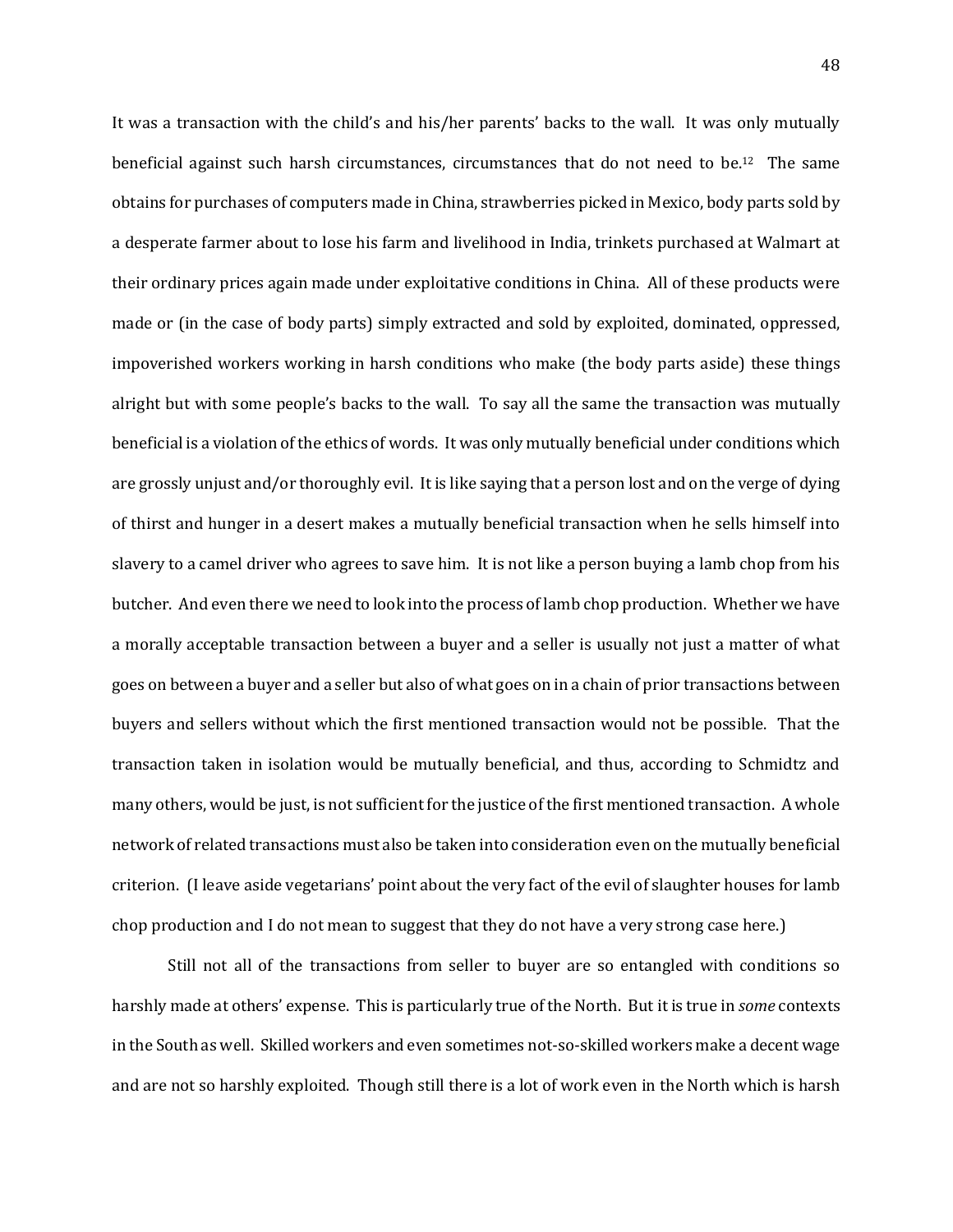and exploiting and much of it is boring and alienating. Moreover, *some* rather localized contexts are not so entangled as I have depicted as when I sell to a neighbor a basket of strawberries that I have just picked in my garden where I just happen to have more than enough for my own consumption. But exceptions like these are trivial exceptions hardly characteristic of the mass of buying and selling. There can be circumstances where it is decent and in any society there will be something like buying and selling that is decent, but it will, in some degree and some way, be exploitive where wage labor is involved in any capitalist order. This is not to say that under another mode of production with different social relations it could not be decent. But to consider our typical conditions of alienated labor consider someone working in a shoe store. She or he (usually she) is not happy in her work but still she is not near the edge of starvation or harshly oppressed as many workers are in the Third World. And we must not forget about what is very likely to be the working conditions of the workers, most likely from the South, who made the shoes that she is selling. Schmidtz's views about what goes on in buying and selling are far too atomistic and Panglosian to have much to do with what is going on in the world.

Schmidtz sees the world differently than I do and Barry does. He remarks, "I would say that we have decisive reason to reject any purported principle of justice that would deter people from engaging in mutually beneficial trade" (Schmidtz 2007, 440). Barry disagrees and rightly. It may be mutually beneficial for me and Walmart if I shop there. But if I do I participate in practices which are radically unjust when we consider their purchasing, hiring practices, and treatment of their workers. I would, if I had the power, shut down such places. (If this is Leninist, so be it.) Schmidtz has it that the slogan 'people before profit', which Barry endorses, has had its day. He says, "The ideas producing for use does not produce enough wealth to lessen inequality but producing for profit does. True with a vengeance he adds. But if producers are making a profit, they are selling what they produce, they are putting a product in the hands of consumers who judge themselves better off paying for that product (thereby financing its continued production) than they would otherwise be" (Schmidtz 2007,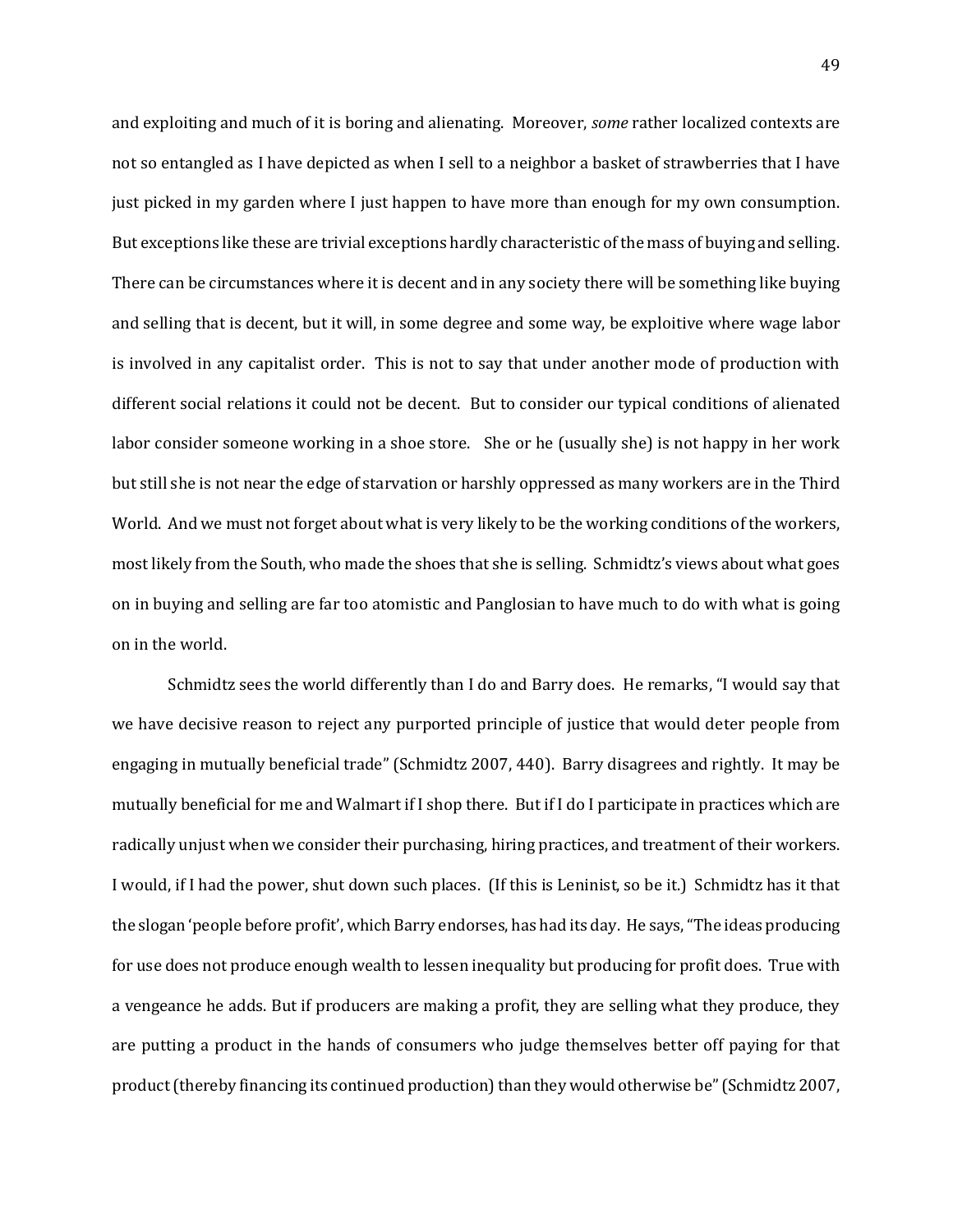440). Sometimes this is unproblematically so. But usually it is not. If people (as they are) are told endlessly by the mass media 'drink Coke, it makes life shine' and they buy it in large quantities and get obese and rot their teeth they have a sovereign right to do so. There has, Schmidtz reasons, been a mutually agreed on transaction for mutual gain. The buyers get what they want and Coca-Cola makes a nice profit. Given the hype that goes with the selling, the buying was hardly free but still it was mutually agreed to. Coca-Cola rightly saw that it was for *its* benefit and duped the consumers into *judging themselves* better off. Schmidtz might say that it wasn't mutually beneficial but agree the parties judged it to be so. Coca-Cola engaged in propaganda to lead people (often kids) to believe they were getting something beneficial. They were had as buyers, particularly if they are young buyers, as are young buyers of cigarettes (to switch to another example) usually are. Schmidtz might say any interference here impinges on consumer sovereignty, but given the conditions, so what? Consumer sovereignty here comes to being consumer suckers. And also think of the expense to the states with a national health care system—or perhaps Schmidtz thinks that we should not have that state infringement either? To say nothing of ill health and early death connected with obesity. Our capitalist societies are rife with that.

When trade for profit leads to mutual gain, mutual gain for everyone involved with no serious losers, then trade for such profit is innocuous and of benefit to humankind. But that is not how trade for profit typically, indeed pervasively, works in a capitalist system or *perhaps* any system. There are going to be gainers and losers and people will end up being exploited and dominated when that system is the order of the day. Not all trade situations are zero-sum but some are and they don't have to be to be thoroughly bad.

There are typically lots of people entangled in what goes on in transactions between buyers and sellers. When we buy our coffee we need, when we consider the justice of the matter, not only consider the seller who was trying to provide something we want on terms that we find as does the seller mutually agreeable and beneficial. But we also need to think, if we would be decent and fair,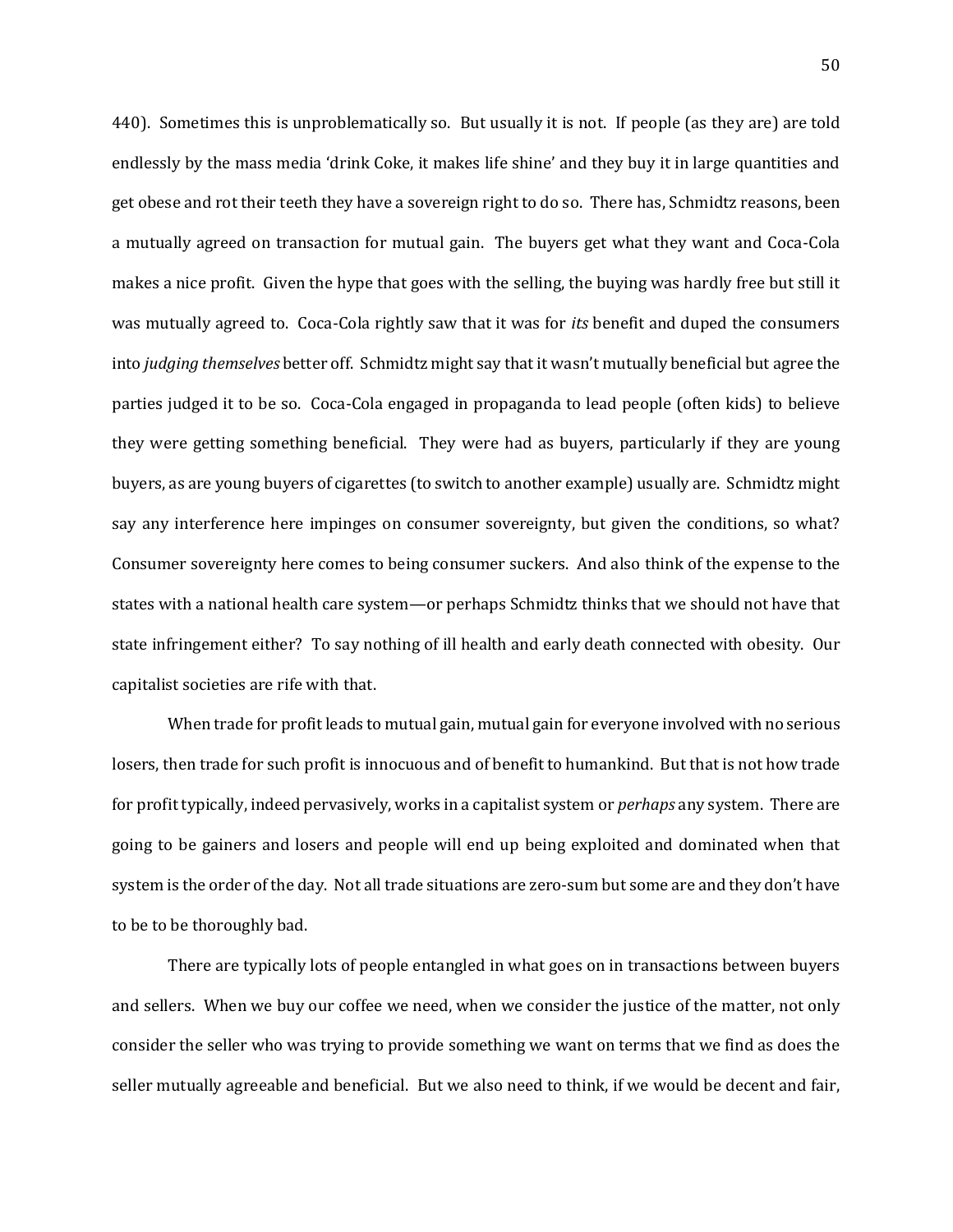of the worker who picked it, the worker who roasted it, the worker who sorted it into bags, the worker who transported it. They, and not just the buyer and seller, are relevantly involved in the transaction. Along the line here a lot of exploitation is normally involved, and sometimes domination and oppression as well. There is seldom profit making that is not at other people's expense, something that Schmidtz thinks is paradigmatically unjust. The slogan 'people before profits' need not be destructive of human wellbeing and is not (*pace,* going Gray-like, Schmidtz) at all necessarily linked to the likes of Stalin and Mao (Schmidtz 2007, 440-41).<sup>13</sup>

What Schmidtz points to in stressing the need for profit and avoiding production for use value or use value alone is the need to build up productive forces, the wealth in societies and indeed in the world. That is what capitalism is good at doing, as Marx emphasized and other socialists have followed him, and socialism, if it is stably to come into being, grows out of capitalism; capitalism develops capitalist production relations first and then yields, or so the socialist narrative goes, when the conditions, though not without struggle, that make socialism possible to obtain. Capitalism, that is, is a necessary condition for societies to become socialist. But by now—or so it is reasonable to believe—capitalism has, with all its horrible exploitation, oppression and domination deployed in the building up of its productive power, by now the productive wealth (the developed productive forces) sufficient to make socialism possible unless global warming along with population growth undermines it. We now have a world able to transform itself into at least the beginning phases of socialism though not without the gaining of power by the workers, possibly by the ballot box but more likely by a revolution of some sort. With this buildup of wealth (productive power) there is in the world economic power sufficient to produce for use without edging the world into poverty and to avoid, if not all exploitation, at least the horrible exploitation, oppression and domination of capitalism. *Perhaps* sometime after that, we will be able to move to communism as Marx, C. B. Macpherson, and Andrew Levine conceived of it (Macpherson 1966; Levine 1993). As it develops, assuming it has gone worldwide, socialism will be able, even in the first stage, to meet basic needs.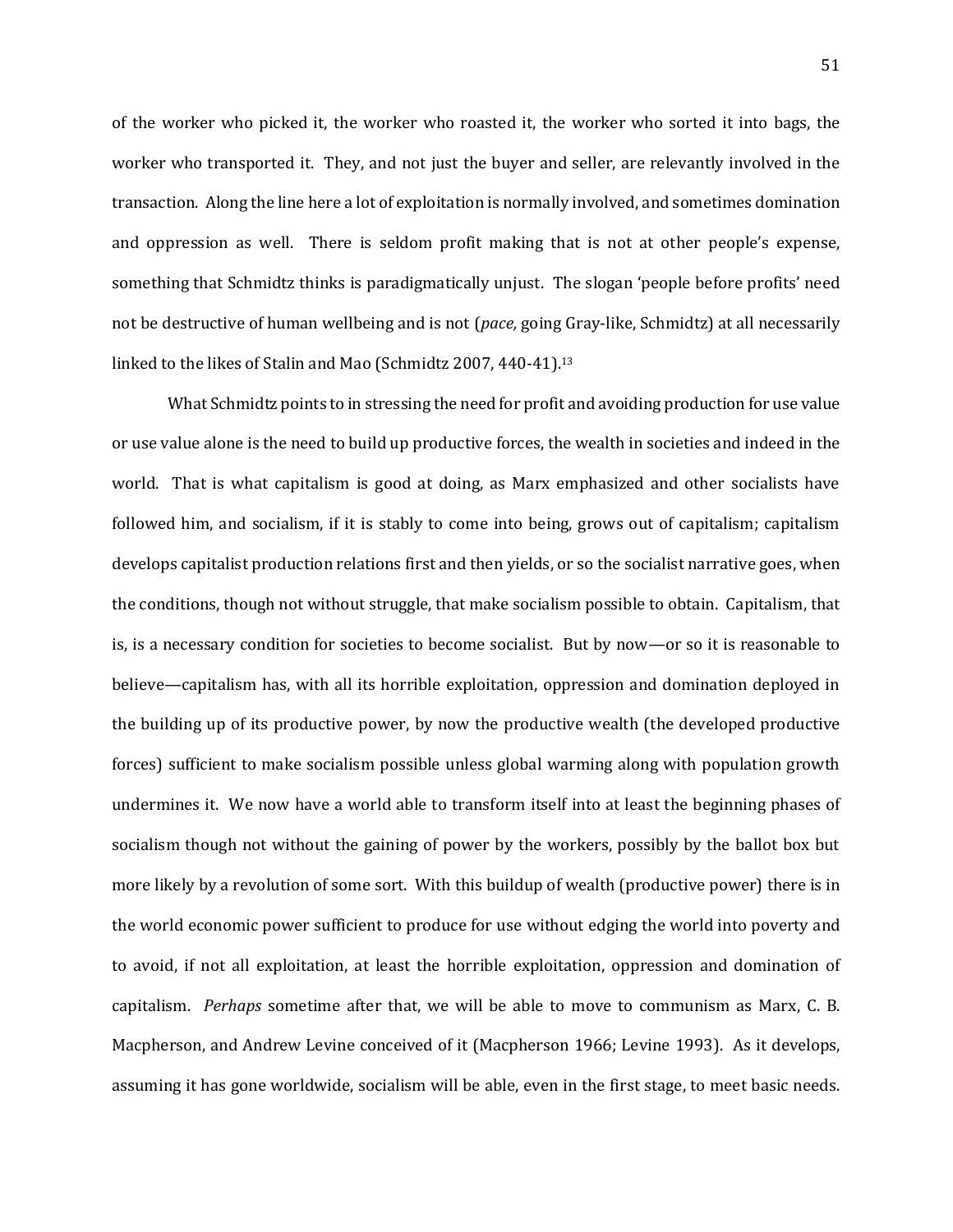Indeed for socialism to be secure and to meet its aim it must be worldwide in. We would have a world which meets basic needs and, as it develops, not only these needs but the growing needs of socialist people living in a socialist world. This will not be overnight. It will take time. And the meeting of needs that I speak of will not include the artificially induced crazy 'needs' (artificially induced wants created by capitalists to increase their wealth while it in effect impoverishes and sometimes reduces to bankruptcy or debt servitude many of the various sorts of workers that there are in capitalist society). So with socialism we go to a more humane approach captured by the slogan 'people before profits' and in doing it we not only enhance the wellbeing of people in our societies but become able to act toward the world as stewards of the world rather than ravagers—something in which the capitalist order excels.

## VI

Schmidtz tells us that the concept of justice is the concept of *what persons are due.* Indeed he takes that to be analytic. Then he adds, unsurprisingly, "… the basic concept by itself will not often settle substantive debates. The conceptions philosophers defend are all, I would surmise, conceptions of what persons are due" (Schmidtz 2007, 441). However, like Anthony Flew before him, Schmidtz entirely misses Rawls's well known point that different institutional formations with different conceptions of justice will determine and sometimes differently what it is that people are entitled to or are due. It will establish what dueness or entitlement consists in and what entitlements and what duenesses there will be. But it will be one thing in a feudal society, another thing in a capitalist society, and still another thing in a socialist society. (I didn't say they are completely different but they are substantially so.) Even within those societies things will be somewhat different at different times and places. Albania is one place, the United States another. In Canada, just in virtue of my citizenship, I am entitled—that's my due—to free health care (health care provided by the state); in the United States citizenship does not so entitle one. What we are due differs in this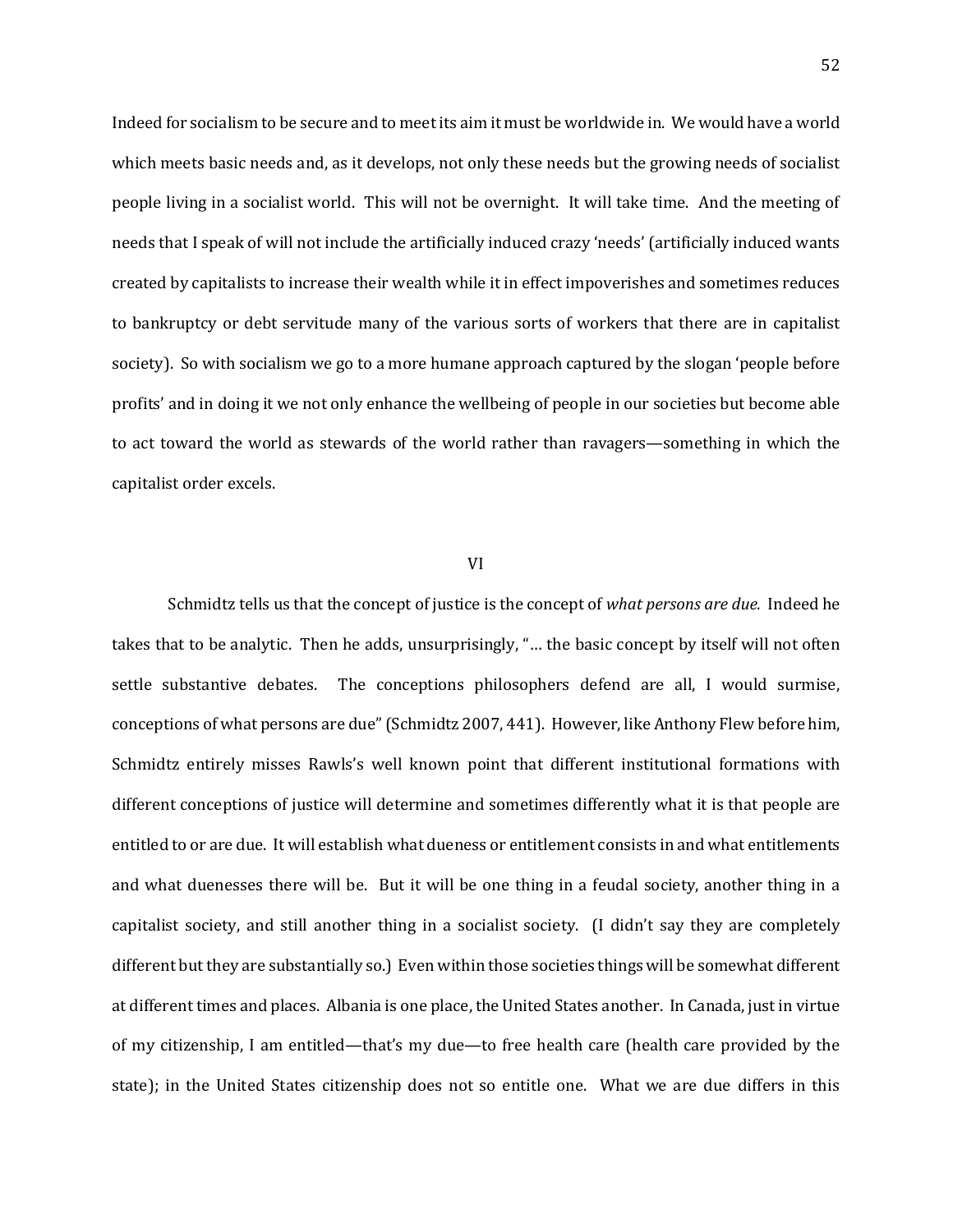important respect. Rawls (and Barry follows him here) takes it that justice is principally and most fundamentally has to do with obtaining the fairness of those basic institutional arrangements. What people are due and what they are entitled to are derivative from that. Schmidtz's notion of justice is not the basic one.

However, without taking back any of what I have just said, let us go along, for the sake of argument, with Schmidtz's effort to try to ascertain which conception, his or Barry's, is preferable. He looks for a referee here. We need, he claims, an authority *which is not itself a conception of justice.* Suppose, he asks, we evaluate a conception of justice by asking "whether it gives people a framework for living good lives together" (Schmidtz 2007, 441). This is Schmidtz's candidate referee. It, as he rightly points out, is a referee which is not a conception of justice itself, and perhaps does not presuppose one. So we can appeal to it without prejudice. Such a framework promotes various things, e.g., meeting basic needs, empowering the least advantaged, providing better opportunities, relieving suffering, promoting welfare in general, promoting excellence, and the like. Now what, with regard to such a framework, he asks, does justice do for us?

In trying to get a grip on this Schmidtz reminds us of a very useful though neglected remark of Rawls (Schmidtz 2007, 442). Rawls says early on in *A Theory of Justice*, "Even though justice has a certain priority, being the most important virtue of institutions, it is still true that, other things equal, one conception of justice is preferable to another when its broader consequences are more desirable" (Rawls 1971, 6). This is not to say that the good is prior to the right, says Schmidtz, but "simply to acknowledge that if we want to argue for our conception of the right, we must start with something other than an appeal to our conception of the right" (Schmidtz 2007, 443). We sort out "conceptions of justice by asking which are conducive to and which are inimical to our living well" (Schmidtz 2007, 442). Presumably he does not mean by 'our' here just how we as distinct individuals live well but as to how human beings as individuals but also collectively live well—at least I hope that is what he means. But perhaps, like Thatcher does, he thinks there is no such thing as society?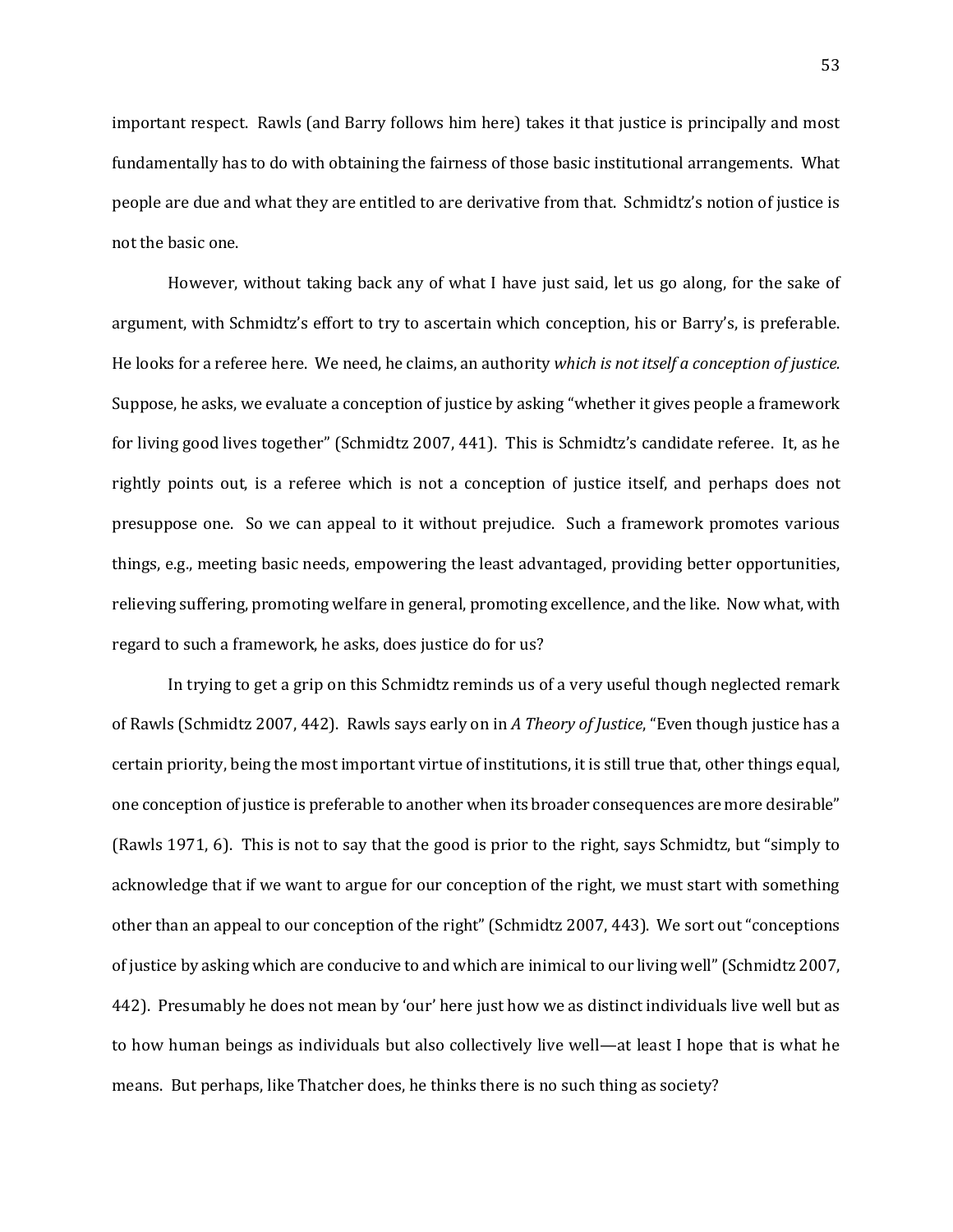Schmidtz goes on to say that distributing according to need is not guaranteed to meet needs. He remarks that he and Barry could probably agree on that. Indeed, I hope and expect so. Moreover, it is clear that on Barry's account meeting needs is not all that social justice amounts to and it is not the only reason why justice matters or when it matters. Schmidtz is in accord with that. He wants paychecks to be awarded according to what actually meets needs here, namely, productive work. Schmidtz remarks, "If we care about need—if we really care—then we want social structures to encourage people to do what works. Societies that effectively meet needs, historically speaking, have always been those that empower and reward exercises of productive capacities in virtue of which people meet needs" (Schmidtz 2007, 446).

Barry, recall, writes in *Why Social Justice Matters*to reinforce our propensity to believe people who say that things are bad and getting worse. Schmidtz demurs and ripostes by saying that in some ways things are getting better. In the North there have been changes for the better in the real purchasing power of the twentieth income percentile and life expectancy has generally grown. Between 1900 and 2001 in the United States life expectancy for whites rose to 63 percent from 47.6 to 77.7 years; for blacks it rose 119 per cent from 33.6 to 72.2 years. And fewer babies die in the United States. (It is a different matter—something that Schmidtz does not attend to—when we look at things globally.) But be that as it may, it is the overall picture that counts. Inequality has been steadily rising all over the world. (In the United States since 1975.) Job insecurity has greatly increased. There are fewer secure jobs and more marginalized and part time labor with layoffs more frequent and working conditions becoming increasingly bad. Capitalists are increasingly adept at exploitation and often show their greed quite openly. With the Red Scare gone and neo-liberalism riding high, labor's position is increasingly deteriorates. (With the meltdown this may hopefully be changing.) With the decline in unionized work and union power, domination and exploitation of workers has increased in the capitalist world (*about* the only world that exists). Then, with the monkey wrench thrown into things by both global warming and growth of world population, both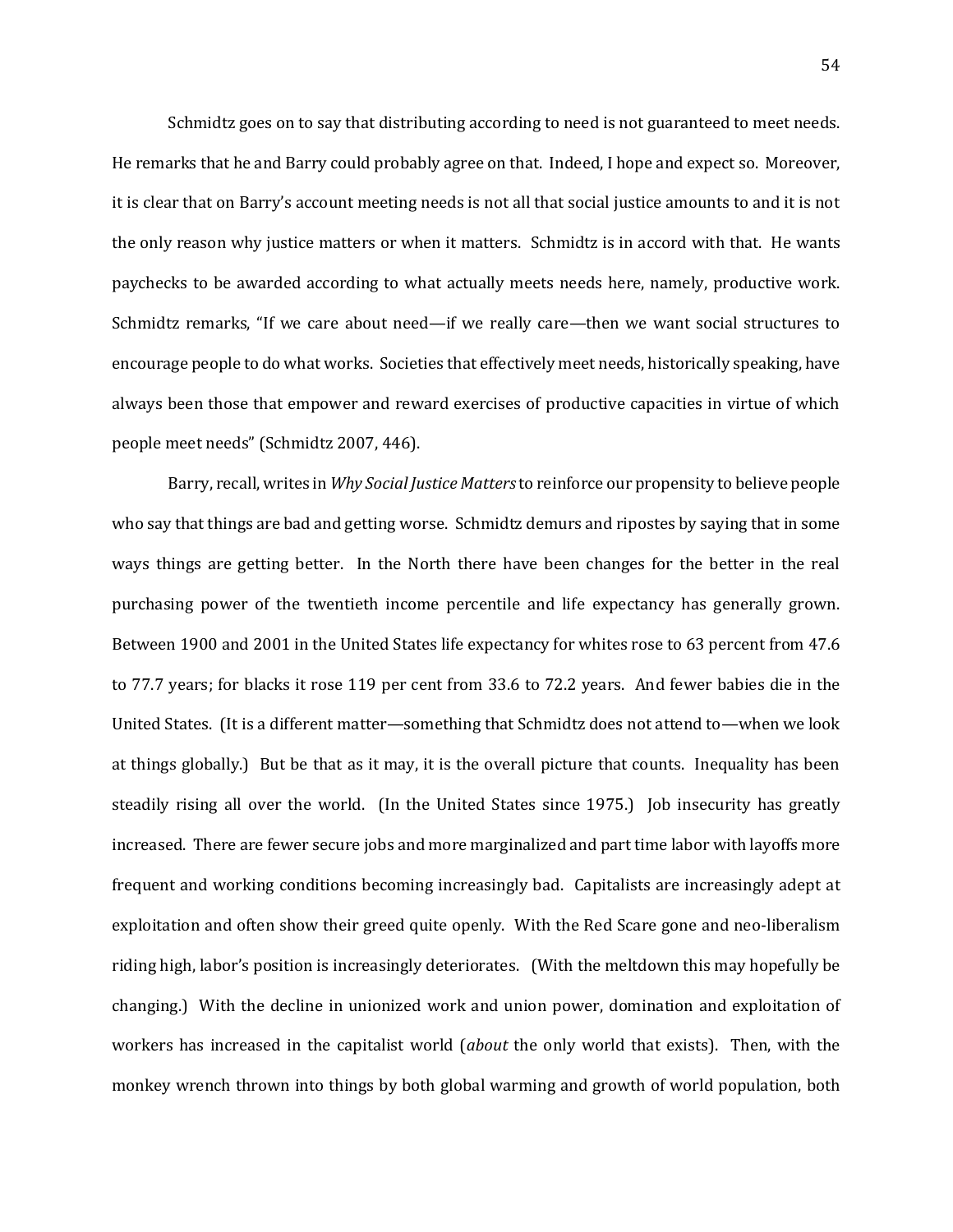matters that Barry gives close attention to, we have something that makes the case for things getting overwhelmingly worse. Yet Schmidtz ignores all these things—things that Barry emphasizes in *Why Social Justice Matters*.

Barry remarks, "If poverty is to be eliminated the money will have to come from those who have plenty of it" (Barry 2005, 160). Barry adds in a later passage, "Universal pensions are very rare in poor countries and, again, the money for them is going to have to come from the rich ones simply because there is nowhere else for it to come from" (Barry 2005, 263). Schmidtz rightly points out that this is an exaggeration, indeed not just an exaggeration but something that is literally false. "Suffice it to say," he says, "so long as people in poor countries can work, it won't be true that rich countries are the *only* place for money to come from" (Schmidtz 2007, 451). If things like the U.S. and E.U. farm subsidies—something he joins Barry in condemning—were eliminated and poor countries were not hindered from selling their agricultural goods, their world would be one of modest wealth creation and still more wealth would be created if the U.S. and the E.U. would stop dumping in the South their very cheap subsidized agricultural products and in this way undermining local food production and sales. But his most central point against Barry is that as long as people can work and *some* can—the rich countries are not the only places money can come from. This is like saying 95 percent of our water comes from other sources but 5 percent comes from collecting it from rain on our roofs. Rainwater collected from our roofs (assuming not more than 5 percent can be so gained by eve the maximum expanding of roof collection) is thus a comparatively insignificant amount. Similar things apply to what Barry says about the money that poor countries need to eradicate poverty. I am not, of course, against self-help but don't expect (at least in the near term) it to do the job. A few less in some countries will starve and there will be a little abatement of extreme malnutrition but that is all.

Note here three things. (1) The money supplied by the poor countries would not be nearly enough to rid the South of poverty. The North must also play a big role here. (2) The rich capitalist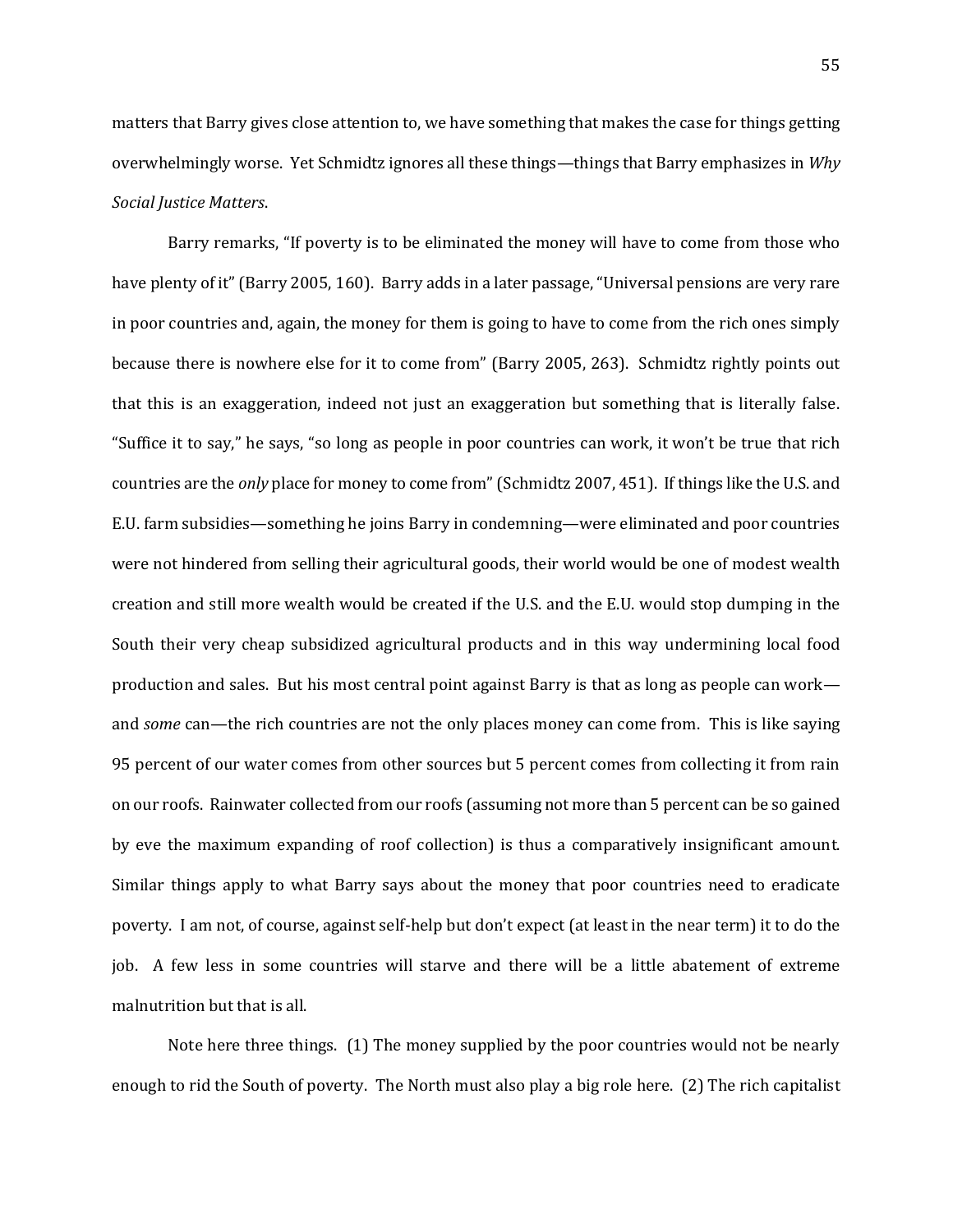nations effectively also hinder wealth creation in the South. As Thomas Pogge (no friend of socialism) points out, the North—all capitalist nations in a global capitalist order—do this in a myriad of ways (Pogge 2002). (3) There are sources of impoverishment of the South by the North that self-help by the South will not be able to overcome. Moreover, it is in rational capitalist interests to maintain the *status quo*. With global poverty eradication the wealth of crucial capitalist enterprises would probably slightly decrease. But since capitalism is not the Salvation Army, it is not in their rational interests to do this. 'Profits before people' is the name of the game. In our capitalist orders its time is not past. Indeed, as Schmidtz points out, in a capitalist order profits need to be considerable if needs are to be met. But a socialism, piggybacking on capitalism, would and should produce directly to meet needs. Now, with the capitalist development of productive power enhanced and intact, it becomes possible to do this. There is now no longer such a need for growth. We have enough productive power to meet needs, particularly if we use our productive power very differently. 'People before profits' is something that finally has become something where day has come. It now could be a reality: a reality that would result in enhanced human flourishing. Something that would, all its horrors notwithstanding, not have been possible without capitalist development. Now we can throw the ladder away. We have enough growth. Indeed, if we do not severely tame it we will be in for a really worse horror than anything we have had in the past. (I refer here to global warming and population explosion.) And to revert to point (2), capitalist countries of the North don't engage in serious global poverty eradication. Pogge, and rightly, is outraged by this, particularly since these countries with their economic orders are so extensively responsible for the poverty (Pogge 2002). This is the way it is in our capitalist world. But moralizing, no matter how sound (as Pogge's is here), will not change it. Pogge, as well as Jeffrey Sachs, in making a strong moral case for extreme poverty eradication points out (a) how extensively responsible the North is for this poverty and (b) how little it would take, how miniscule the loss of profit would be, for the North to eradicate global poverty (Pogge 2002; Sachs 2005). 14 They make this case convincingly. The leaders of these capitalist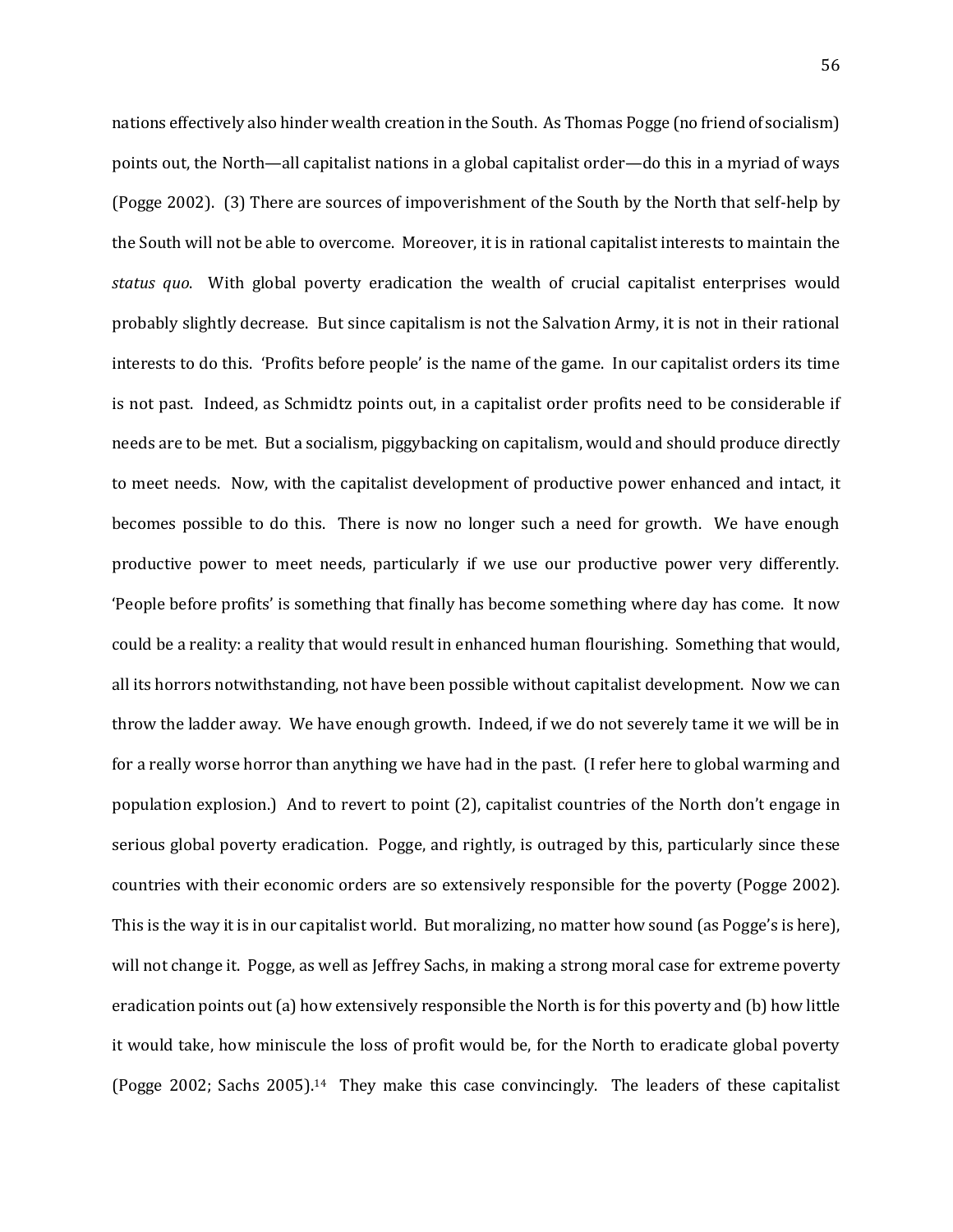orders—I would say our masters—sometimes make pious noises but they do very little. Schmidtz, with what increasingly reveals his rightwing orientation, says nothing about this.

Schmidtz, following Elizabeth Anderson, points out that there is much in recent trends in academic egalitarian thought to be uneasy about. Schmidtz quotes Anderson and concurs with her saying that the "proper negative aim of egalitarian justice is not to eliminate the impact of brute luck from human affairs but to end oppression" (Anderson 1999, 288; Schmidtz 2007, 452). Luck egalitarianism mistakenly claims that the purpose of redistribution is to make up for bad luck, including the undeserved misfortune of being less capable than others. Some people, and through no fault of their own, are mediocre in many ways. There should be no blinking at this. People, they argue, should not lay claim to the resources of egalitarian redistribution in virtue of their inferiorities compared to others but only in virtue of their equality with others (Anderson 1999, 306; Schmidtz 2007, 452). As Schmidtz puts it, "Equality as a repudiation of oppression is equality as a repudiation of society as a zero-sum game, a repudiation of winning at other people's expense" (Schmidtz 2007, 452). And it is this kind of equality that matters.

This kind of equality, Schmidtz stresses, readily becomes political equality. "In the Nineteenth Century when women began to present themselves as having a right to vote they were presenting themselves not as needy inferiors but as autonomous equals with a right not to equal shares but to equal treatment" (Schmidtz 2007, 458).15 Most crucially—and this has considerable political significance for this equality—for it to obtain and to be the proper sort there must be an absence of any general, non-contextual ranking of individuals into those who command and those who obey. (This certainly does not mean a surgeon cannot rightly command during an operation his apprentice surgeons and his nurses in the operating team. to obey and that this is necessary and right. That is why I spoke of non-contextual in the previous sentence.) But Schmidtz and Anderson have in mind, and rightly, political and political-economic contexts. George Orwell found in Catalonia in the early days of the Spanish Civil War the kind of equality that should obtain.16 Again Schmidtz puts it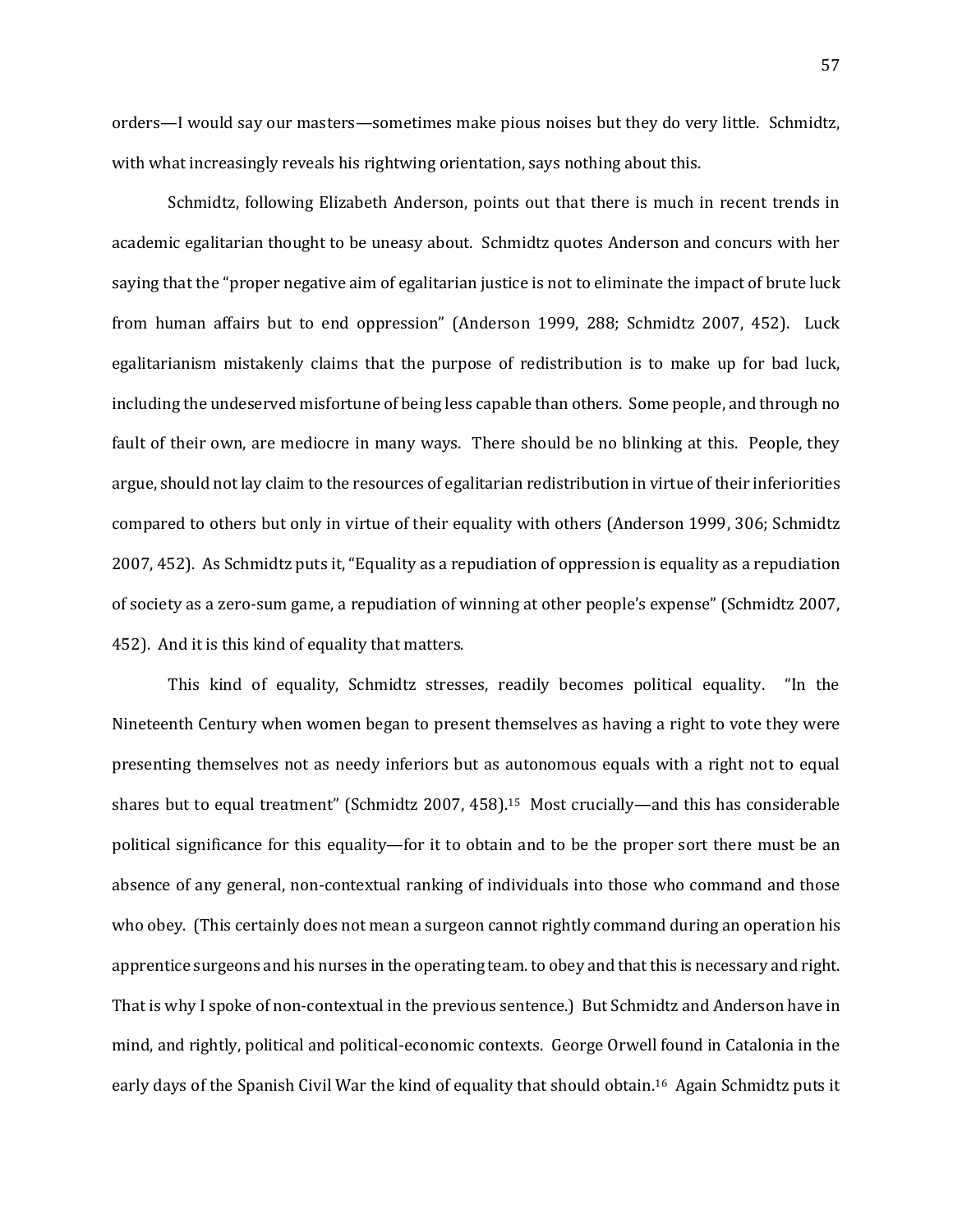well when he says, "Egalitarianism has a history of being first and foremost a concern about status not stuff" (Schmidtz 2007, 453).<sup>17</sup> Instead, political justice—the kind of justice that is relevant here should stress domination and oppression as the great carriers of injustice, but not having equal shares. Or so Schmidtz tells us.

There is something here that is right and important, but there is also something wrong. Why can't justice be about both status and stuff? Why can't and why isn't justice about oppression, domination, exploitation and attaining, where in some manner we can, rough material equality? That is plainly Barry's position. Don't sharp material inequalities often come close to constituting oppression? Consider Barry's line of argument taking his case of an uneducated single welfare mother in the slums of the United States or Britain. Suppose she gives birth to another child. The child's material deprivation may begin even before birth. The child's mother, due to her lack of education, impoverishment, and resultant bad diet, lacks the body fluids to give strength and health to the as yet unborn infant that she/he will need to flourish. The infant starts life and continues in school with that deprivation. This is added to after birth and into school years by, among other things, being badly nourished. Again it is a matter of steep material inequalities with the child's mother being on the bottom rung. Moreover, because of the fatigue resulting from beginning the day without breakfast, the child repeatedly falls asleep in class or is unable to concentrate. As a result, he/she does badly in school. This is enhanced by the lack of the things—Schmidtz's 'stuff'—at home to mentally nourish the child. And this is a result of impoverishment and very likely because of nonculpable ignorance on the part of his/her mother. But there is a lack of nourishment for his/her thinking and imagination. He/she lacks the books, records, and conversation that are necessary for mental flourishing. Propped up before the television (hardly a medium of enlightenment) by a mother too exhausted and oppressed to give her child proper attention, the child's mental development is diminished. The child continues to fall behind in school, which is likely to be a rotten one anyway given the slum in which the child lives. As a result, he/she drops out of school as soon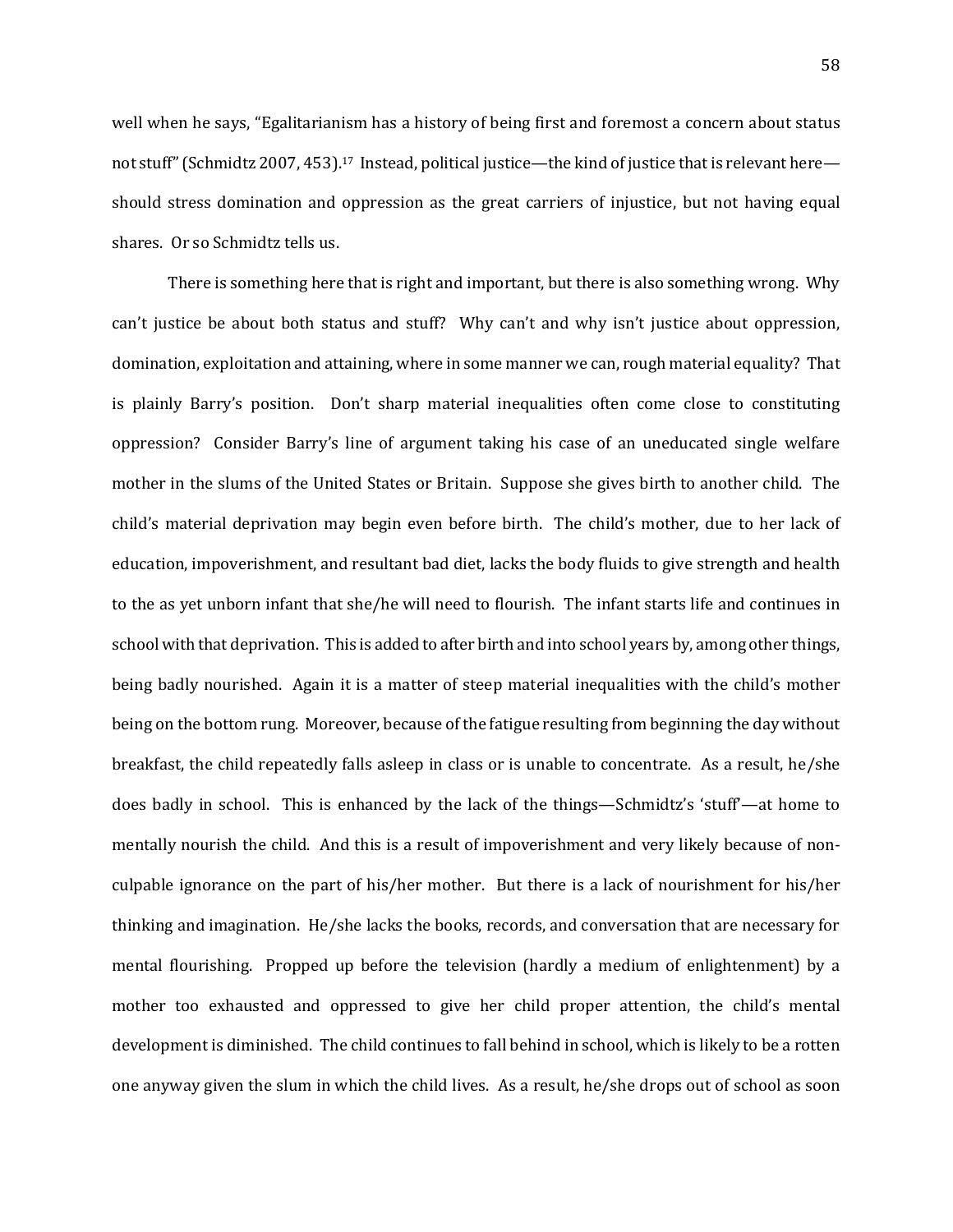as it is possible. But he/she, now an adolescent, cannot get a job and turns to crime and drugs to make his/her horrible life somewhat less horrible (itself an illusion, though an understandable one.) The child, now a young adult, ends up in jail and this, when he is released, makes it almost impossible for him to find a job. Such a person so situated turns again to crime and again ends up in jail again. These cumulative material conditions seal his/her fate. It is a life of being dominated, alienated, and oppressed.

Material conditions deeply affect life chances for individuals and classes. They largely determine the extent and depth of people's oppression as well as their being able to escape that (albeit directly unwilled) oppression. If we are concerned about oppression, we will also be concerned about 'stuff'. We will realize that status is linked closely to having a certain amount of stuff. They go together like hand and glove. Justice and injustice are inseparable from both. And again this is Barry's position. We should, and many of us do, want to become more worthy.<sup>18</sup> But without a reasonable degree of material well-being we are *almost* invariably stopped dead in our tracks from achieving it.

A very few people, in spite of all the kind of material and intellectual deprivations that I have just described, have the strength to climb or claw their way out of such a pit. But when we think of Rawls and Hampshire on biological and social roulette we are disinclined to say that they got their due and the vast number of others who cannot claw their way out of the pit also get their due. It isn't that we should not admire those who have achieved and that they should not have the awards of their achievement, but that we should not say of the multitude of losers that they also got their due. This vocabulary should not be applied here. Here luck egalitarianism begins to look compelling. The few who just happen to have the strength do not deserve (except sometimes in a pragmatic sense) praise and further entitlements. Where did they acquire their strength? They did not will it into being and, if they had, where did they get that strength of will? Their having it, like everything else, has causes. They just are the few lucky ones. Even if we have good causal explanations of why this is so—why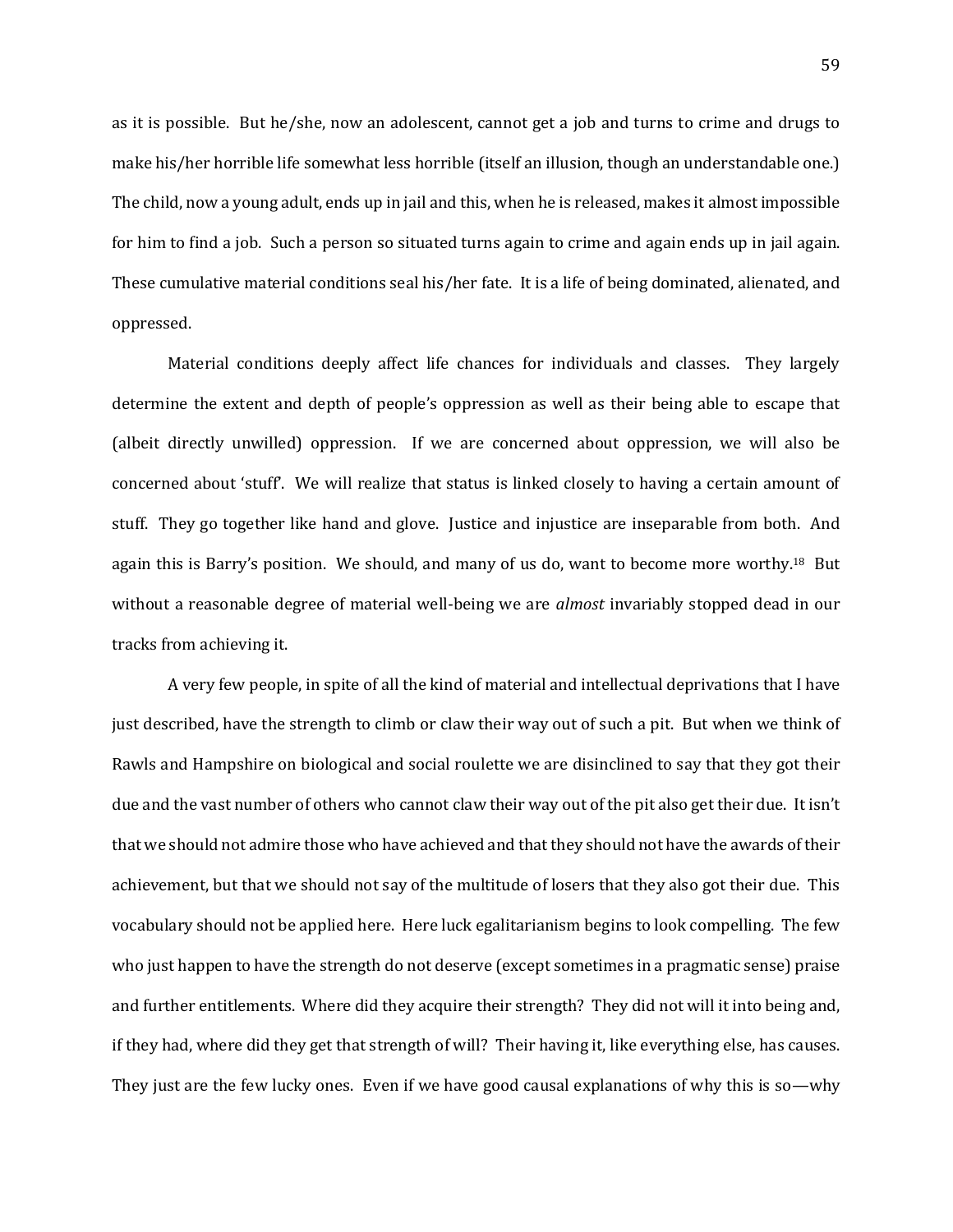some few of these deprived people have that strength—it still turns out that they were just lucky. They deserve no praise or special entitlements for that, though it *may* be *instrumentally* useful to take note of that. The vast majority of people so unequally situated turn out to be unlucky. They just did not happen to have that strength. They don't deserve blame for their unluckiness, for their lack of strength. And if we are among the lucky ones, as we are or we wouldn't be reading this, we will say to ourselves, if we are at all reflective and morally sensitive and can hold on to our brains, 'There go I but for the luck of my biological and social inheritance'. We will see that these things here are just a matter of biological and social roulette. Our fortunate position is completely undeserved as is the unfortunate position of the unlucky ones. We could have done nothing to deserve it but just happened to have this strength of will. We will see this if we just go back a little in the causal history of people, including ourselves. (If this is hard determinism, so be it.) 'Deserved' and 'undeserved' make no sense here except sometimes pragmatically as a tool to keep things going. It makes no sense to say that it was my due any more than it makes sense to say that I deserve my parents or inherited social position. It is just the luck of the draw. We shouldn't build a theory of justice or morality on it if we would be at all rational and reasonable. And again whether we can be either is not, if we push things back resolutely, our doing. This need not be hard determinism but a steadfast recognition of the pervasiveness of biological and social roulette (Nielsen 2006).<sup>19</sup>

Equality—the good kind on Schmidtz's own account—is a repudiation of society as a zerosum game, a repudiation of winning at other people's expense. (Why should we, to have a theory like Barry's or any reasonable theory at all, view people acting in society as acting in a zero-sum game? The tides of metaphysics are running high here.) But then there can be no such egalitarian capitalism because the very rationale of capitalism is to go for the greatest profit (for smart risk–averse profit) whether it is at others' expense or not.<sup>20</sup> It almost invariably *will* be at others' expense but this does not imply a zero-sum game where the winner takes all: the winner is the one who is exploitative and oppressive. But he must be in a position to be and do that. He may still give a few crumbs to those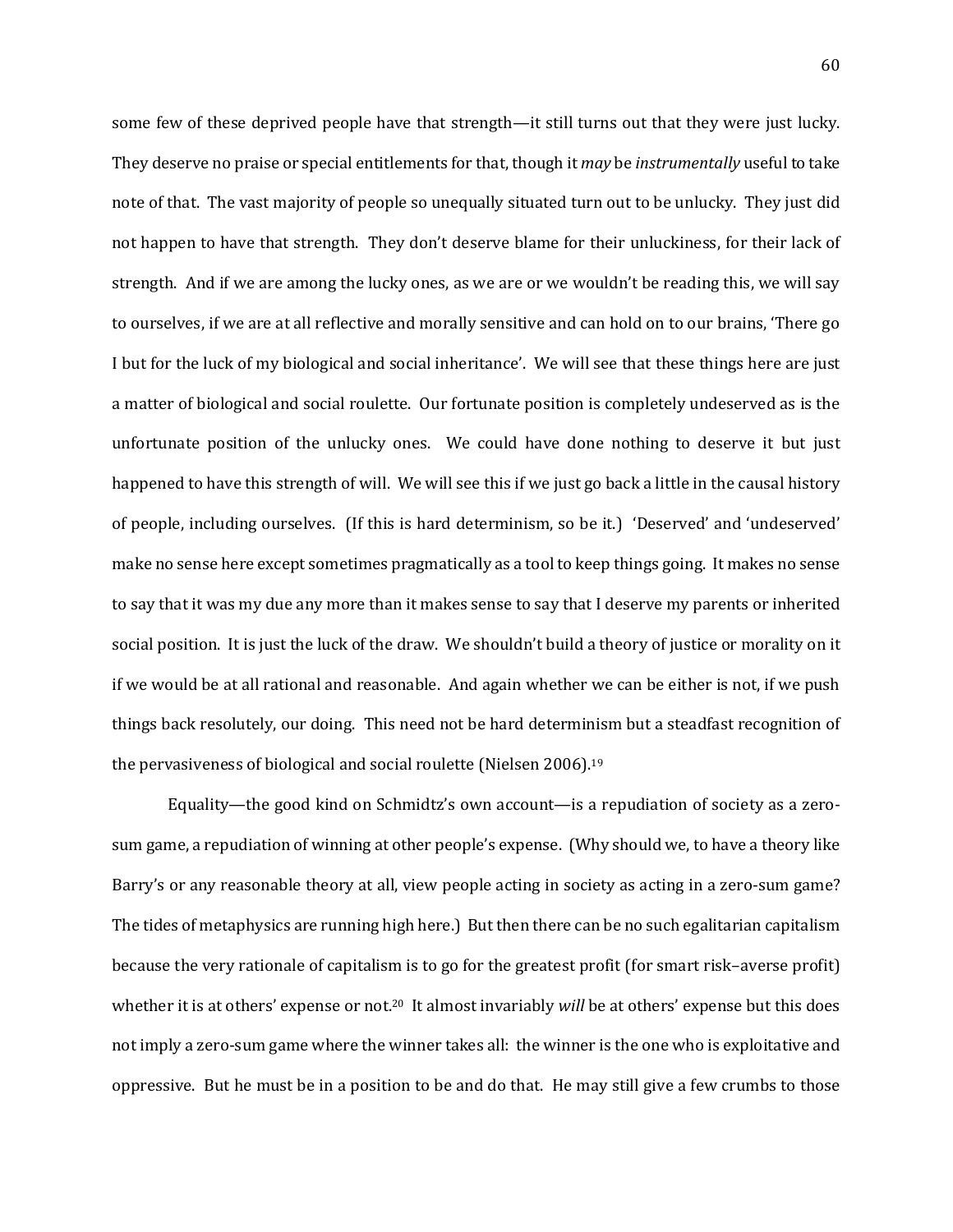he exploits to keep his position secure. He may be risk-averse. And the exploited usually have some means to in some (usually small) ways to resist. The winner is out for number one. But that is a different matter from society being a zero-sum game. We should stop thinking about games here, whether or not zero-sum. Capitalism, as Marx and Engels observed in the *Communist Manifesto,*  scours the world to find where its labor—for them, after all, a commodity—can be had for the lowest price where what needs to be done can also be done efficiently. If the work to be done can be done more efficiently and cheaply by de-skilling to get even cheaper labor, then that is what will be done and that will be the rationale from a capitalist point of view. This being so, as capitalists reason, it is something that should be done. Where factories can be moved at a reasonable expense, all things considered, as for example garment factories can, then they will be moved if that is profitable for capitalism and can be done without too forceful an opposition. Capitalism scours the world to see where it can set up its factories with the cheapest labor and where raw materials, including sites to build factories, are also the cheapest. It doesn't mind if in achieving such things some people's livings are entirely destroyed as with corn farmers and garment workers in Mexico or in earlier times garment workers in Quebec or New England. That is the price of progress, *capitalist style*. Profit maximizing reasonably stable capital accumulation is what is sought. It doesn't matter what happens to people. It is how much capitalists can get out of people—capital's labor commodity—that counts. It is not about helping to provide conditions which will facilitate people becoming more worthy that is unless becoming more worthy comes to being something capitalists can get more out of—a capitalistically useful *persuasive* low redefinition but a completely arbitrary one. In a capitalist society there will *always* be some losers. There will always be gains at some people's expense. (We can call it a zero-sum game if we want to talk that way.) But in capitalism there is no way of repudiating gaining at someone else's expense. That is just the way capitalism is. There is, that is, no way of winning that is not at some other people's expense in a capitalism system. So there is on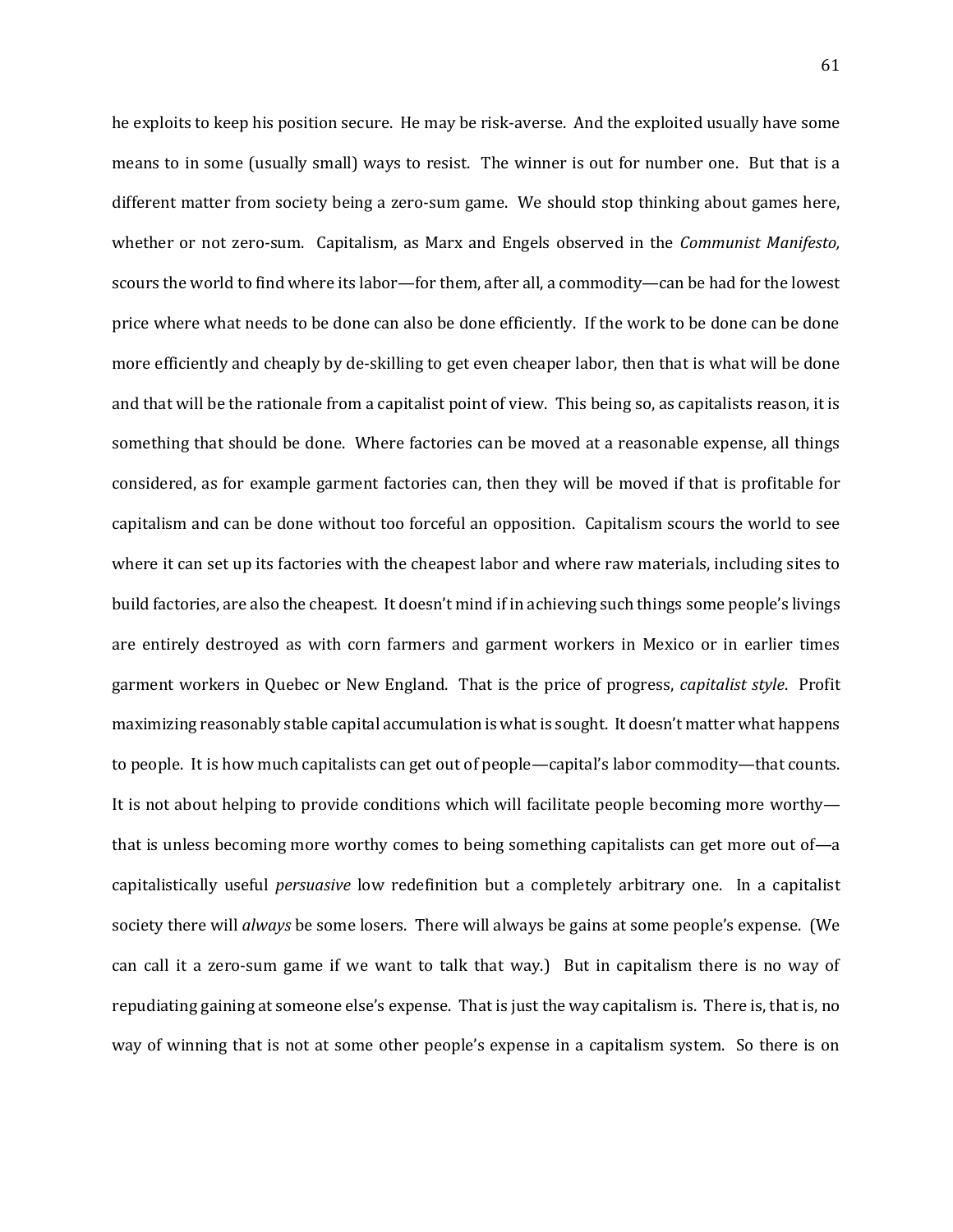Schmidtz's own terms no way of having a society with the equality that he says really matters. Capitalism in his own terms cannot be anything but an unjust system.

Schmidtz has an utterly naïve conception of how capitalism works even in our liberal societies or so-called liberal societies. He has no conception as to how, if indeed it can be done, to change it so as to conform it to his liberal capitalist utopian dreams (say, those of Sen 2009).

Yes, of course, we want to be equal (to have the same opportunities) to improve our lives, to become, as Schmidtz ambiguously puts it, more worthy. We do not want to equalize such things down, i.e., to make some people less worthy so we can be more equal (Schmidtz 2007, 453). Indeed the slogan 'Equal pay for equal work' came from a tradition that had more in common with a meritocracy than a tradition that stressed equal shares for everybody. Schmidtz remarks:

> Liberal political equality is not premised on the absurd hope that, under ideal conditions, we all turn out to be equally worthy. It presupposes only a traditionally liberal optimism regarding what kind of society results from giving people (all people, so far as we can) a chance to choose worthy ways of life. We do not see people's different contributions as equally valuable, but that was never the point of equal opportunity and never could be. Why not? Because we do not see even our own contributions as equally worthy, let alone everyone's. We're not indifferent to whether we achieve more rather than less. Some of our efforts have excellent results, some do not, and we care about the difference. In everyday life, genuine respect to some extent tracks how we distinguish ourselves as we develop our unique potentials in unique ways (Schmidtz 2007, 454).

That is fine but it utterly neglects considering the conditions that need to obtain for people having much of a chance to choose worthy ways of life, to have the capabilities and real opportunities to so choose. Let us think again of our single uneducated welfare mother and her children and of the five year old Egyptian child with never a chance of going to school at all working in the cotton fields of Egypt for ten hours a day, seven days a week. Here we are back to facing the questions about material conditions that make possible the choice of making oneself more worthy or even being responsible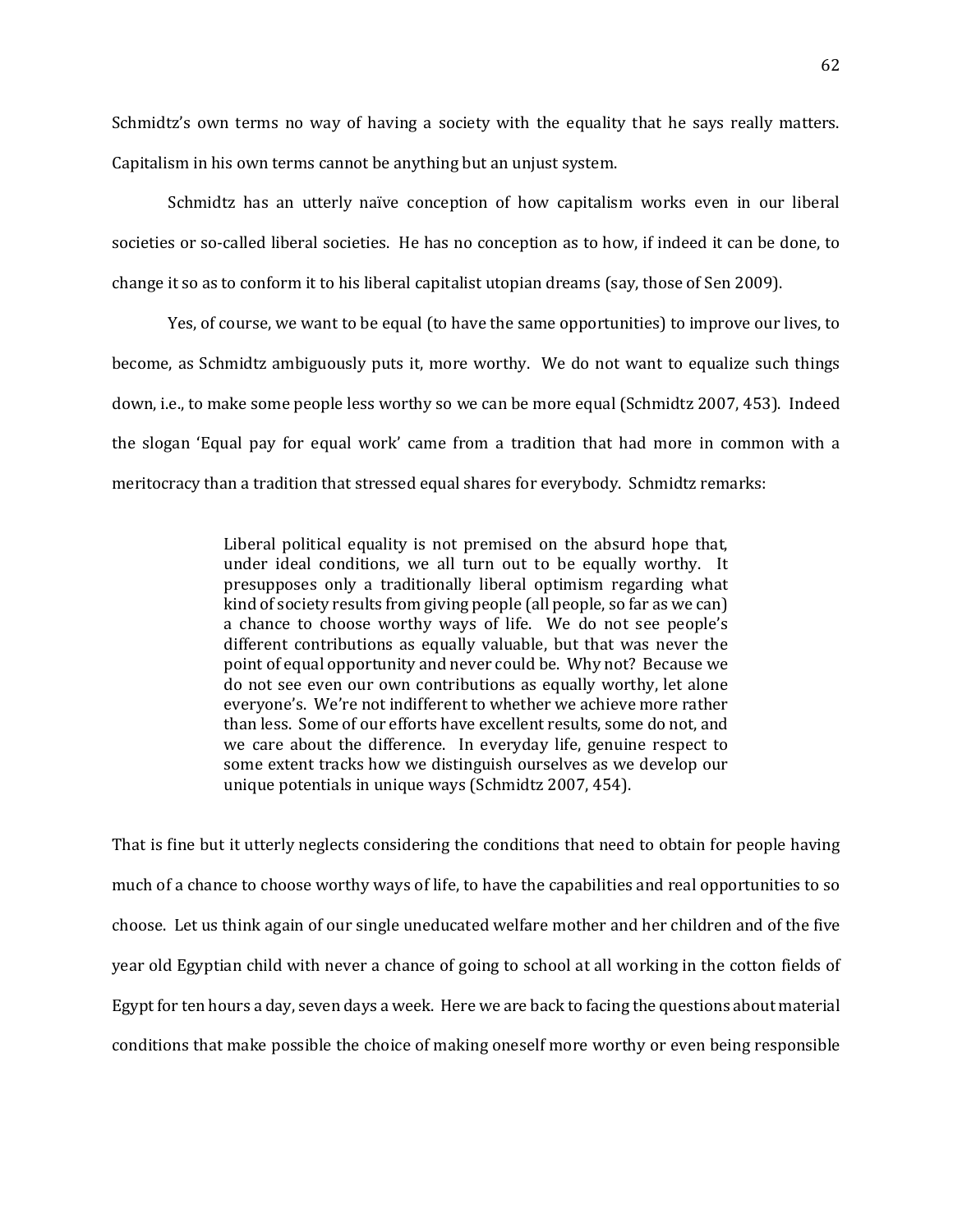and to the need for Barry's roughly equal material conditions. How are we (1) to get something like equality of condition and (2) to characterize equality of condition?

Barry should not and need not say that cognitive differences are *entirely* a matter of nature. They are a scrambled mix—indeed an unscrambled mix—of biological (not only genetic) and social forces (Nielsen 1995, 115-31). But Barry does show how nurture has an enormous influence on who we are and who we can become. Schmidtz repeatedly downplays this. There is not much of a chance that an Afro-American child raised in the slums of Chicago or Washington D.C. or a Hispanic child raised in the slums of Los Angeles or any child raised in the statistically normal conditions of such slums anywhere has much of a chance to make something of him/herself. Sometimes it is done, but it is very, very unusual. Generally speaking for the vast majority of these children their fate is sealed. We can predict very reliably what under those circumstances most will become. That is what Barry fastens on and rightly so. (It is not just a sad sentimental tale that is being told here, though it is that. It is important to see that it is also, and more importantly, a hard-nosed telling it like it is.)

Schmidtz by contrast concentrates on our own choices. That he went from rags to modest riches does not mean that can happen to most people placed as he was (Schmidtz 2009b, 511). There are important avenues of opportunity if we are reasonably privileged that are not available to others. People who read Barry's book or Schmidtz's article usually have some control over their lives and can have some effect, for good or bad, on their children and other people in their immediate environment. But, as Barry points out, they not infrequently do at the expense of others. They could and should try to affect their environment in ways liberating for themselves *and* others. But that is chicken feed compared to what Barry is talking about and what I have just mentioned above. That is where the most serious social and political problems are; that is where we should direct our efforts as political beings as well as political theorists while trying to be good parents, good partners and lovers, and good colleagues. And, of course, we should celebrate great performances. Moreover, we want airline pilots who are competent and teachers who teach well and understand well what they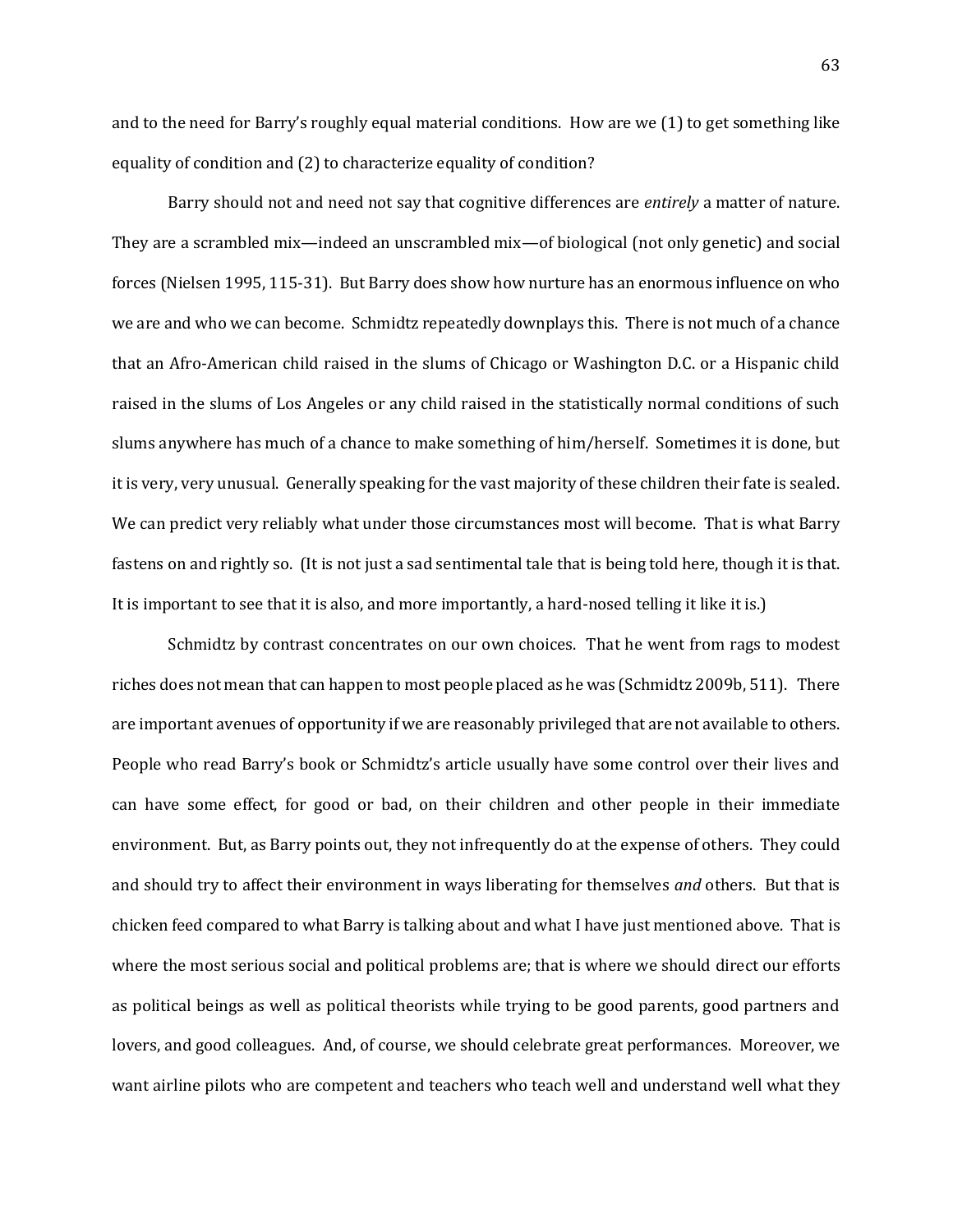are teaching and can relate well with their students. Similarly, we want taxi drivers who know their way around the city or region where they drive their taxis and can be relied on to take us in the most direct way from the airport to our hotels. But again what we have here more apolitical chickenfeed compared to what Barry is fastening on. Schmidtz is right that we don't give a damn about whether great performers have great genes. But so what? We do, or at least we should, give a damn about what Barry is talking about and what I have just alluded to.

Talk of free will and determinism (particularly hard determinism) is, to put it mildly, problematic. J. L. Austin was right that 'determinism' is not a name for anything clear but neither, by the same measure, is 'free will'. We can feel ourselves pressured by reflection on biological and social roulette to go in the direction of hard determinism. But we need not be so pressured when we reflect on how problematic such conceptions are. (Here is where a little analytic philosophy helps.) But biological (including genetic) and social roulette are still with us whatever we say about determinism and free will. The full force of Rawls's and Hampshire's remarks remain, whatever we think about the extent and the sense of determinism (Nielsen 2006).

Nevertheless, we can, and on occasion should, ask 'What did I do to deserve this?' Sometimes I can say 'I didn't deserve it at all', as when a bully beat me up just because I was a younger and smaller kid that he could safely beat up. But sometimes I can answer firmly and correctly that I worked hard, thought carefully and originally, and wrote a better essay than any of the others who were competing. So I deserved the award that I got. The referees saw that. Both of these cases are familiar types of cases and Schmidtz rightly contextualizes them (Schmidtz 2007, 456). So contextualized, desert-talk is, as pragmatic-talk, alive and well no matter what we say about 'determinism' and no matter what we say about 'free will' being obscurantist and problematic talk (Kumar 2006). Schmidtz deserves admiration for his opening methodological remarks and this holds whether we agree with him or not about his methodological claims or about anything else. However, we recognize that these methodological remarks involve skill, careful thought, and felicitous expression. Having talent and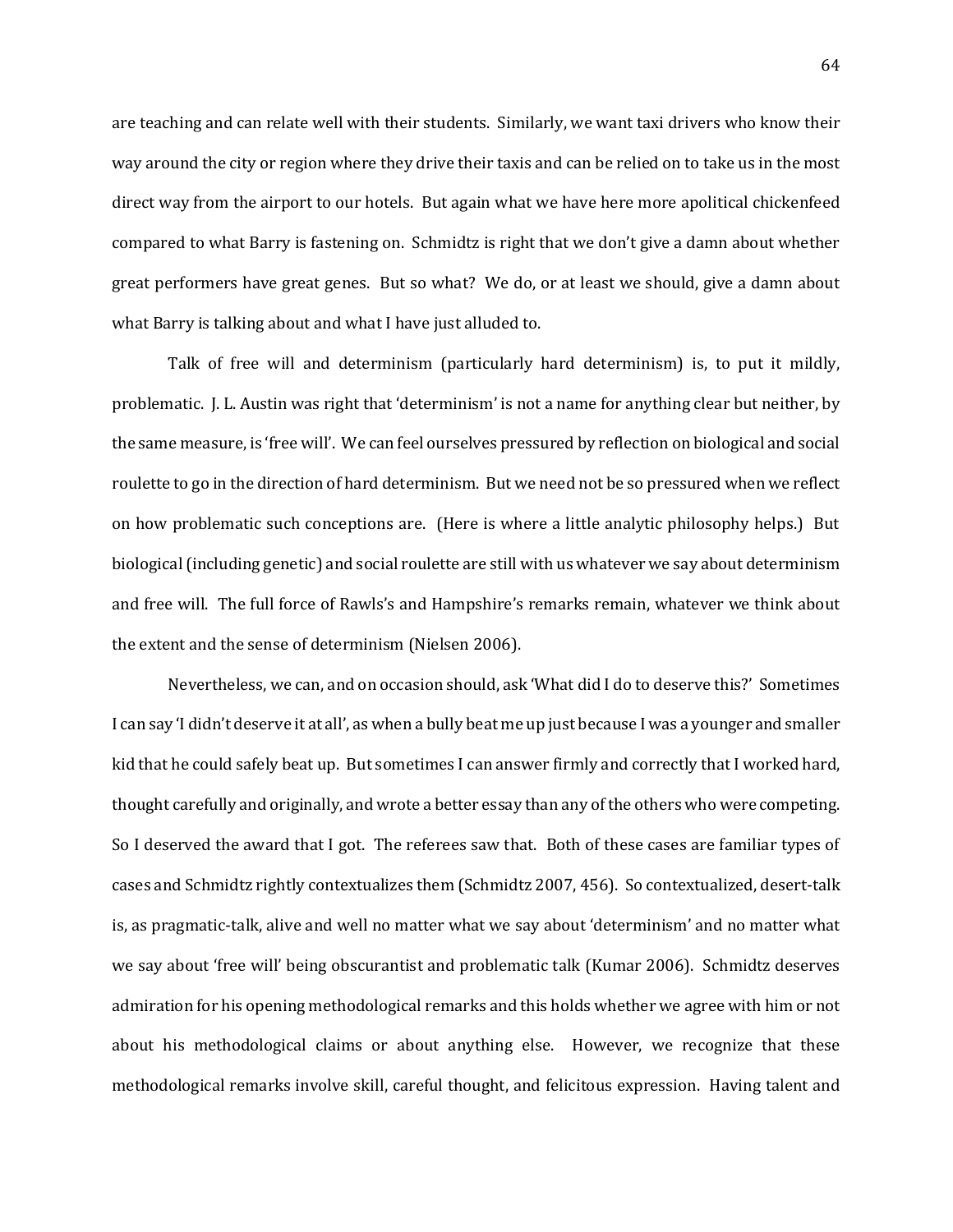knowing what to do with it deserves admiration, just as does integrity, commitment (even sometimes to a wrong cause), and hard work in most circumstances. We respect those things and rightly so and we respect and admire *ceteris paribus* the people who so act and, among other things, for so acting. Shouldn't we? I think this answers itself.

However, should we also, though not in exactly the same way, respect all human beings simply for being human—even rascals, the monsters of the world, the mediocre and the high-placed influential wrongdoers? We don't admire them; indeed we very much wish there were no such people. Still we respect (or at least should respect) their humanness even when they have shown no respect themselves for humanness. (This is an obscure but not unintelligible notion. To say this is not to say that it could with work perhaps be made non-obscure.) We can very well believe that Saddam Hussein was a monster and still believe that it was deeply wrong (though understandable) that his executioners mocked at the very moment of his execution. We, as moral beings, just cannot treat people that way. We do not, if we have a grip on ourselves as moral beings, believe that Batista, Pinochet, Pol Pot, George W. Bush, or even Hitler or Stalin should be simply shot like a dog with rabies running wild in the streets. We are not sure of the rationale or the rationality of such a respect for human beings—all human beings—but it is a deep one in social liberalism, social democracy, liberal socialism, and cosmopolitanism more generally. When we reflect on ourselves and also on the biological and social roulette which is our inescapable lot and see ourselves as historical forces perhaps even as *mere* historical forces—set in a class, a nationality, a cluster of cultural beliefs (sometimes ethnocentric ones), we still regard, if we can maintain the moral outlook with the beliefs mentioned at the end of the previous sentence, all of humankind, including ourselves, as beings for which, no matter what else, respect is due *just because they are human*. <sup>21</sup> If we are reflective and have moral sensibilities, we (at least in a cool hour) will have that peculiar respect for all human beings. This is a strange belief and one that is hard—perhaps impossible—to justify but one that is deeply embedded in us, at least if we are cosmopolitans. Not all human beings have such feelings. But if we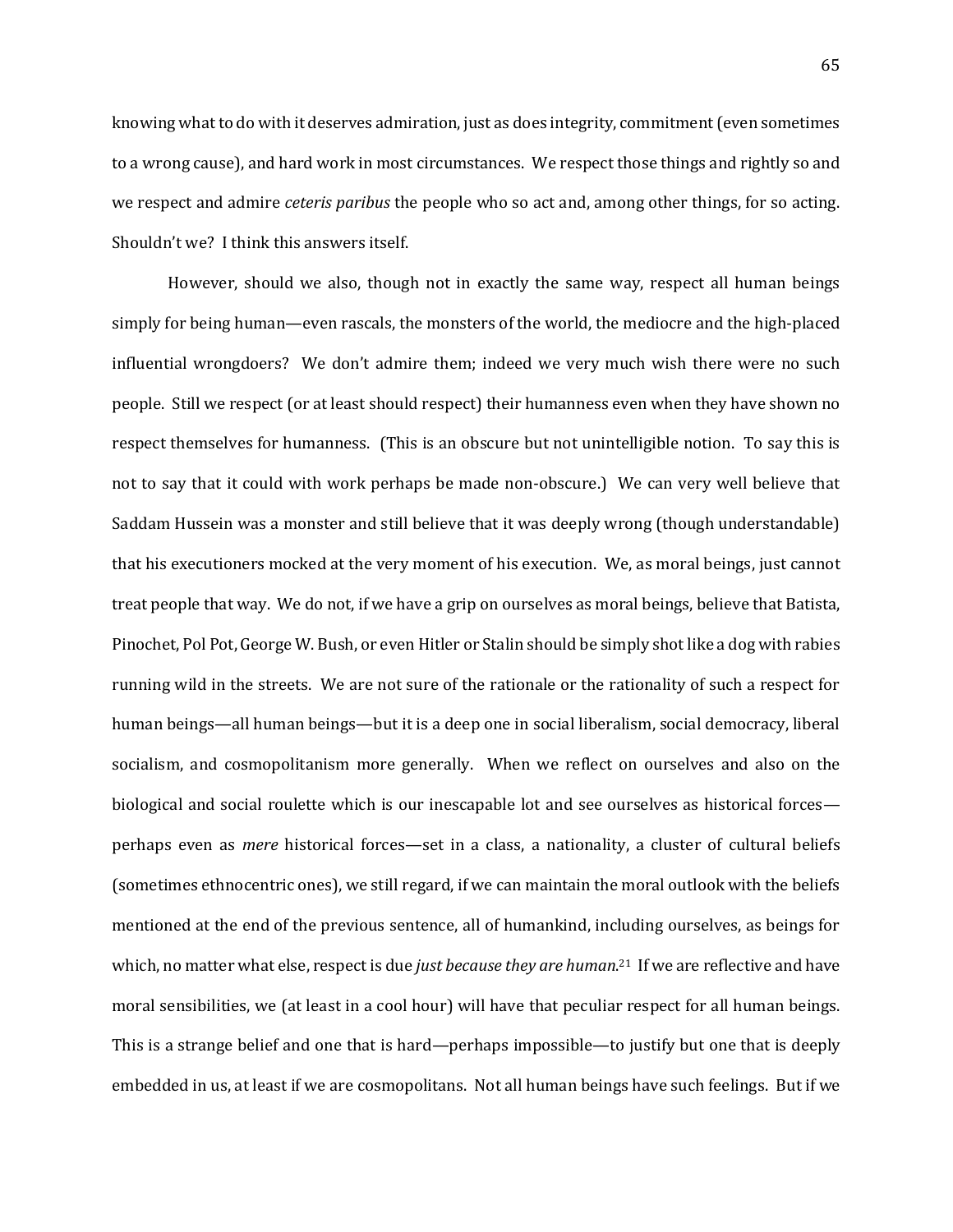are cosmopolitan liberals—perhaps even communist liberals as I am—we have it and it is very deep within us. (Being a 'liberal communist', by the way, popular understanding to the contrary notwithstanding, is not an oxymoron.) We think (*pace* Schmidtz) that even though people, including ourselves, are products of nature/nurture, they should be respected simply because they are human beings and thus eligible for moral regard. *Perhaps* we do not know how to justify this belief. I don't know if we could do it. But we do not therefore regard such a belief as arbitrary. It still deeply resonates with us. Sometimes it is difficult for us to understand how not all of us could not have it if they would just carefully reflect and take stock. Wittgenstein has taught us that there are lots of groundless beliefs that are not arbitrary or something we should try to set aside if we are reasonable. I know that I am a confluence of biological and historical forces and could not, along with all other featherless bipeds, be anything else. But that does not, even when I reflect on it, undermine my sense of agency. I still will hold myself responsible for my acting in the world (Kumar 2006). What, if anything, is unreasonable about this? Moreover, if I am lucky enough to have the resources within me, I make myself more worthy as Schmidtz likes to say. Barry's cosmopolitan account makes room for these sentiments and convictions. Perhaps he is too rationalistic to make room for Wittgenstein as I have. But someone with such a Wittgensteinian penchant can accept the essentials of Barry's account along with that Wittgensteinian rounding out of what *may* be some of Barry's rough edges. (Arneson, who is generally sympathetic to Barry, speaks of him as too quickly brushing some things aside. Arneson 2007, 393.) But one, without that Wittgensteinian rationale, could accept such a commitment to respect persons—all persons—as just a deep primitive belief, perhaps a non-rational belief. (I didn't say an irrational belief.) Everything that it is reasonable to believe or not unreasonable to believe is not, or at least need not be, believed for a reason. But rationalism and an attempt to escape contingency (particularly among philosophers) dies hard.

Often, Schmidtz has it, desert is not a comparative notion, though it sometimes is. Sometimes desert bases concern performance *per se*. "We pay more to hear virtuoso pianists than to hear merely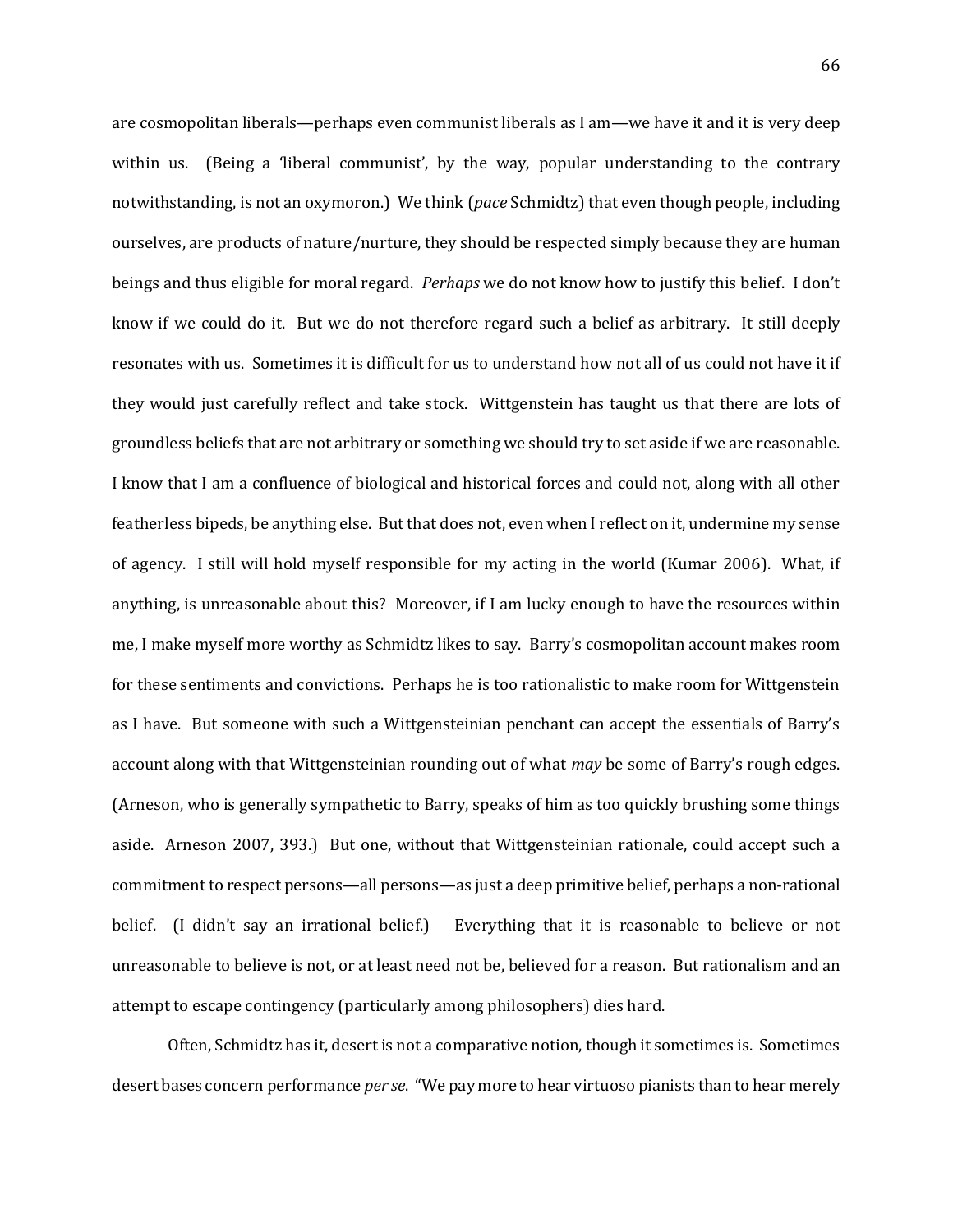competent ones. Did they have the same cognitive potential? Were they nurtured equally well? We don't need to know" (Schmidtz 2007, 457). It is, Schmidtz tells us, not a question of whether some x did something u to deserve more than y, but whether x did something to deserve what he has and that doing it was it. But how do we decide whether y or x or both did something to deserve what they have? How do we decide when people do what they do that they do is something deserving? Suppose I can look cross eyed or eat ten ears of corn one after another or spell backwards. Most of us would not think I am doing anything to be deserving, even though these are somewhat difficult feats. Not everyone can do them. (I haven't the faintest idea how to look cross eyed.) But, again, how do we decide what is or is not deserving? It is not just a matter, though it usually is in part, of being skilled at something. I would think that it is not an easy matter if you are not cross eyed to look cross eyed or, cross eyed or not, to spell backwards. Having these skills, being able to make these performances, might in certain circumstances be mildly amusing but we would hardly consider that those performers were doing something to be deserving or doing something worthwhile or of making oneself worthy.

However, how do we decide whether when someone is doing something she/he is doing something to be deserving even when desert is not functioning as a comparative notion? When B is doing his job he is deserving of his paycheck. We do not ask in deciding in such contexts who is deserving, A or B, when A does the same job better than B. Even if A does so, we do not therefore say that B is not deserving or even less deserving than A of his paycheck. In that context we are deserving—that is, deserving of getting our own paycheck—if we do our job. If A and B both do their jobs—perhaps we should add the dangler 'competently'—they equally deserve (e.g., are entitled to) their paychecks. There are certain requirements for a job. If the employees meet them they deserve and, morally speaking, must get their paychecks. Whether A does the job better than B does not matter as long as B does his job responsibly and competently.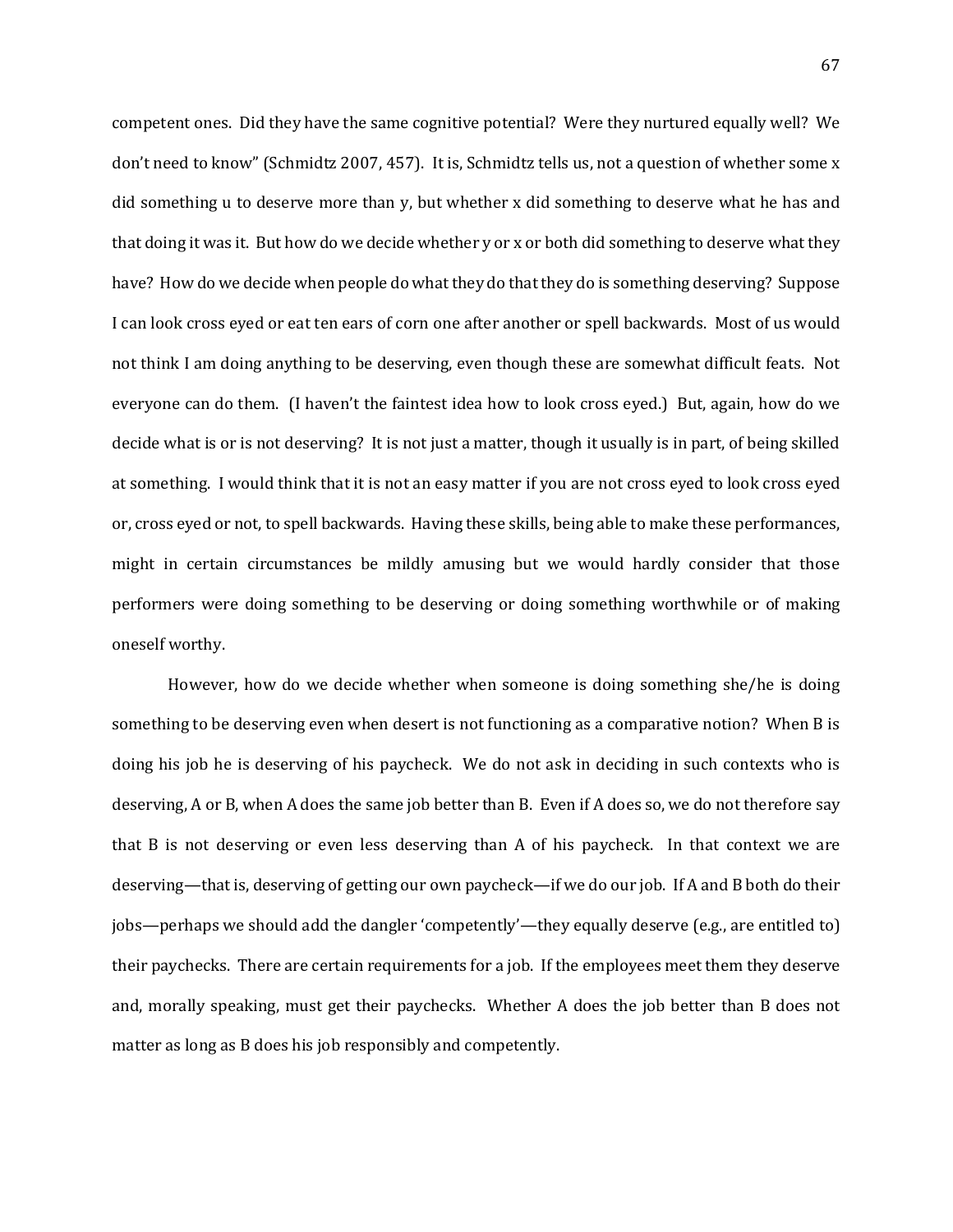By contrast, however, sometimes desert is a comparative notion. Suppose, to take an example familiar to professors, a department has two untenured assistant professors who are both competent and have equal service time. (Let us assume that neither gender nor minority issues enter here.) Suppose further that the department must let one of them go. The department meets *sans* the two professors in question and deliberates on which one to keep. They don't toss a coin but try to decide using somewhat fuzzy but familiar criteria on the comparative merits for the job of the two professors. (Also think of the parallel case of their applying for the job in the department and the department deliberating about which one to hire.) The department is trying to decide, all things considered, which one is more deserving to keep his/her job give that both cannot or in the other similar situation which one to hire. It is not simply a matter of their doing their jobs conscientiously and competently and in the hiring case both candidates could and predictably would do their job conscientiously and competently. The question is who did their job better or in the hiring case could and predictably would do their jobs better. These are questions of determining, if the department can, who did or probably will do their job best. *Sometimes,* but not always, such matters can be impartially determined with a certain amount of objectivity. More often, arbitrary matters, including unconscious preferences (sometimes even conscious ones) rule the day. But not always and certainly not necessarily.

Suppose there is no central committee to decide such things: a central distributor to distribute positions or income according to what they take to be relative merit. Then how is desert to be ascertained? We do not, in a well-run university, just leave it up to the chair of the department to decide. There is more room for arbitrariness and prejudice there than with a central committee. In despair about in such a case of trying to judge comparative merit—though that need not be the case—we might just abandon it and in effect toss a coin. That would be to abandon any appeal to desert and Schmidtz would not buy that. We make judgments of relative deservingness or merit or entitlement and we seem at least sometimes to do it reliably. We seem at least to need institutional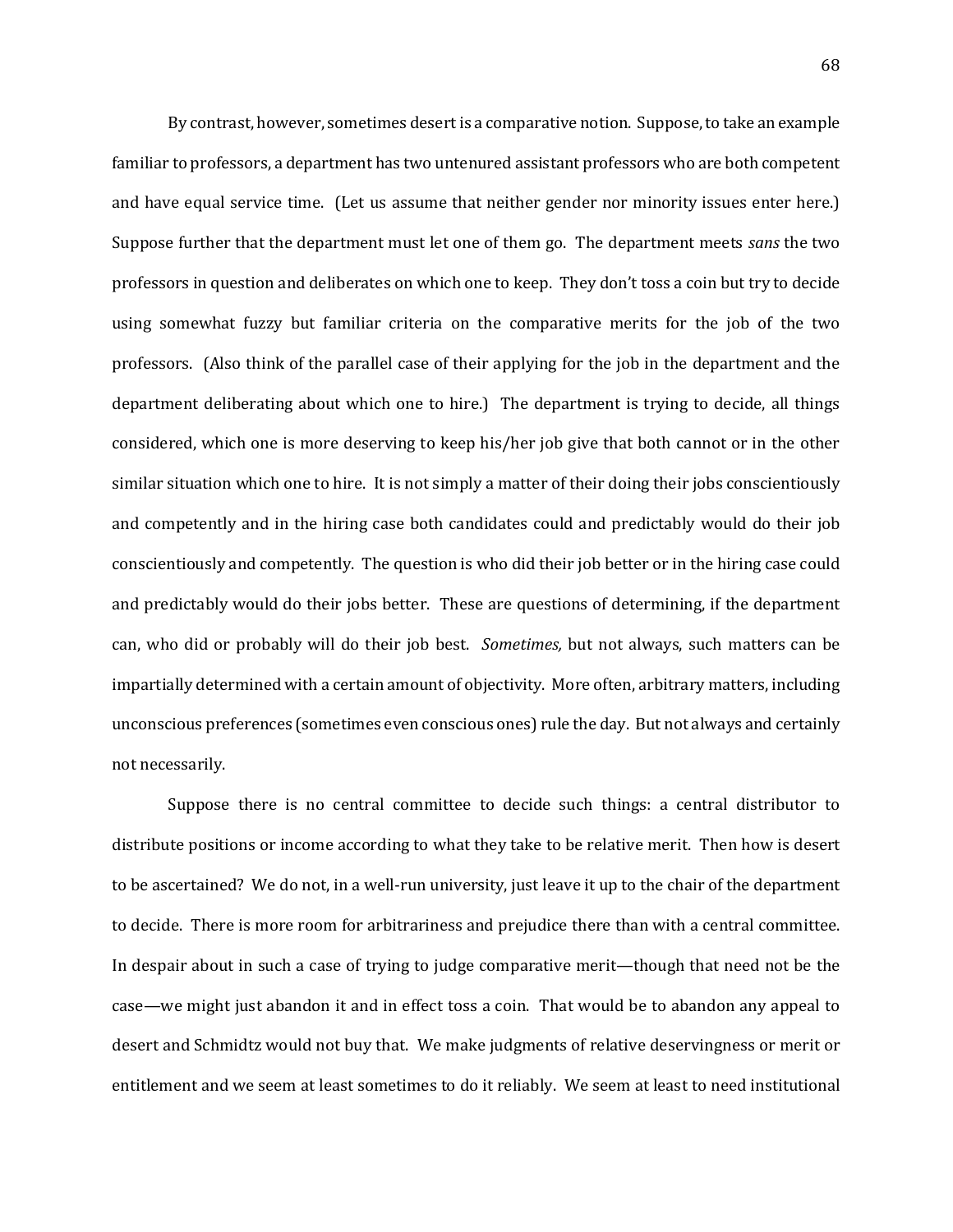mechanisms—not so far from a central committee engaging in distributions on judgment or merit. Think of how universities work in this respect. Would Schmidtz wish to dismantle their institutional apparatuses for deciding such things? It is one thing to seek to reform them; it is another thing to seek to dismantle them altogether. Schmidtz goes wrong when he says, "Whether I deserve my salary has nothing to do with how my salary compares with Bill's and everything to do with whether I show up and do what I get paid to do" (Schmidtz 2007, 458). But in the above cases desert is a comparative notion. Moreover, professors, tenured or not, now in most universities get graded every year. Suppose a professor, let's call him James, though tenured, year after year on his evaluation dossier shows no publications, no service on committees, and poor teaching reports from his students. In contrast Bill, a very active and creative assistant professor, gets promoted to associate professor with an appropriate raise in salary. Suppose there is a limited pool of money to distribute for salaries. James, in such a circumstance, not only does not get a raise but gets a slight cut in his salary, the rationale for it being that he didn't in that situation deserve his salary given his poor performance and the money available and considering what others were doing including most prominently Bill in this instance. James showed up and did—minimally did—what he gets paid to do. Perhaps it is wrong to dock his pay—I think so—but the question of a gain in his salary compared with Bill's is here an issue of deservingness, comparative deservingness, and to ascertain that involves comparing what he did and what Bill (among others) did. (It may be a matter of who gets a raise and the extent of the raise.) And in appealing to it, it might be reasonably said, that James doesn't deserve his salary and certainly *ceteris paribus* doesn't deserve a raise. Whether one deserves one's salary isn't always a matter of *just* doing what one is paid to do.

I neither like this constant grading of people and the very talk of deserving one's salary and all this talk of desert, merit and entitlement nor do I like the repeated measurement that is made in ascertaining these things. I think a lot of time is wasted by professors in preparing their dossiers and by committees spending time in examining and making evaluations based on these dossiers. This is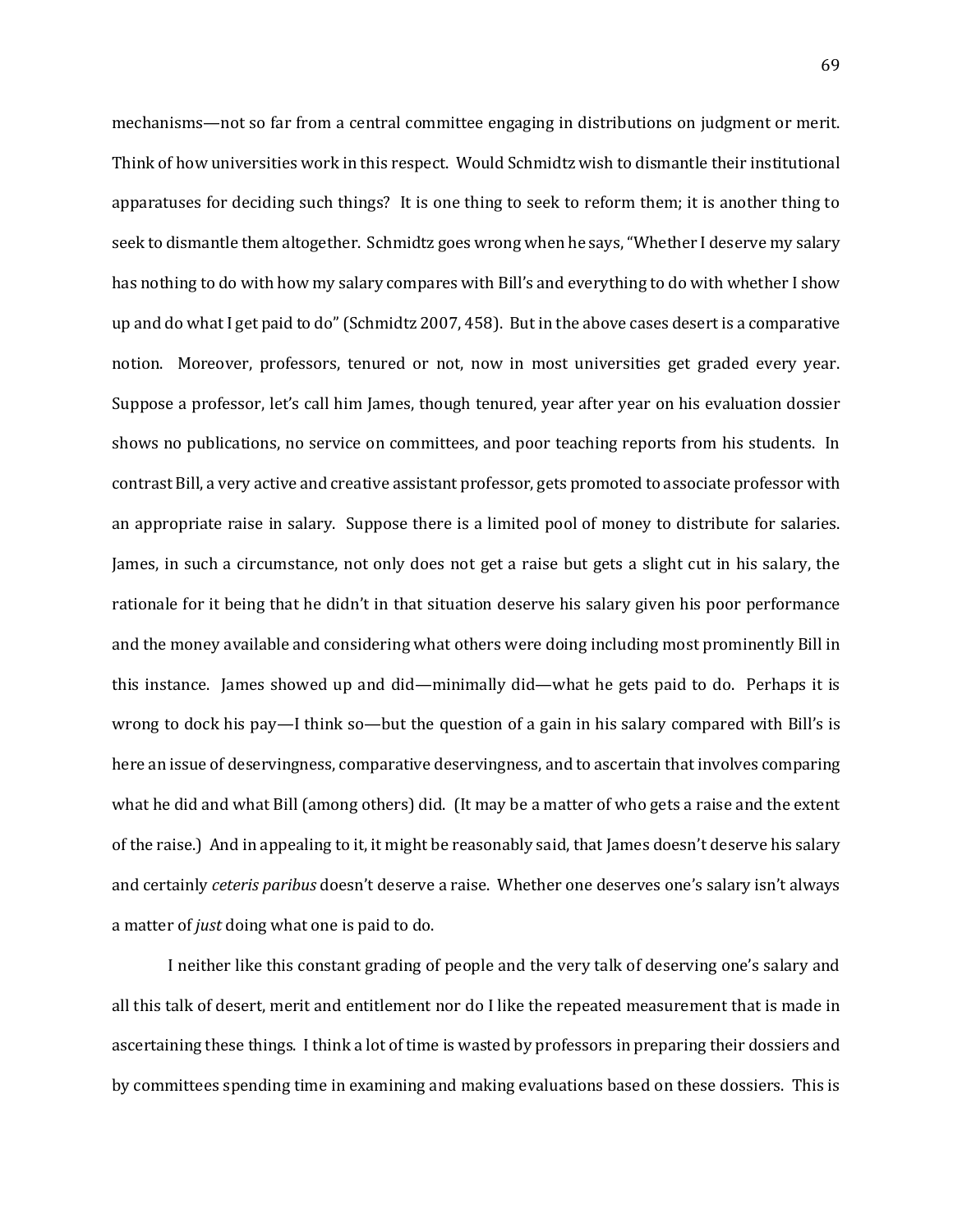less needed for salaries (what we were just discussing) but something like it at least seems to be needed for hiring and for promotions and tenure (if we are to have it). My objections, as I mentioned, are not only pragmatic but moral as well. I think (*pace* Schmidtz) that Barry is right in saying that "meritocracy cannot justify inequality because opportunities to achieve 'merit' are so unequal" (Barry 2005, 110).22 But haven't I used meritocratic reasoning in how I reasoned above? Merit judgments for limited purposes are one thing; meritocracy is another. Universities, we should also recognize, are hierarchical institutions and there is little equality there, but some universities are more hierarchical and unequal than others. Moreover, given Barry's criteria and mine, *ceteris paribus*, the more hierarchical ones are worse in certain very important respects than the more egalitarian ones. I will illustrate this. I was chair in three different universities. As chair, I was responsible (though not solely responsible) for the assessments made in all three universities concerning merit raises (where they had them) and in advances made in ranks and for tenure in these three departments of philosophy. One university had a system where everyone at an equal rank and with an equal time of service received equal pay. You could know what the salary was for, say, a full professor with ten years of service no matter who they were and whether they were high-flyers or not. That university in that limited sense was more egalitarian than others. Same rank, same years of service, same salary. The other two universities where I was chair had the more conventional system of merit raises. In determining merit raises what was looked into centered around publications, service on committees, and teaching. How this was ascertained was by a fairly complicated and time-consuming assessment of merit around these three factors. They were supposed to be given equal weight, though in practice publications had the most weight.

Conventional wisdom had it that the more conventional systems having a reasonably strong incentive system would yield a stronger, more productive teaching staff than the more egalitarian ones. (Note that this is itself a contestable criterion even though perhaps a reasonable one.) Being chair in these three different institutions, I had a reasonably good opportunity to look into the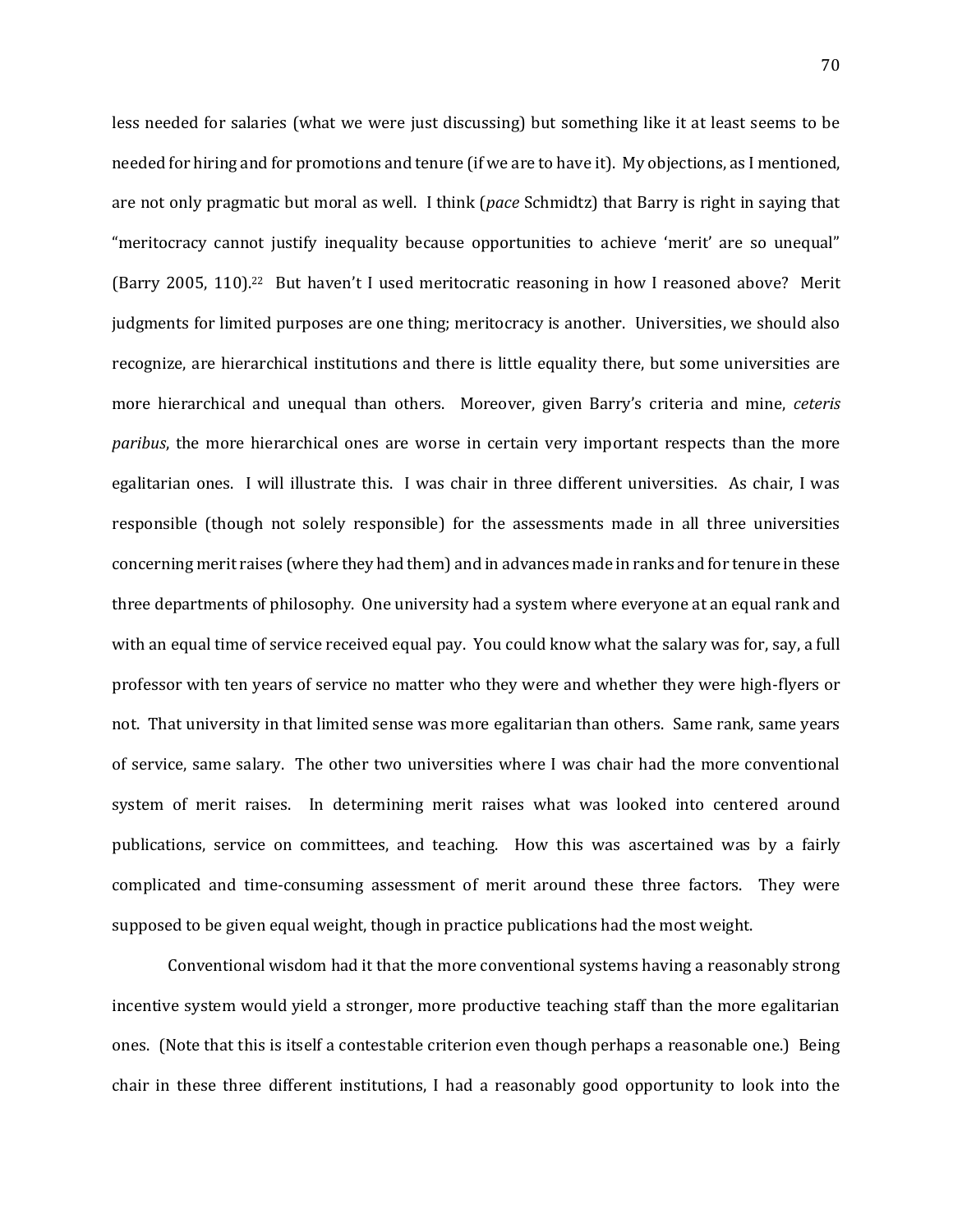working of these systems. It became evident to me that the conventional wisdom was not borne out here. The salaries were fairly high in the more egalitarian system, though not higher than in the other two institutions and the location in the more egalitarian system (though also in one of the two less egalitarian systems) was attractive at least for people with a certain temperament (people who wanted to live in a cosmopolitan metropolis). The teaching staff in the more egalitarian university had fewer incentives to be productive (in the conventional sense of 'productive') than the staff in the more conventional (in this respect) universities. There was little brain drain in the more egalitarian system, though this is what conventional wisdom would expect. But it was not possible to offer higher salaries for high-flyers to attract them to or keep them in the more egalitarian university. Even that was not a great difficulty given the attractiveness of the location. But the more important consideration was that being in the more egalitarian system, though a comparatively well-paying system, did not decrease the productivity of the staff. And I should add that it was not just in the department I was in that I had opportunity to observe that but I could observe that across the arts and sciences, though in somewhat less detailed manner.

So there is *some* evidence that the pragmatic argument for a desert-based system does not hold. Moreover, the intuitive attractiveness (if it has any) about the fairness and intrinsic desirability of appealing to desert is massively counter-balanced by considering the societies at large, North and South, where there often is gross and growing insecurity in the work place for a range of growing domains of the underclass (the variety of poors, or more or less poors). Everywhere there is growing inequality and insecurity. The underclass is both becoming more diverse and growing. (I do not speak just of universities here and certainly not primarily and paradigmatically.)

The heads of giant multi-national capitalist enterprises can make a million dollars a year (or its equivalent) while the bulk of these multi-nationals' workers, particularly in the South are not well paid and sometimes make barely enough on which to survive. That is the way the multi-national and sometimes the national system of capitalist enterprises works. It is (to put it mildly) implausible to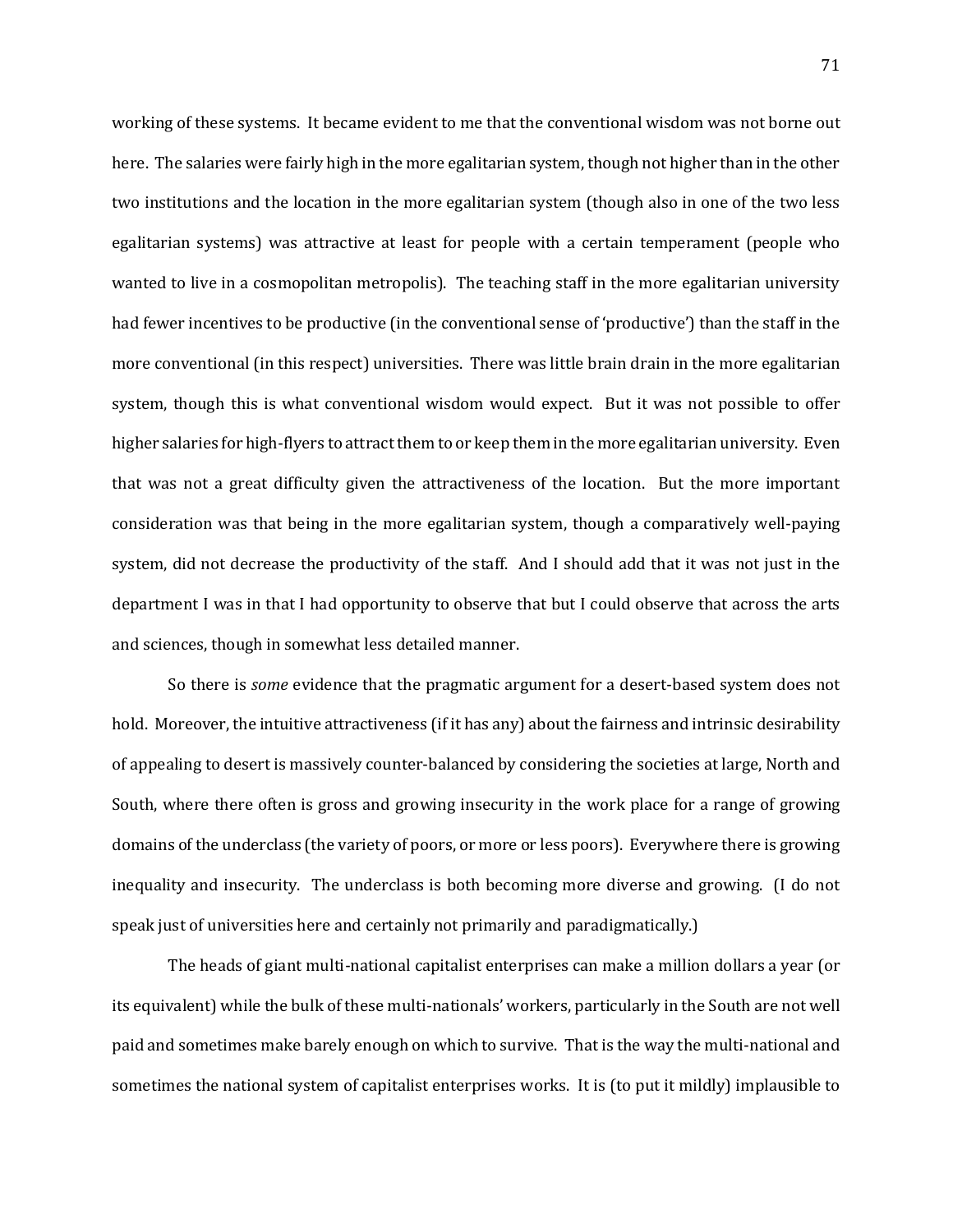claim that this extreme inequality—and with it exploitation, domination, and oppression—does not obtain. Moreover, it shows no signs of diminishing; rather, it gets worse. By Schmidtz's own account of justice these arrangements should be judged to be grossly unjust. Only one blind to the facts or without a moral sense or both could think otherwise. One great virtue of Barry's account is that he is not blind to the relevant facts.<sup>23</sup>

In his concluding section on his response to Barry, Schmidtz returns to his methodological considerations and particularly to his plausible claim that theories (including theories of justice) are like maps. Maps, of course, are neither true nor false *but for distinct purposes* they can be more or less useful and more generally better or worse. In thinking about justice, these maps, these theories of justice, make us think differently about justice. People, that is, with different maps will think differently about justice. "Whatever our differences, though, the fact that we see things differently means that our living well together must involve learning to respect the fact that we see things differently" (Schmidtz 2007, 458). We, where our situations are decent, must so live. We must accept and respect, if we would be moral beings, those differences.

I think, if I understand Schmidtz correctly, that I deeply disagree with him about justice, though not about what I have just portrayed him as saying. We have very different justice-maps, though they do not differ in all respects. With him or with David Gauthier we (that is, people with maps like Barry's and mine) can agree to disagree with them. We respect the fact that we see things differently and, keeping that in mind, still try to deliberate together.

Schmidtz rightly draws our attention to the fact that the United States and Canada did dreadful things—deeply unjust things—to innocent Japanese-American or Japanese-Canadian citizens during World War II. There was a crime done to them too great for governmental apologies or compensations to ever make whole. Such apologies and compensations, that is, could never overcome or make up for the crimes that were committed. Yet Americans and Canadians of all origins must live together. In the face of this issue the wounded parties—the Japanese-Americans and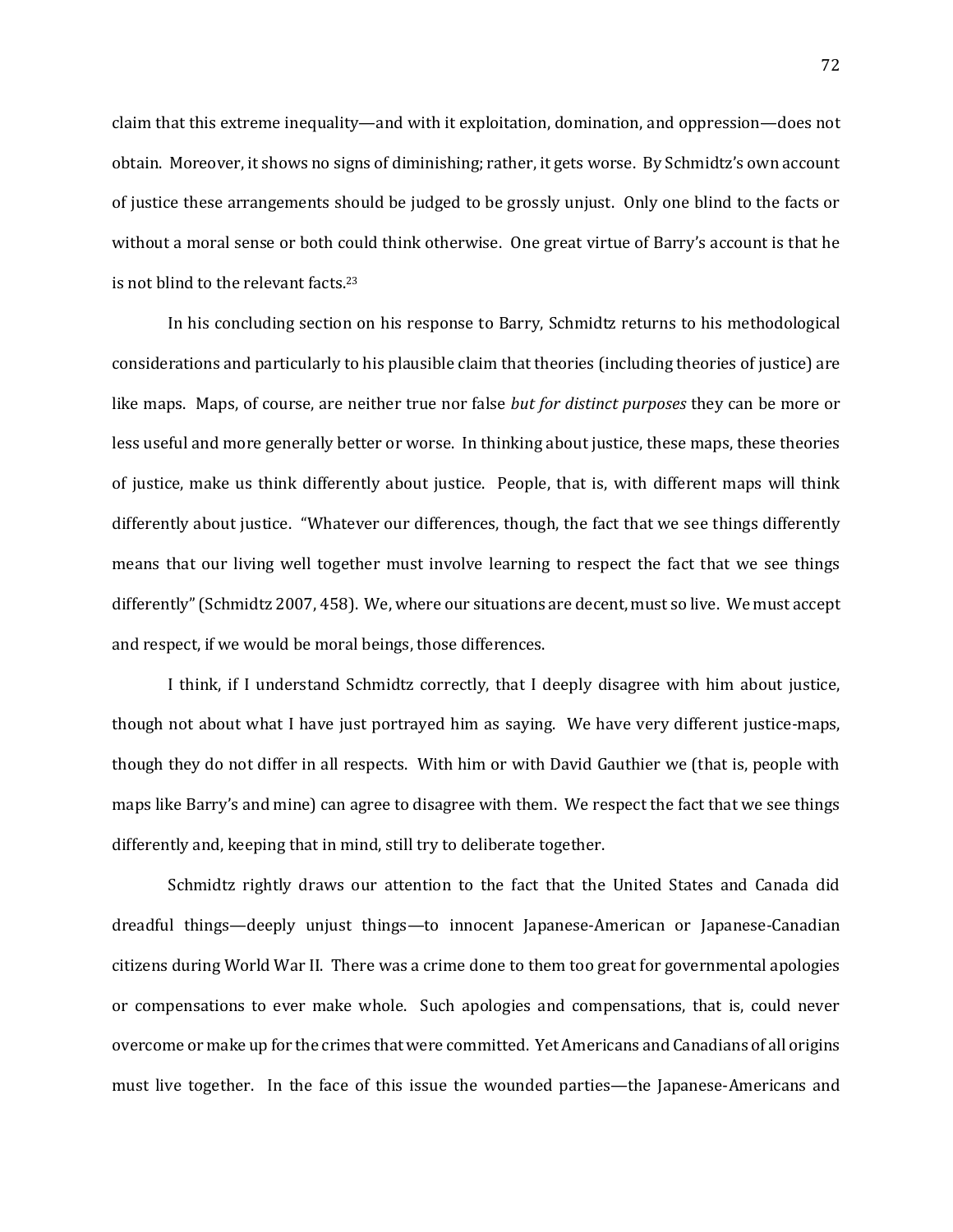Japanese-Canadians—accepted in good faith the gestures including the apologies and compensations. All parties, to their credit, shifted focus away from making someone pay for the past and toward healing an unavoidable ongoing relationship: toward making living together a decent thing. The same thing obtained in once apartheid South Africa and over the Canadian treatment of its first nations' peoples, and even the much more difficult relations between Jews and Germans. But all these peoples managed to do what the Japanese-Americans and Japanese-Canadians did. As Schmidtz puts it, they tried to "find their way to closure and hopefully to a better world for their children and for their children's fellow citizens, even in a world whose history is everywhere unjust" (Schmidtz 2007, 459). These are noble and humane sentiments and the fact that many among these peoples so acted rather than acted in the spirit of revenge which has gripped so many in the past is something that is encouraging about us as human beings. Some French, for example, said right after World War II (particularly when the concentration camp survivors started coming home) that they wished they could kill every German. My Danish grandfather who fought in the Kiel Canal War between Denmark and Germany told me as a little boy (four or five) that there is nothing he hated like he hated a German. This hatred and the spirit of revenge has been prevalent in human history and still is. There are *some* Jews who say the only good Arab is a dead one and *some* Arabs who return the complement. Would that we lived in a world that captured the sentiment and beliefs that Schmidtz expressed in the last two pages of his essay (Schmidtz 2007, 458-59). We can and should strive to make it a world that is not pervaded by such hatred (something that just spirals with hatred provoking hatred). We should strive for a world entirely free of such primitive hatreds (indeed all hatreds) and injustices and the cruel acts that go with them. But, unfortunately, that world of gross injustice and hatred is the world we pervasively live in now and always have. Bitterly and with a sense of the hopelessness of rectifying this we are driven toward political realism.

However, and be this as it may, Schmidtz's reconciliation passages are all about *past* injustices. He does not talk about the present. Should we now be reconciled with an order—indeed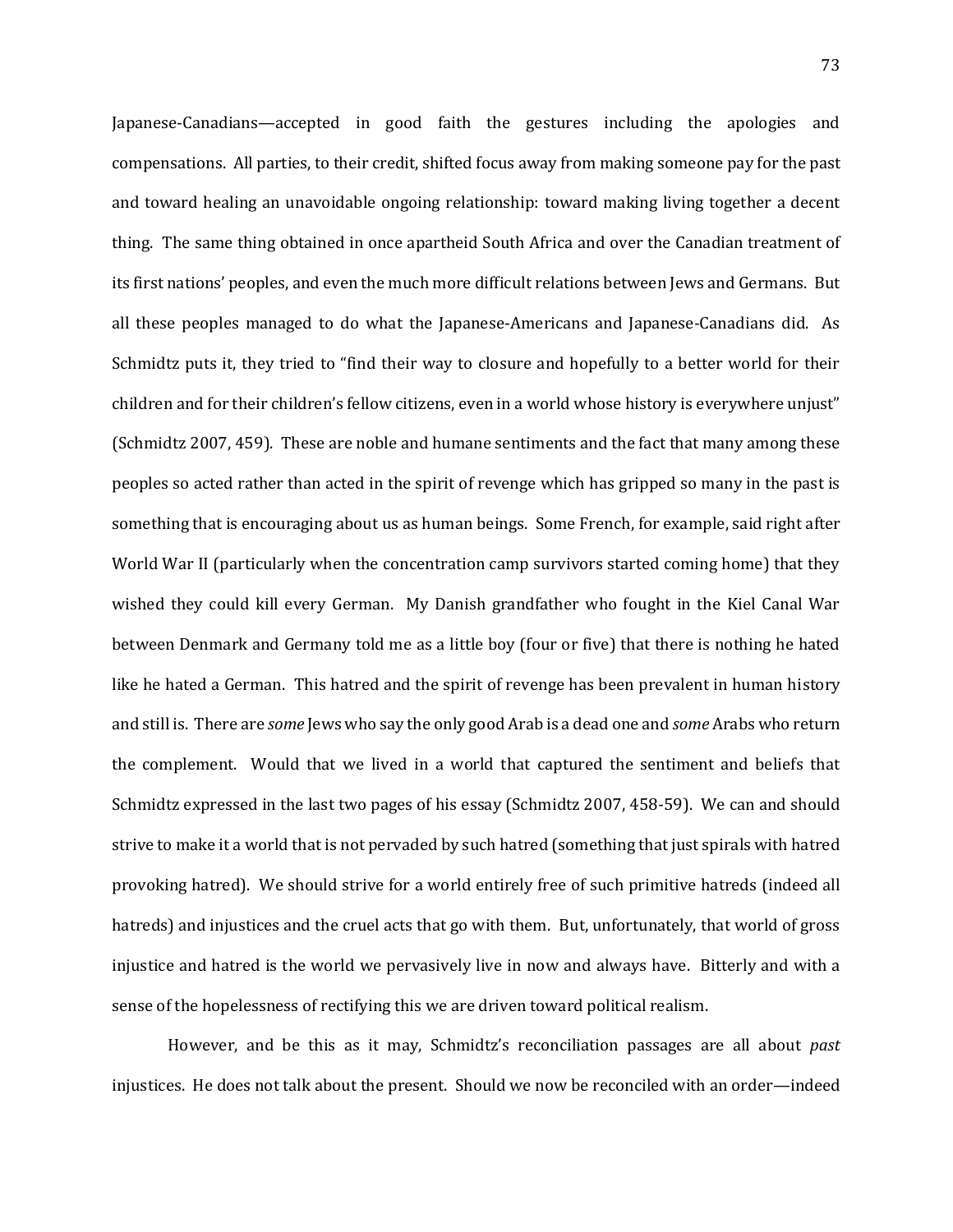a capitalist order—that tolerates, when it could easily do something about it, a world where twenty thousand people die each day quite unnecessarily? We live in a world where there is child labor, female enslavement, masses of people working for the equivalent of one dollar a day and in a world in which racism is not dead though in some places it is not so severe or prevalent as it once was. (Sweden and Holland are one thing; India and Saudi Arabia are another.) Black and whites even in South Africa and the United States marry and the United States in 2008 came to have a black president. This is very different from the segregated South I knew in the decade after World War II. In thinking of the Obama phenomenon keep in mind that in the United States, but not only there, race is thankfully no longer such a strong dividing phenomenon as it once was but class still is.<sup>24</sup> When the plutocracies that we in the North call democracies yield someone from the working class or underclass who will become president or prime minister rather than someone from the elites, no matter what race or ethnicity, then times will be changing toward a more egalitarian world. (Do not take me as denying that Obama is doing some quite wonderful things. He surely is. For example, his first act as president on the very first working day of his presidency was to reaffirm the United States' commitment to the Geneva Convention and to dismantle the torture regime of George W. Bush. Concerning some of the extremes and extent of torture of the torture regime and of its extent and Bush et al. covering it up and obfuscation of it, see Danner 2009.)

All the horrible things I have described above are in our vaunted capitalist and democratic open-minded order. Would it be that the capitalist order could be something else than it is. But it isn't and there is little reason to think that it will be or even can be, Obama's amelioration to the contrary notwithstanding. This voraciousness and oppressive state of things is capitalism's reality (Sen 2009). How, given these facts and a myriad number of facts like them, can a map of justice that has reasonable background beliefs be anything other than one that represents 'the terrain of justice' as being anything other than one which sees (if it can be non-evasive) our lives as social beings as locked in or at least being situated in a virtual war or at least a deep conflict between classes that will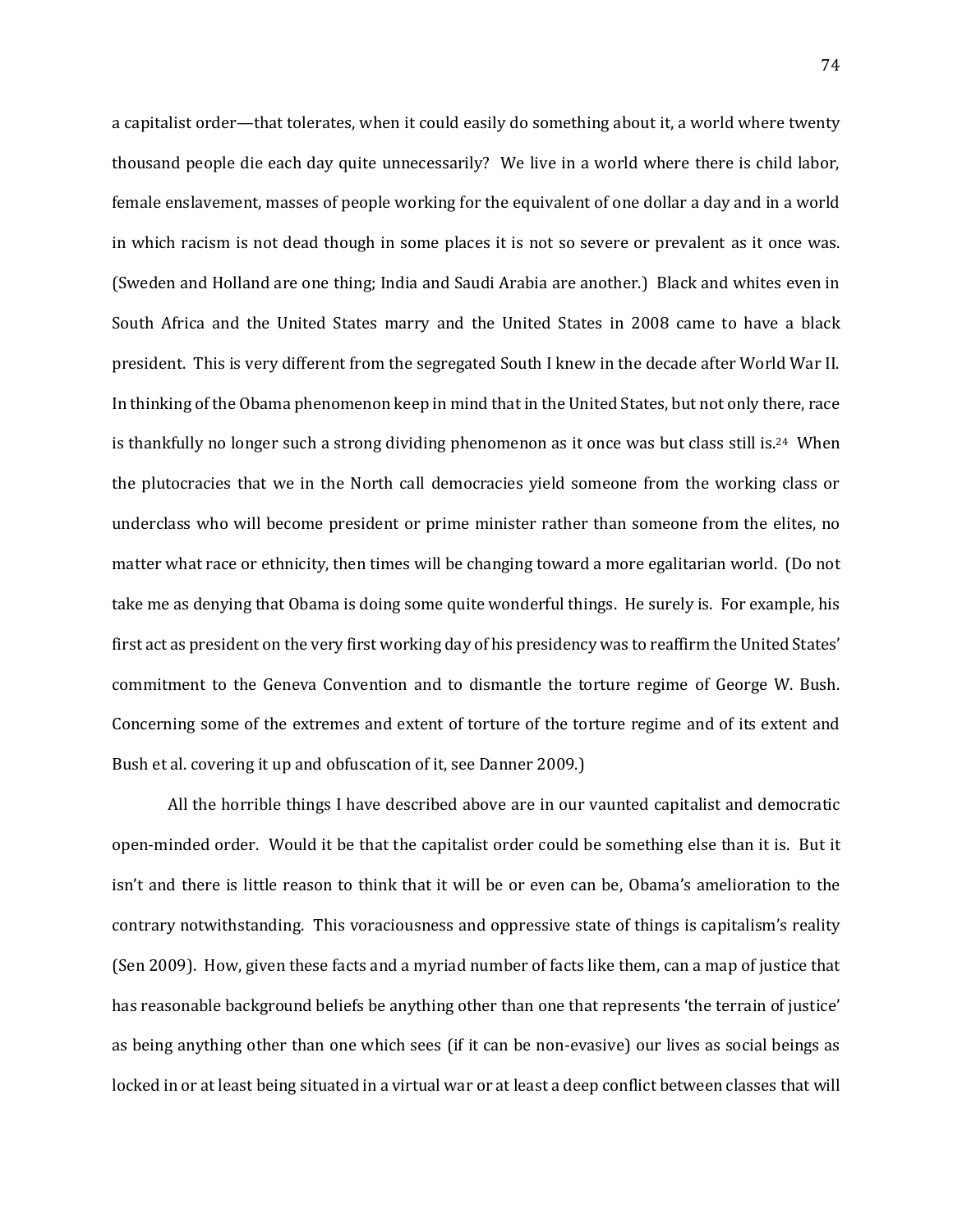not be resolved by being tolerant of the class that exploits, oppresses, and dominates (often brutally) vast numbers of humankind without a sign, except instrumentally, of a concern for that underclass.<sup>25</sup> Our political order will serve the interests or at least supposed interests of the capitalist class. The capitalist order—I don't say all individual capitalists—oppress, exploit, and dominate the poors of the world except where they are not even worth exploiting, i.e., it doesn't pay to exploit them. Then they simply allow them to rot on their own.

These are hard words but they are honest realistic words that are telling it like it is. A map a theory—of justice that does not attend to such matters is, though often unwittingly, deceptively and ideologically unknowingly, as often philosophy is, about what the world is actually like. But this is what Schmidtz's map of justice reflects. Unlike Barry, he, in an all to common philosophical manner, is innocent of the crucial facts of what it is that actually makes our world the kind of place it is. I do not accuse him of bad faith—that would be both unfair and ridiculous—but I do accuse him of a blindness to manifest reality and of misplaced innocence. Maps are neither true nor false, but they can and should rely on considerations—putative states of affairs—which are matters characterizable by propositions that are either true or false. It is vital for us (if we can) to ascertain which of these propositions are true or false.26 Without this, our maps will be useless.

## **Notes**

 $\overline{a}$ 

<sup>3</sup> Why not both?

<sup>5</sup> See Nielsen 2005a.

<sup>1</sup> Brian Barry was similarly disappointed.

<sup>2</sup> See Richard J. Arneson, "Does Social Justice Matter? Brian Barry's Applied Political Philosophy", Robert E. Goodin, "Why Social Justice is not all that Matters: Justice as the First Virtue", and David Schmidtz, "When Justice Matters". All three articles were published in *Ethics* Vol. 117, no. 3 (April 2007).

<sup>4</sup> This is something that Schmidtz emphatically denies. See Schmidtz 2004a, 506-16.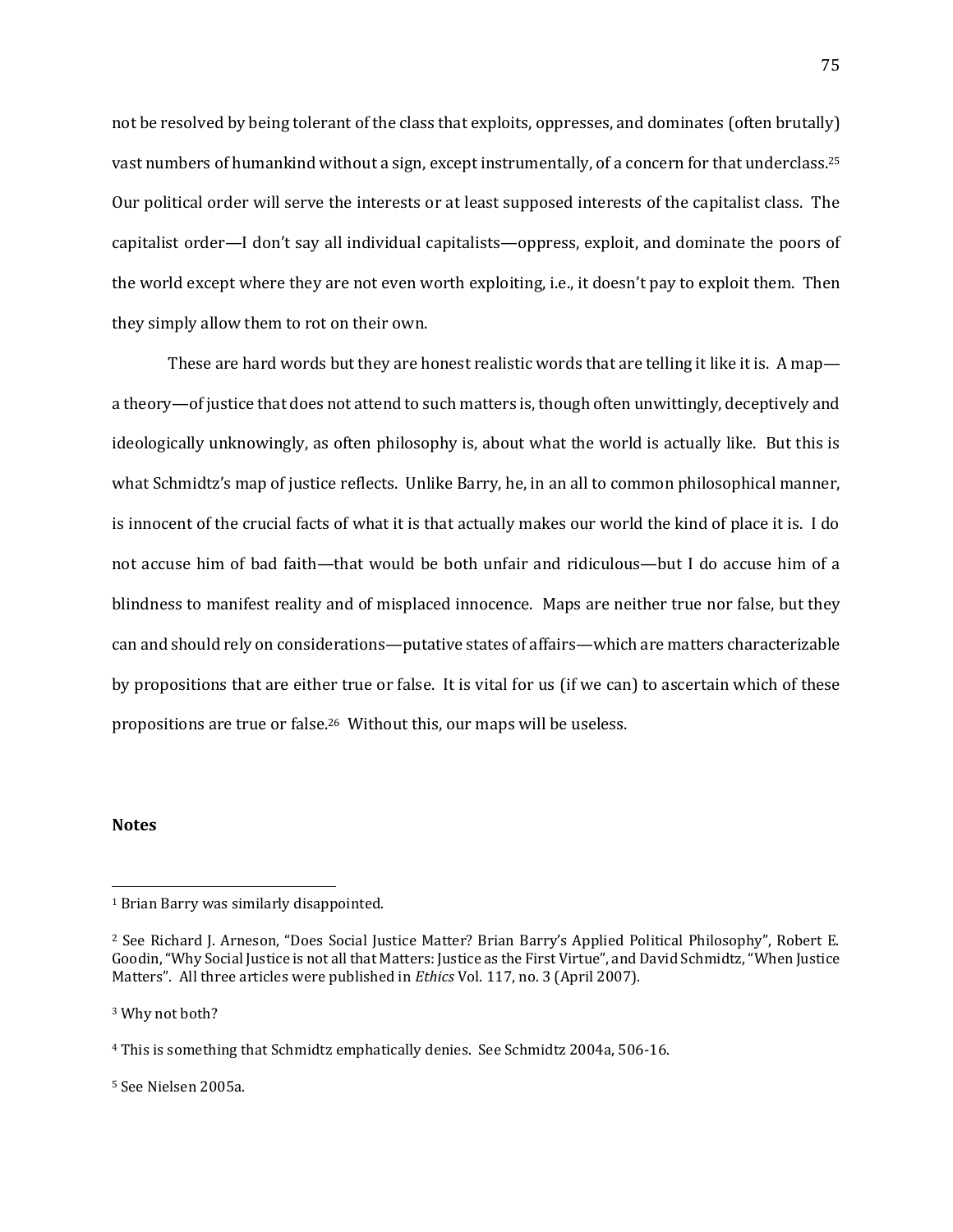<sup>6</sup> See here Turgenev 1852.

 $\overline{a}$ 

<sup>7</sup> Perhaps this does not entail that equality has no intrinsic value but instead that neither equality nor anything else always has overriding value. But still the effect would be the same.

<sup>8</sup> Barry acknowledges the form of them (Barry 2008).

<sup>9</sup> As he did (Barry 2008).

<sup>10</sup> As again Barry acknowledges this (Barry 2008, 702-10).

<sup>11</sup> Barry acknowledges this as well (Barry 2008, 695-702).

<sup>12</sup> Still, it is mutually beneficial but in circumstances that are grossly unfair and need not obtain. We do not just have something here that is an unavoidable fact of nature. And it is plainly evil that it goes on.

<sup>13</sup> See Barry's reply (Barry 2008, 691).

<sup>14</sup> Barry points out that Sachs only argues for *extreme* poverty reduction. Barry remarks, "Sachs reassures his readers that the goal is to end *extreme* poverty, not to end poverty and still less to equalize world incomes or close the gap between the rich and the poor" (Sachs 2005, 289; Barry 2007, 289). The emphasis on 'extreme' was used by Sachs himself.

<sup>15</sup> Perhaps (*pace* Schmidtz) equal treatment requires something like equal shares. At least where shares are very unequal it is very difficult to get something even approaching equal status. A proper egalitarianism requires, I think, something like both. At least we should have a floor of equal shares below which no one would be allowed to sink.

<sup>16</sup> George Orwell 1962, 83-4 and 93-4.

<sup>17</sup> I assume, hopefully, that he means approximately equal status.

<sup>18</sup> I am not just giving the sad sentimental tale of the lives of some. I am stating the kind of life that is the fate of many. This, as Barry well shows, is the life of most—indeed of almost everyone who starts deeply disadvantaged as many do (thirty-five million in the United States). That a few—a very, very few—manage to transcend their poverty proves little. Whether people climb or claw their way out—something that surely happens—is a result of some rare and very exceptional factors which just happen to them and something they in its occurring do not and could not at least in the early years of their lives initiate or control. (Here is Rawls's and Hampshire's insight about this matter.) Some people go from rags to riches as Schmidtz apparently did in a modest way (Schmidtz 2009a, 511). But this is just the good fortune of early stages of what must have been his rather unusual initial conditioning and/or perhaps rather unusual biological features that he just happened to have. That's good fortune for him and perhaps for us, but no \_\_\_\_\_\_\_\_\_\_\_\_ occurs here. Barry well depicts the empirically grounded sociology of this.

<sup>19</sup> In an interesting essay "How to Deserve" from his collection *Person, Polis, Planet: Essays in Applied Philosophy* (Oxford 2008), Schmidtz tries to turn the argument around by looking forward rather than backward. But ingenuous as this move is, it does not meet the original difficulties (the sort Rawls and Hampshire call our attention to) about deservingness. David Boonin makes this very clear (Boonin 2009, 383-85).

<sup>20</sup> Surely this is vividly exemplified in the current (2009) meltdown.

<sup>21</sup> Is this a religiose idea? Perhaps? It certainly has its historical roots in some (but not all by any means) religious tradition as well as in some respects in Stoicism. But, if so, so what? That belief could and should remain intact quite independently of what very likely may be its origins. It may be that all, or at least almost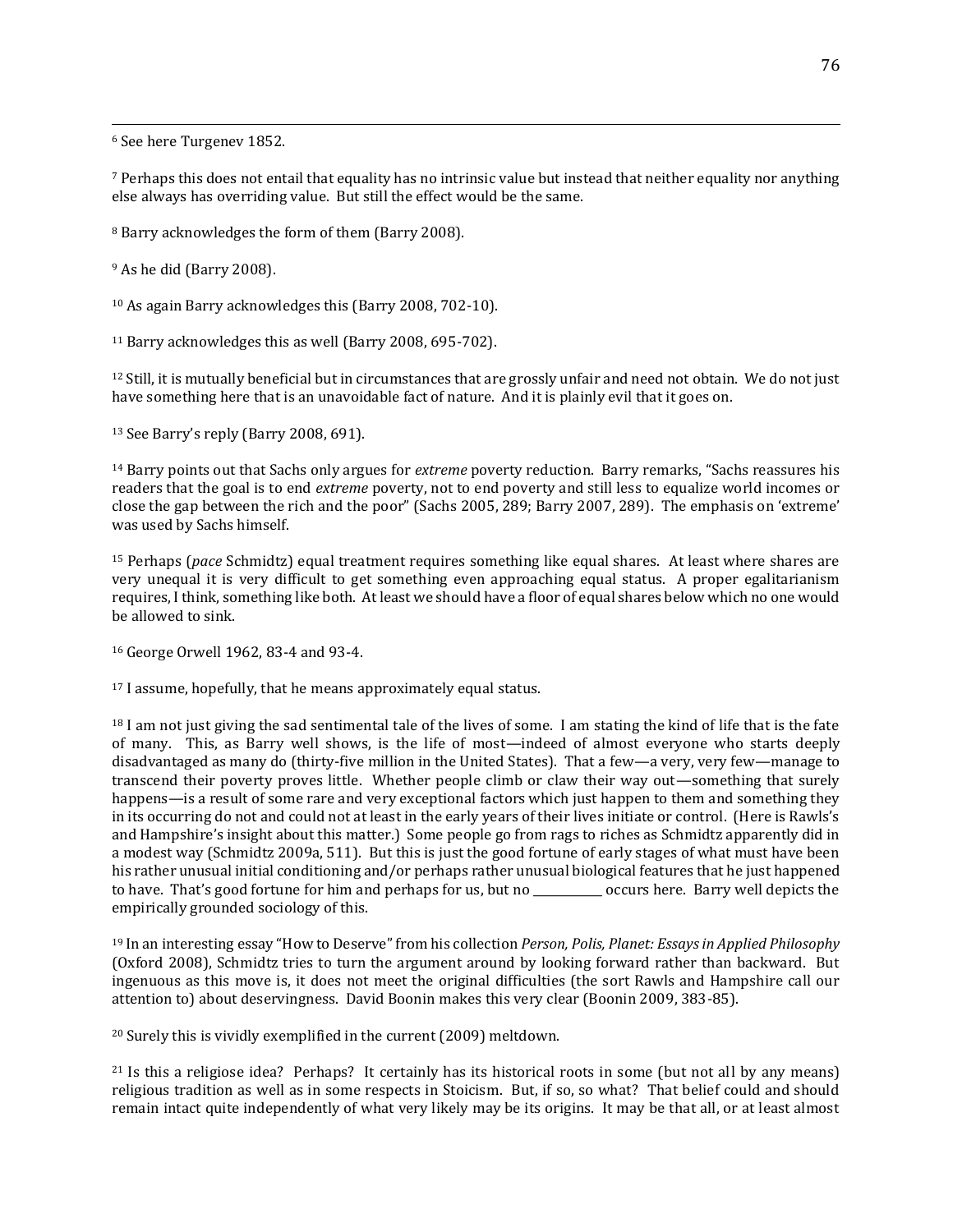all, of our normative beliefs—or perhaps all our beliefs—are rooted in some tradition. But again, so what? Validity is independent of origin. This belief is self-standing.

<sup>22</sup> He returns (in Schmidtz 2009a) to a consideration of meritocracy and makes some significant remarks about equality and meritocracy and shows how if 'meritocracy' is understood a certain way, which he takes to be in the proper way, it is compatible with and indeed even requires an equality itself requiring equal respect for all people but not equal shares. However, David Boonin shows this does not meet the challenge of Rawls and Hampshire (and Barry) that both the ability and desire to work have results, if we go back a bit, from a luck of social and biological roulette—the luck of the draw—and in that concrete way such factors are morally arbitrary. We could not pick our parents and our early crucially formative conditions of life and the conditioning that goes with it. These matters are crucially vital for us but we cannot determine them or in any way control them. This is not a matter of going back to the Big Bang but to our life in the wombs of our mothers and to the early formative conditions of our lives. *Sometimes*, that notwithstanding, encouraging people to work hard is *ceteris paribus* a good thing—something pragmatically to be welcomed—but recognition of this does not take on a Norman Daniels, Rawlsian argument (discussed by Schmidtz) that that ability—like any ability—is something that a person cannot determine whether he/she can have that ability or if he/she does have it whether he/she can activate or exercise it and if he/she does happen to have it and can activate or exercise whether he/she can sustain, cultivate or enhance it. See Schmidtz 2009a, 499-500 and also Note 19 above.

<sup>23</sup> Schmidtz will say that facts get interpreted in different ways and that the facts that Barry appeals to are subject to different interpretations. That is true but not all interpretations are equally plausible. Barry's interpretations are always plausible and often compelling. Again, we should not be on the quest for certainty.

## <sup>24</sup> Michaels 2006 and 2009.

 $\overline{a}$ 

<sup>25</sup> Schmidtz speaks of 'the terrain of justice'. If there is a reality here at all should not this not be taken to denote a terrain where justice and injustice and certain forms of good and evil generally prevail or at least often prevail? Our social lives are lives, that is, in which justice and good sometimes (perhaps often) prevail. But this, particularly when we look at things globally or for at least most of our societies, is certainly not the world we know or have much of a reason to think it is coming into being though it is one we could despairingly aspire to and struggle for.

<sup>26</sup> As a disquotationalist and deflationist about truth, I take talk of ascertaining which propositions—sentences, if you will—are true and which are false to come to ascertaining (for true) which assertions at the time of our ascertaining have the highest degree of confirmation or warrant or validation that can be had at that time. 'Truth' does not mean 'so confirmed' or 'so warranted' or 'so validated' or 'is warrantedly assertable' or anything like that, but—and this is what is pragmatically important—in trying to ascertain what is true, that is all we can go on. We are never going to get anything time transcendent. Truth, if we could have it, would be time transcendent but all we can get are propositions *taken* to be true. But they are not time transcendent. That is something we will never have (Nielsen 2010).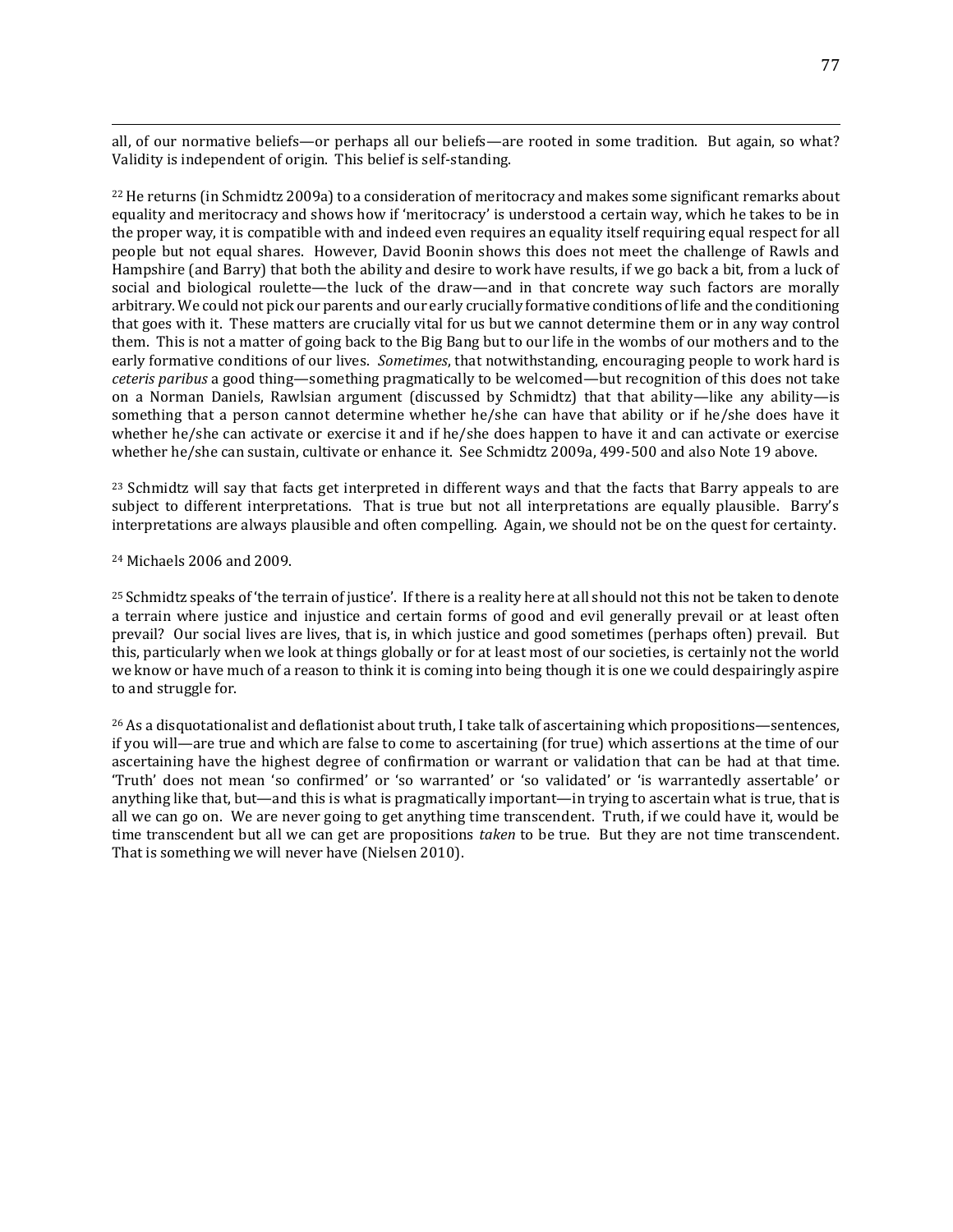## **Bibliography**

 $\overline{a}$ 

Amin, S. (2008): "'Market Economy' or Oligopoly-Finance Capitalism"? *Monthly Review* Vol. 59, no. 11, 51-61.

Anderson, Elizabeth (1999): "What is the Point of Equality?" *Ethics* Vol. 109, 287-337.

Arneson, Richard (2007): "Does Social Justice Matter? Brian Barry's Applied Political Philosophy." *Ethics* Vol. 117, no. 3, 311-412.

Barry, Brian (1992): *Theories of Justice.* Berkeley, CA: University of California Press.

\_\_\_\_\_\_\_ (1995): *Justice as Impartiality.* Oxford, UK: Clarendon Press.

\_\_\_\_\_\_\_ (2005): *Why Social Justice Matters.* Cambridge, UK: Polity Press.

\_\_\_\_\_\_\_ (2008): "Reply to Goodin, Schmidtz, Arneson." *Ethics* Vol. 118, no. 4, 687-710.

Berlin, Isaiah (1969): *Four Essays on Liberty.* Oxford, UK: Oxford University Press.

\_\_\_\_\_\_\_ (1980): *Concepts and Categories*. Oxford, UK: Oxford University Press.

- \_\_\_\_\_\_\_ (2007): *Political Ideas in the Romantic Age: Their Rise and Influence on Modern Thought.* London, UK: Random House.
- Boonin, David (2009): "Review of David Schmidtz, *Person, Polis, Planet: Essays in Applied Philosophy*." *Ethics* Vol. 119, no. 2, 382-86.

Callinicos, Alex (2001): *Against the Third Way.* Cambridge, UK: Polity Press.

- Danner, Mark (2009): "The Secret Red Cross Report on U.S. Torture at Black Sites." *The New York Review of Books* Vol. LVI, no. 6, 69-71.
- Goodin, Robert (2007): "Why Social Justice is not all that Matters: Justice, the First Virtue." *Ethics* Vol. 117, no. 3, 413-32.

Koont, Sinan (2009): "The Urban Agriculture of Havana." *Monthly Review* Vol. 60, no. 8, 44-61.

- Kumar, Chandra (2006): "Philosophy, Determinism and Moral Responsibility in Times of Atrocity." In Pedro Alex Tabensky, ed., *Judging and Understanding*. London, UK: Ashgate, 153-74.
- Levine, Andrew (1993): *The General Will: Rousseau, Marx, Communism.* Cambridge, MA: Cambridge University Press.
- Macpherson, C. B. (1966): *The Real World of Democracy.* Oxford, UK: Clarendon Press.
- Michaels, Walter (2006): *The Trouble with Diversity: How We Learned to love Identity and Ignore Inequality.* New York, NY: Metropolitan Books.

Nielsen, Kai (1985): *Equality and Liberty: A Defense of Radical Egalitarianism.* Totowa, NJ: Rowan and Allenheld.

\_\_\_\_\_\_\_ (2009): "Respecting Diversity Isn't Enough." *Le Monde diplomatique*, 12-13.